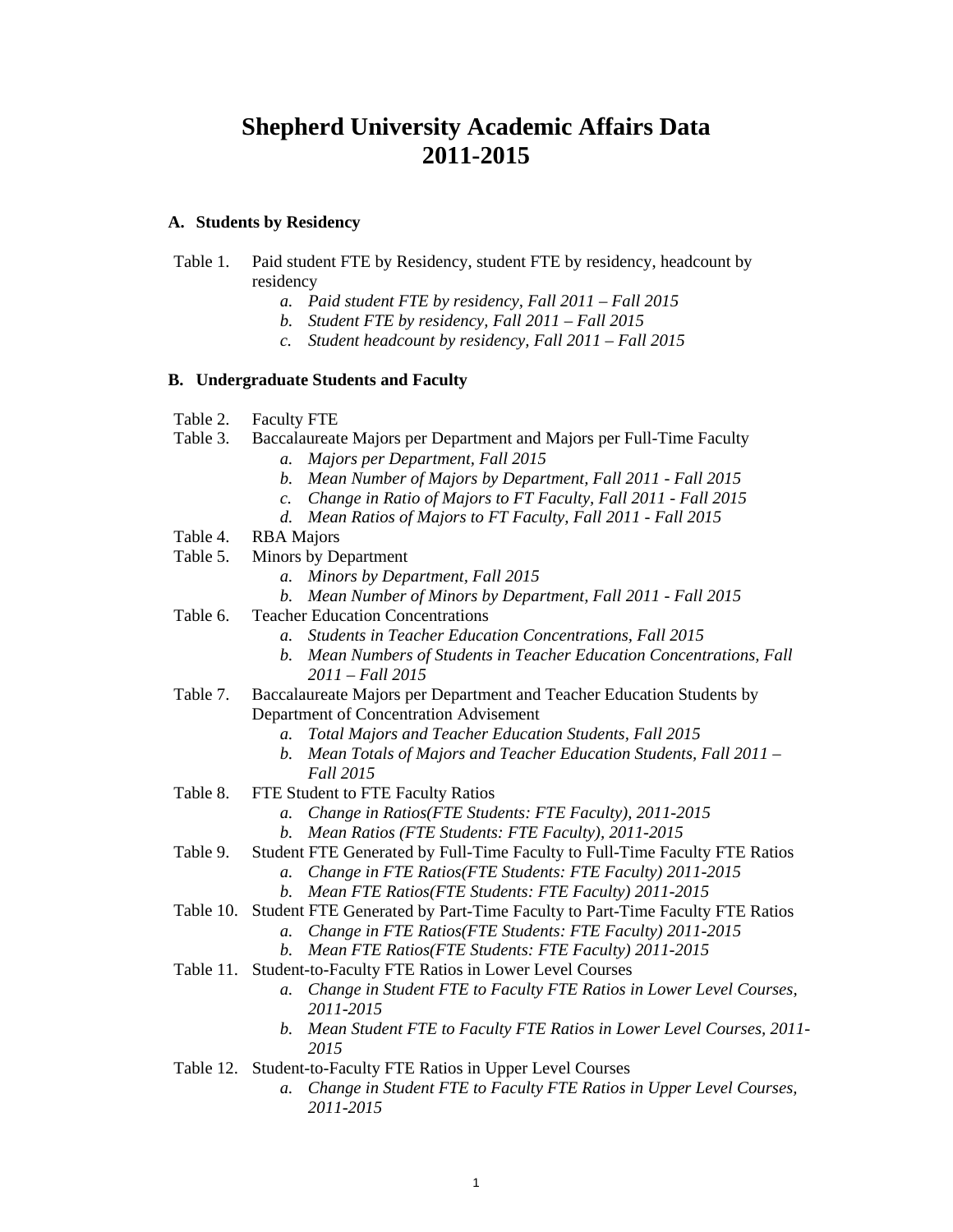- *b. Mean Student FTE to Faculty FTE Ratios in Upper Level Courses, 2011- 2015*
- Table 13. Graduates from Baccalaureate Programs
	- *a. Average Number of Baccalaureate Degrees by Major, 2010-2011 to 2014-2015*
	- *b. Baccalaureate Graduates in 2014-2015*
- Table 14. SCH per FTE faculty, for non-General Studies / Core Curriculum courses
	- *a. Overall rank, Fall 2015, non-GS/CC courses*
	- *b. Overall rank, Fall 2011-2015, non-GS/CC courses*
- Table 15. SCH per FTE faculty, for General Studies / Core Curriculum courses
	- *a. Overall rank, Fall 2015, GS/CC courses*
	- *b. Overall rank, Fall 2011-2015, GS/CC courses*
- Table 16. Core Curriculum courses by time of day
	- *a. Core Curriculum courses by time of day, Monday-Thursday*
	- *b. Core Curriculum courses by time of day, Friday, weekdays and Saturday*
- Table 17. Core Curriculum courses offered in standard timeslots, weekdays
	- *a. CC courses offered in standard timeslots, weekdays*
- Table 18. Online and hybrid courses, Fall 2011 Fall 2015
	- *a. Hybrid and online courses, Fall 2011 Fall 2015*
	- *b. Percentages of hybrid and online courses, Fall 2011 Fall 2015*

### **C. Graduate Students and Faculty**

- Table 19. Students Enrolled in Graduate Programs
- Table 20. Graduates from Graduate Programs
- Table 21. Graduate Student to Faculty FTE Ratios
	- *a. Mean Change in FTE Ratios (Student FTE: Faculty FTE) for Graduate Courses, 2011-2015*
	- *b. Mean FTE Ratios (Student FTE: Faculty FTE) for Graduate Courses, 2011- 2015*

### **D. Shepherd University Student Demographic Data**

- Table 22. Degree Targets
- Table 23. Mean ACT and ACT Equivalent Scores by Residency
- Table 24. Status by Residency, Five-Year Trends
- Table 25. ACT and ACT Equivalent Scores by Residency
- Table 26. Class Level by Residency
- Table 27. Retention of Fall 2014 Freshman Cohort by Residency
- Table 28. Graduation of Fall 2009 Freshman Cohort by Residency
- Table 29. Student Headcount by Registration Type
- Table 30. Student FTE by Registration Type
- Table 31. Student Headcount by Race and Ethnicity

### **E. Shepherd University Global Information**

Table 32. Shepherd University FTE by Department and Instructor

This Acrobat file has been bookmarked for your convenience. To see bookmarks, click on the "Bookmarks" tab on the left side of the Acrobat window.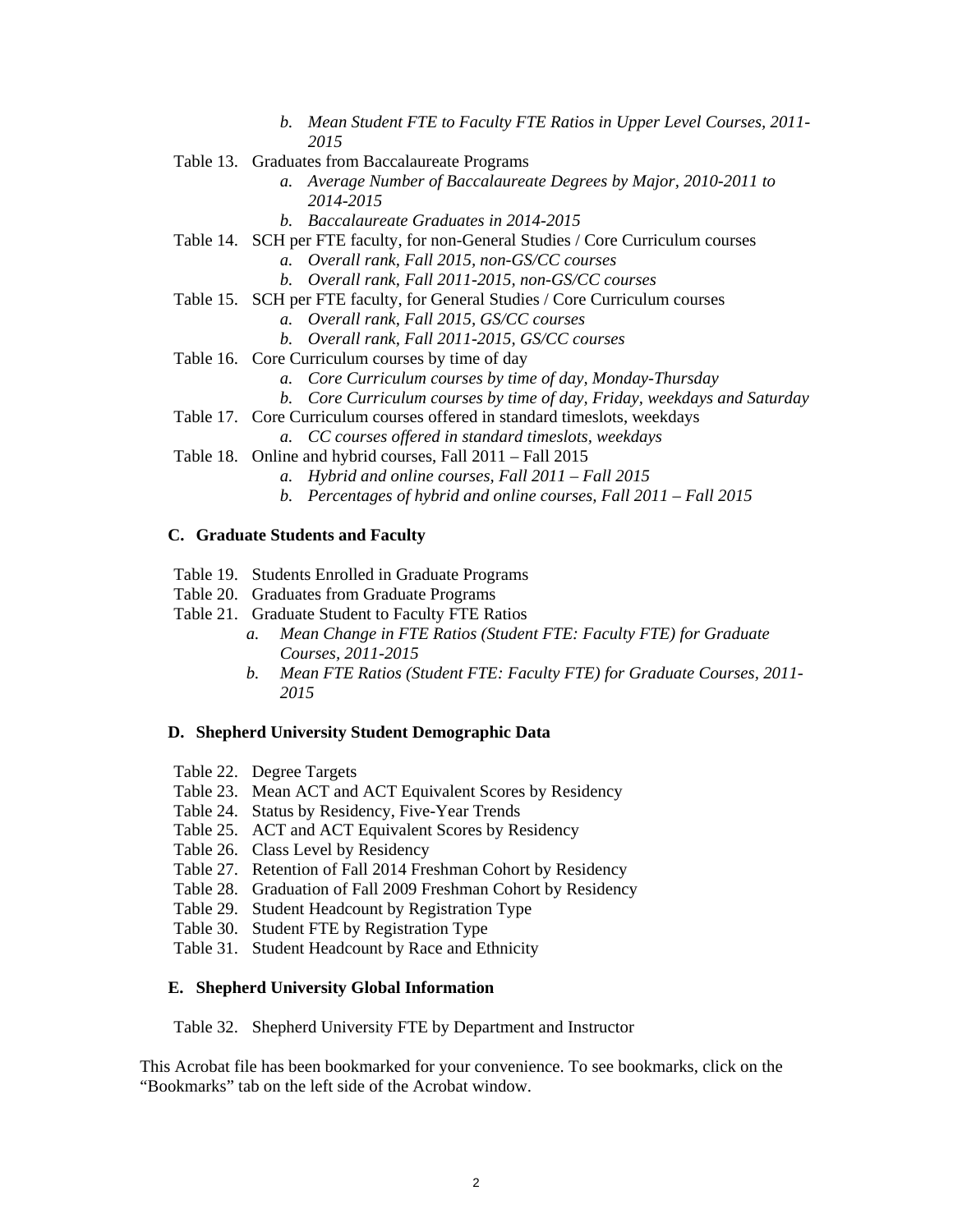# **Table 1a. Paid student FTE by residency**

|               |         |                                                           | SU      |         |         | 2011-2015 |
|---------------|---------|-----------------------------------------------------------|---------|---------|---------|-----------|
| Residency     |         | Fall 2011   Fall 2012   Fall 2013   Fall 2014   Fall 2015 |         |         |         | % Change  |
| <b>T</b> otal | 3844.65 | 3775.15                                                   | 3645.28 | 3463.82 | 3282.15 | $-14.6%$  |
| lln-state     | 2336.75 | 2305.68                                                   | 2227.17 | 2130.63 | 2032.13 | $-13.0\%$ |
| Out-of-state  | 1507.90 | 1469.47                                                   | 1418.12 | 1333.18 | 1250.02 | $-17.1%$  |

## **Table 1b. Student FTE by residency**

|              |         |                                                           | SU      |         |         | 2011-2015 |
|--------------|---------|-----------------------------------------------------------|---------|---------|---------|-----------|
| Residency    |         | Fall 2011   Fall 2012   Fall 2013   Fall 2014   Fall 2015 |         |         |         | % Change  |
| Total        | 3836.55 | 3773.55                                                   | 3642.09 | 3457.76 | 3282.09 | $-14.5\%$ |
| In-state     | 2332.48 | 2304.43                                                   | 2224.27 | 2127.23 | 2028.27 | $-13.0%$  |
| Out-of-state | 1504.07 | 1469.12                                                   | 1417.82 | 1330.53 | 1253.82 | $-16.6%$  |

## **Table 1c. Student headcount by residency**

|                  |                  |      | SU   |                                               |      | 2011-2015 |
|------------------|------------------|------|------|-----------------------------------------------|------|-----------|
| <b>Residency</b> | <b>Fall 2011</b> |      |      | Fall 2012   Fall 2013   Fall 2014   Fall 2015 |      | % Change  |
| Total            | 4449             | 4388 | 4275 | 4119                                          | 3913 | $-12.0%$  |
| In-state         | 2672             | 2651 | 2592 | 2511                                          | 2361 | $-11.6%$  |
| Out-of-state     | 1777             | 1737 | 1683 | 1608                                          | 1552 | $-12.7%$  |

#### **General Explanation/Definitions.**

1. One student *FTE* (full-time equivalent) equals 15 credit hours for baccalaureate students and 12 credit hours for graduate students.

2. The **% change** is the difference between the most recent data and the first column of data, divided by the first column of data.

3. Numbers are for undergraduate and graduate students combined.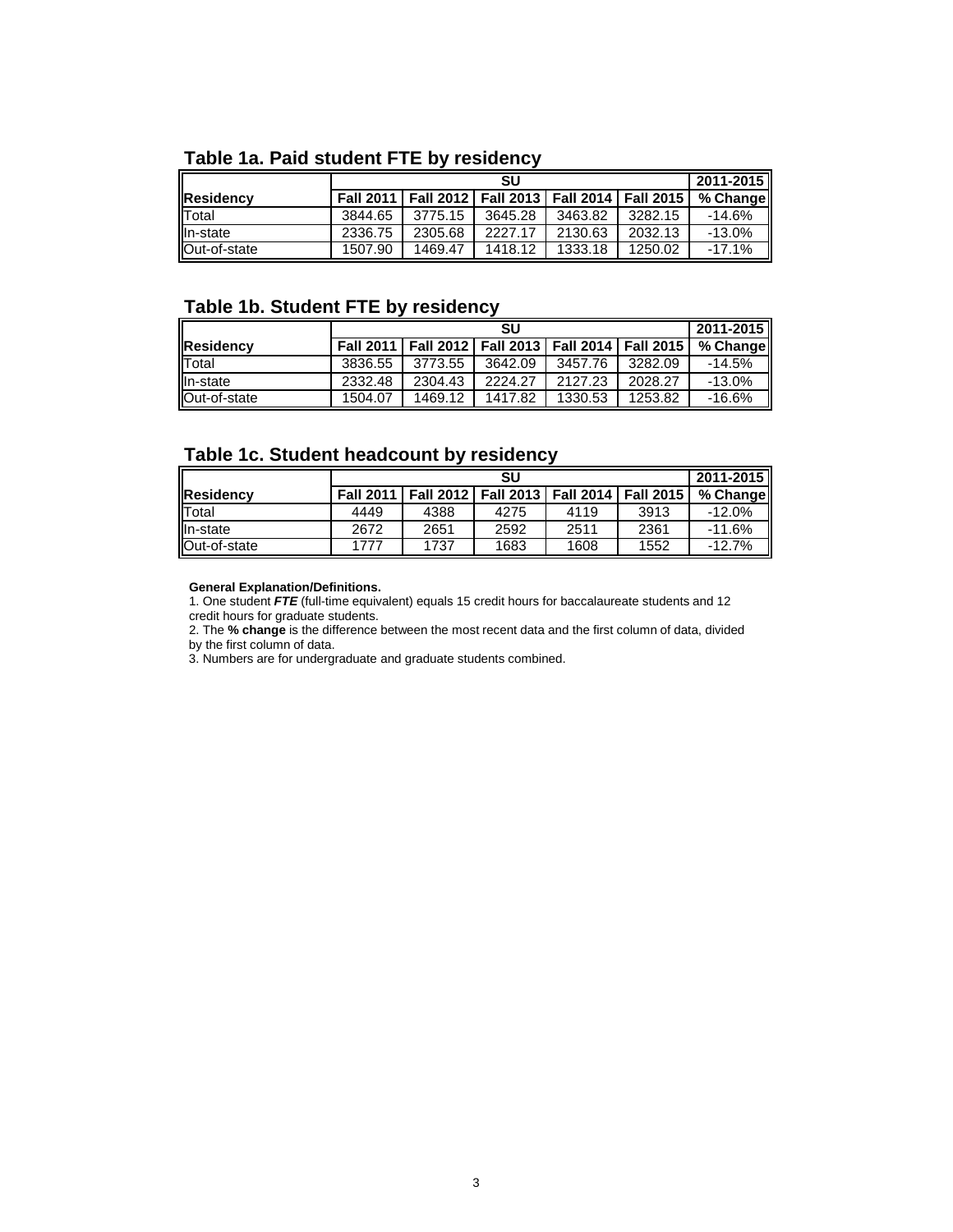|                            |                  |                  |                   |                  |                  |        | 2011-2015              |
|----------------------------|------------------|------------------|-------------------|------------------|------------------|--------|------------------------|
| Department                 | <b>Fall 2011</b> | <b>Fall 2012</b> | <b>Fall 2013</b>  | <b>Fall 2014</b> | <b>Fall 2015</b> | Mean   | $\overline{\%}$ Change |
| <b>CAT</b>                 | 17.97            | 15.68            | 14.46             | 13.75            | 12.20            | 14.81  | $-32.1%$               |
| <b>MCOM</b>                | 10.25            | 8.75             | 7.75              | 7.25             | 7.50             | 8.30   | $-26.8%$               |
| ENGL                       | 22.15            | 22.73            | 24.34             | 21.89            | 19.32            | 22.09  | $-12.8%$               |
| <b>HIST</b>                | 11.25            | 11.74            | 11.07             | 9.82             | 10.31            | 10.84  | $-8.4%$                |
| <b>MUSC</b>                | 14.26            | 14.96            | 13.32             | 14.07            | 15.04            | 14.33  | $\overline{5.5\%}$     |
| A&H                        | 75.88            | 73.86            | 70.94             | 66.78            | 64.37            | 70.37  | $-15.2%$               |
| <b>ACCT</b>                | 3.25             | 3.25             | 3.25              | 3.50             | 3.25             | 3.30   | 0.0%                   |
| <b>BADM</b>                | 12.67            | 10.50            | 10.41             | 11.83            | 10.37            | 11.16  | $-18.2%$               |
| ECON / ECFN                | 4.75             | 6.24             | 6.25              | 6.50             | 5.74             | 5.90   | 20.8%                  |
| <b>PSCI</b>                | 5.71             | 5.50             | 7.25              | 5.25             | 4.75             | 5.69   | $-16.8%$               |
| <b>PSYC</b>                | 6.33             | 8.75             | 9.25              | 9.65             | 9.87             | 8.77   | 55.9%                  |
| <b>SOGE</b>                | 8.98             | 8.96             | 9.99              | 9.50             | 9.00             | 9.29   | 0.2%                   |
| <b>SOWK</b>                | 3.00             | 3.17             | 3.42              | 3.42             | 3.17             | 3.24   | 5.7%                   |
| <b>B&amp;SS</b>            | 44.69            | 46.37            | 49.82             | 49.65            | 46.15            | 47.34  | 3.3%                   |
| <b>EDUC</b>                | 12.35            | 10.87            | 9.86              | 13.33            | 12.60            | 11.80  | 2.0%                   |
| <b>HPER</b>                | 20.89            | 20.74            | 23.75             | 22.57            | 22.24            | 22.04  | 6.5%                   |
| <b>NURS</b>                | 7.07             | 8.08             | 6.83              | 7.67             | 7.33             | 7.40   | 3.7%                   |
| E&PS                       | 40.31            | 39.69            | 40.44             | 43.57            | 42.17            | 41.24  | 4.6%                   |
| <b>BIOL</b>                | 13.23            | 11.66            | 11.50             | 9.92             | 11.12            | 11.49  | $-15.9%$               |
| <b>CHEM</b>                | 7.83             | 7.51             | 6.91              | 6.53             | 6.42             | 7.04   | $-18.0%$               |
| <b>CSME</b>                | 19.25            | 16.75            | 17.57             | 16.91            | 16.56            | 17.41  | $-14.0%$               |
| <b>ENVS / ENPS</b>         | 8.07             | 8.78             | 7.08              | 7.42             | 6.33             | 7.54   | $-21.6%$               |
| NS&M                       | 48.38            | 44.70            | 43.06             | 40.78            | 40.43            | 43.47  | $-16.4%$               |
| <b>Stretch English</b>     | 2.33             | 2.50             | 2.17              | 1.83             | 1.67             | 2.10   | -28.3%                 |
| Stretch Math               | 2.67             | 3.00             | 2.83              | 2.83             | 2.83             | 2.83   | 6.0%                   |
| <b>Stretch</b>             | 5.00             | 5.50             | $\overline{5.00}$ | 4.66             | 4.50             | 4.93   | $-10.0%$               |
| <b>Shepherd University</b> | 214.26           | 210.12           | 209.26            | 205.44           | 197.62           | 207.34 | $-7.8%$                |

# **Table 2. Faculty FTE**

**General Explanation/Definitions.**

1 . One faculty **FTE** (full-time equivalent) equals 12 hours of instructional responsibility. Contemporary Art and

Theater's Fall 2014 FTE of 13.75 accounts for 165.00 hours of instruction (12\*13.75) .

2. The **mean** is the average for five years.

3. The **% change** is the difference between the most recent and the earliest fall semester FTE's divided by the earliest fall FTE. For example, for Contemporary Art and Theater in Fall 2014, this would be (13.75 - 18.12) / 18.12. 4. Numbers include undergraduate instruction only.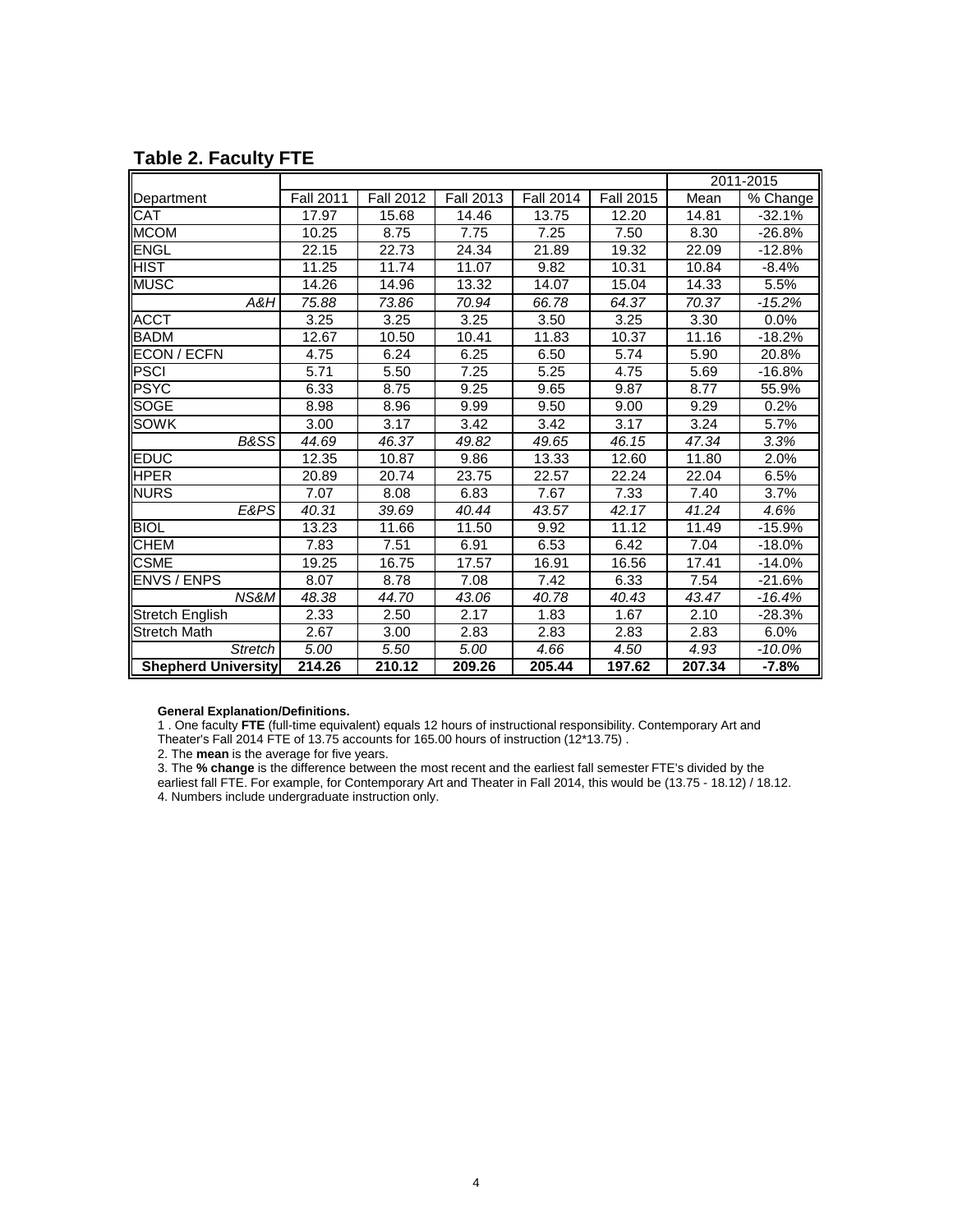|                            |                  | <b>Fall 2011</b> |                   |                 | <b>Fall 2012</b> |                   |      | <b>Fall 2013</b> |      |                  | <b>Fall 2014</b>  |      |                 | <b>Fall 2015</b> |      | <b>Fall 2011</b>  | $-2015$  |            |
|----------------------------|------------------|------------------|-------------------|-----------------|------------------|-------------------|------|------------------|------|------------------|-------------------|------|-----------------|------------------|------|-------------------|----------|------------|
|                            |                  |                  |                   |                 |                  |                   |      |                  |      |                  |                   |      |                 |                  |      | Mean              |          | Percentage |
|                            |                  |                  | N/FT              |                 |                  | N/FT              |      |                  | N/FT |                  |                   | N/FT |                 |                  | N/FT | N/FT              |          | Change in  |
| Department                 | N                | Fac<br>FT        | Fac               | N               | FT Fac           | Fac               | N    | FT Fac           | Fac  | N                | FT Fac            | Fac  | N               | FT Fac           | Fac  | Fac               | Change   | Majors     |
| <b>CAT</b>                 | 222              | 9                | 24.7              | 195             | 10               | 19.5              | 172  | 10               | 17.2 | 160              | 10                | 16.0 | 144             | 9                | 16.0 | 18.7              | $-8.67$  | $-35.1%$   |
| <b>MCOM</b>                | $\overline{135}$ |                  | 33.8              | 111             | 5                | $\overline{22.2}$ | 124  | 5 <sub>l</sub>   | 24.8 | 125              | 4                 | 31.3 | 104             | 4                | 26.0 | 27.6              | $-7.75$  | $-23.0%$   |
| <b>ENGL</b>                | 117              | 12               | 9.8               | 118             | 12               | 9.8               | 102  | 14               | 7.3  | 93               | $\overline{13.5}$ | 6.9  | 79              | 13.5             | 5.9  | 7.9               | $-3.90$  | $-32.5%$   |
| HIST                       | 92               | 6                | 15.3              | 109             |                  | 15.6              | 114  | $\overline{7}$   | 16.3 | 104              | 6                 | 17.3 | 84              | 7                | 12.0 | 15.3              | $-3.33$  | $-8.7%$    |
| <b>MUSC</b>                | 56               |                  | 8.0               | 56              | 9                | 6.2               | 48   | 8 <sup>1</sup>   | 6.0  | 39               | 8                 | 4.9  | 38              | 8                | 4.8  | 6.0               | $-3.25$  | $-32.1%$   |
| A&H                        | 622              | $\overline{38}$  | 16.4              | 589             | $\overline{43}$  | 13.7              | 560  | $\overline{44}$  | 12.7 | 521              | 41.5              | 12.6 | 449             | 41.5             | 10.8 | 13.2              | $-5.55$  | $-27.8%$   |
| <b>ACCT</b>                | 85               |                  | $\overline{21.3}$ | 90              |                  | 22.5              | 86   | $\overline{3}$   | 28.7 | 84               | 3                 | 28.0 | 85              | 3                | 28.3 | 25.8              | 7.08     | 0.0%       |
| <b>BADM</b>                | 353              | 8                | 44.1              | 345             |                  | 49.3              | 339  | 8 <sup>1</sup>   | 42.4 | 316              | 8                 | 39.5 | 314             | $\overline{7}$   | 44.9 | 44.0              | 0.73     | $-11.0%$   |
| ECON / ECFN                | 26               | 5 <sub>l</sub>   | 5.2               | 34              | 5                | 6.8               | 42   | 5 <sub>5</sub>   | 8.4  | 32               | 5 <sup>1</sup>    | 6.4  | 32              | 5                | 6.4  | 6.6               | 1.20     | 23.1%      |
| PSCI                       | 99               | 5                | 19.8              | $\overline{98}$ | 6                | 16.3              | 80   | 5 <sub>5</sub>   | 16.0 | $\overline{72}$  | 5 <sub>l</sub>    | 14.4 | 81              | 5                | 16.2 | 16.5              | $-3.60$  | $-18.2%$   |
| <b>PSYC</b>                | 187              | 5                | 37.4              | 184             | 5                | 36.8              | 166  | $6 \mid$         | 16.0 | 162              | 6                 | 27.0 | 132             | 6                | 22.0 | 27.8              | $-15.40$ | $-29.4%$   |
| <b>SOGE</b>                | 139              | 5.5              | 25.3              | 142             | 5.5              | 25.8              | 141  | 6.5              | 21.7 | 146              | 6.5               | 22.5 | 117             | 6.5              | 18.0 | 22.6              | $-7.27$  | $-15.8%$   |
| <b>SOWK</b>                | 87               | 3                | 29.0              | 107             | 3                | 35.7              | 105  | 3 <sub>l</sub>   | 35.0 | 82               | 3 <sub>l</sub>    | 27.3 | 86              | 3                | 28.7 | 31.1              | $-0.33$  | $-1.1%$    |
| <b>BASS</b>                | 976              | 35.5             | 27.5              | 1000            | 35.5             | 28.2              | 959  | 36.5             | 26.3 | 894              | 36.5              | 24.5 | 847             | 35.5             | 23.9 | $\overline{26.1}$ | $-3.63$  | $-13.2%$   |
| EDUC                       | 640              | 12.5             | 51.2              | 613             | 14.5             | 42.3              | 564  | 14.5             | 38.9 | 539              | 14.5              | 37.2 | 512             | 13.5             | 37.9 | 41.5              | $-13.27$ | $-20.0%$   |
| <b>HPER</b>                | 322              | 8.5              | 37.9              | 307             | 9.5              | 32.3              | 304  | 8.5              | 35.8 | 314              | 8.5               | 36.9 | 314             | 8.5              | 36.9 | 36.0              | $-0.94$  | $-2.5%$    |
| <b>NURS</b>                | 429              | 9                | 47.7              | 486             | 10               | 48.6              | 490  | 11               | 44.5 | 454              | 9                 | 50.4 | 433             | 11               | 39.4 | 46.1              | $-8.30$  | 0.9%       |
| E&PS                       | $\sqrt{391}$     | 30               | 46.4              | 1406            | 34               | 41.4              | 1358 | 34               | 39.9 | 1307             | 32                | 40.8 | 1259            | 33               | 38.2 | 41.3              | $-8.22$  | $-9.5%$    |
| <b>BIOL</b>                | 213              | 8.5              | 25.1              | 210             | 8.5              | 24.7              | 222  | 9.5              | 23.4 | 204              | 9.5               | 21.5 | 203             | 9.5              | 21.4 | 23.2              | $-3.69$  | $-4.7%$    |
| <b>CHEM</b>                | 59               | 4.75             | 12.4              | $\overline{70}$ | 4.75             | 14.7              | 63   | 5.75             | 11.0 | 52               | 5.75              | 9.0  | 50              | 5.75             | 8.7  | 11.2              | $-3.73$  | $-15.3%$   |
| <b>CIS</b>                 | 209              | 11               | 21.3              | 211             | 11               | 21.5              | 190  | 11               | 20.2 | 193              | 11                | 19.6 | 217             | 11               | 22.2 | 18.7              | 0.91     | 3.8%       |
| <b>MATH</b>                | $\overline{25}$  |                  |                   | $\overline{25}$ |                  |                   | 32   |                  |      | 23               |                   |      | $\overline{27}$ |                  |      |                   | 0.00     | 8.0%       |
| <b>ENVS / ENPS</b>         | 146              |                  | 20.9              | 140             |                  | 20.0              | 115  | $6 \mid$         | 19.2 | 107              | 6                 | 17.8 | 99              | 6                | 16.5 | 18.9              | $-4.36$  | $-32.2%$   |
| NS&M                       | 652              | 31.25            | 20.9              | 656             | 31.25            | 21.0              | 622  | 32.25            | 19.3 | $\overline{579}$ | 32.25             | 18.0 | 596             | 32.25            | 18.5 | 19.5              | $-2.38$  | $-8.6%$    |
| <b>Shepherd University</b> | 3641             | 134.8            | 27.0              | 3651            | 143.8            | 25.4              | 3499 | 146.8            | 23.8 | 3301             | 142.3             | 23.2 | 3151            | 142.3            | 22.2 | 24.3              | $-4.87$  | $-13.5%$   |

## **Table 3. Baccalaureate Majors per Department and Majors per Full-Time Facult y**

#### **General Explanation/Definitions.**

1 . **N** is the number of undergraduate students in degree programs offered by the department. This includes first and second majors.

2. **FT Fac** is the number of full-time faculty in the department including visiting faculty. This is generally a count of "bodies" from the faculty list produced by the VPAA's office. Exceptions are where there is a permanent contractual specification of less than full-time; released time is not counted and neither is leave, unless there is a full-time replacement, because those are unlikely to affect the number of majors. Herendeen, Beard, Benedict, Legreid, Hicks, Renninger, Toole, Nolan, and Cantrell are all counted as *half* positions. Warburton is counted as a 75% position. R. Stevens is not counted here, as he works exclusively with graduate students.

3. The **N/FT Fac** is the ratio of students to faculty.

4. The **mean N/FT Fac** is the average N/FT Fac for the years shown.

5. The **change** is the current year's N/FT Fac minus the first year's N/FT Fac.

6. The **percentage change in majors** is the difference between the current year's number of majors and the first year's number of majors, divided by the first year's number of majors.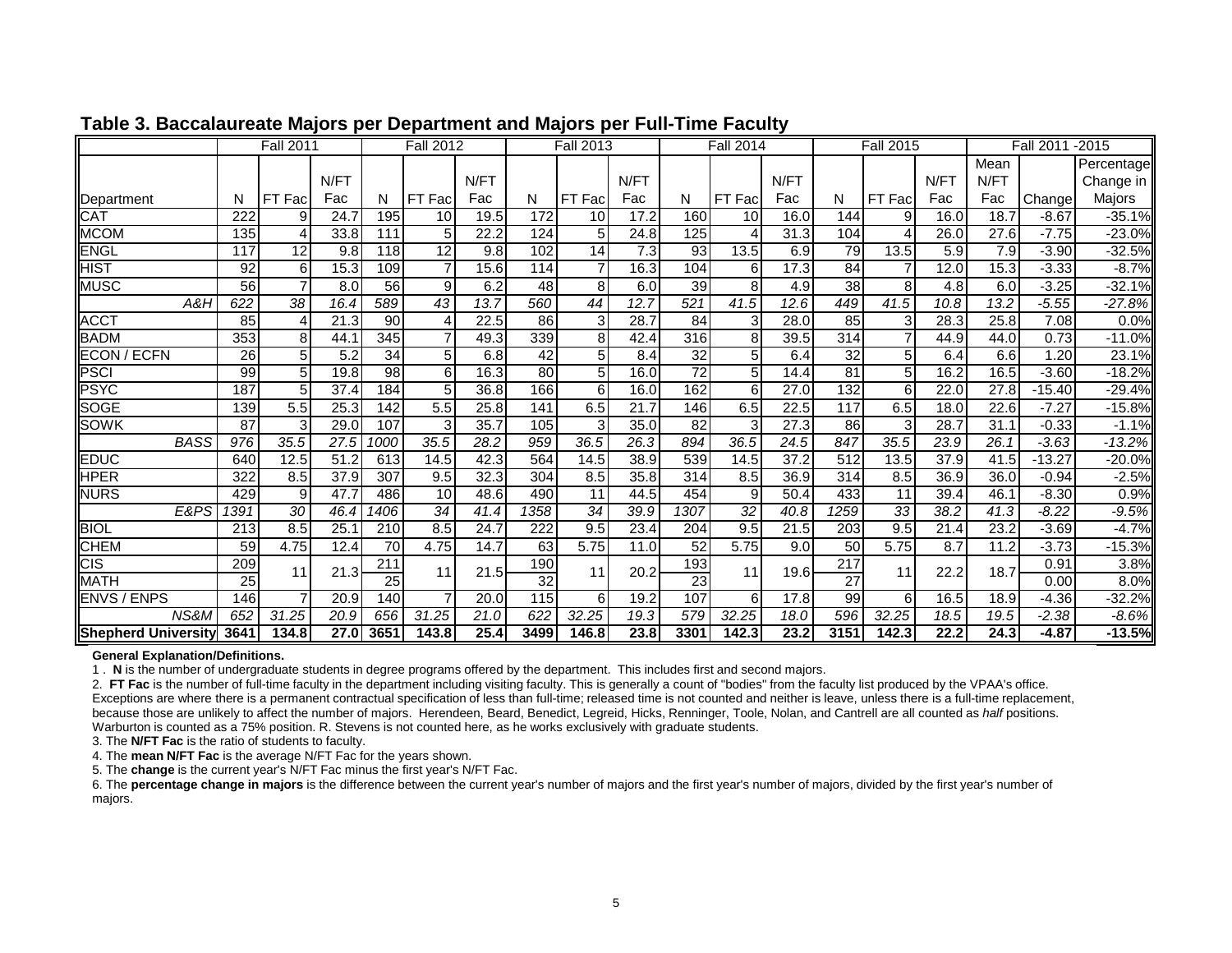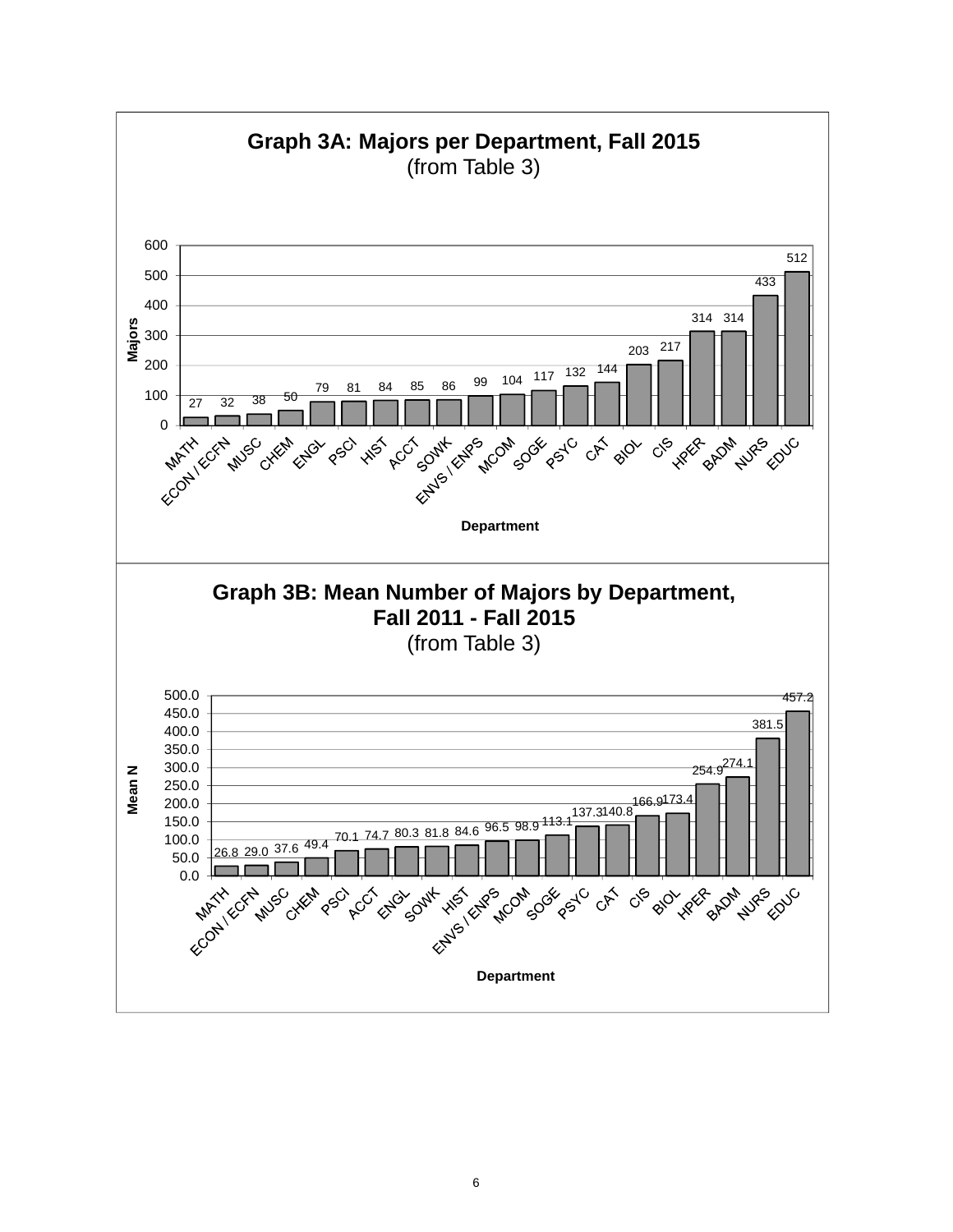

7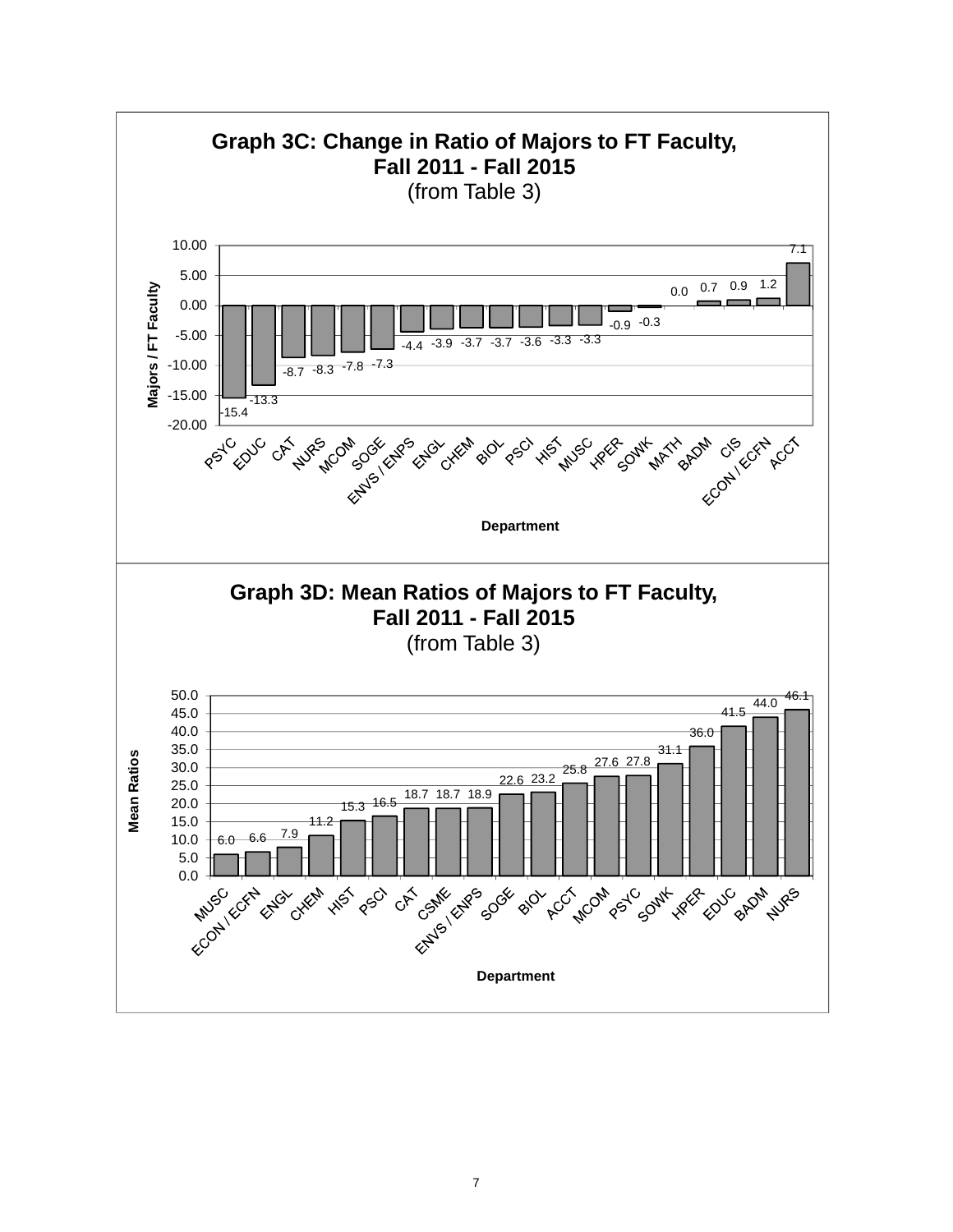# **Table 4. RBA majors**

| <b>RBA</b>               | 2011  | 2012   | 2013  | 2014   | 2015  |
|--------------------------|-------|--------|-------|--------|-------|
| <b>Headcount</b>         | 148   | 150    | 135   | 272    | 147   |
| Full-time                | 73    | 91     | 59    | 163    | 46    |
| Non-credit               |       |        |       |        |       |
| Part-time                | 74    | 59     | 76    | 109    | 100   |
| <b>FTE</b>               | 96.67 | 104.40 | 82.77 | 196.20 | 77.87 |
| Average SCH per semester | 9.80  | 10.44  | 9.20  | 10.82  | 7.95  |
| Average age of majors    | 37.3  | 36.6   | 37.1  | 31.5   | 39.5  |
| Graduates                | 123   | 102    | 91    | 111    |       |

Headcount, FTE, average SCH per semester, and average age are calculated for Fall semester of the listed academic year.

Graduates are counted from the fall of the listed year through the summer of the following year. Numbers of graduates are not available for the most recent year listed.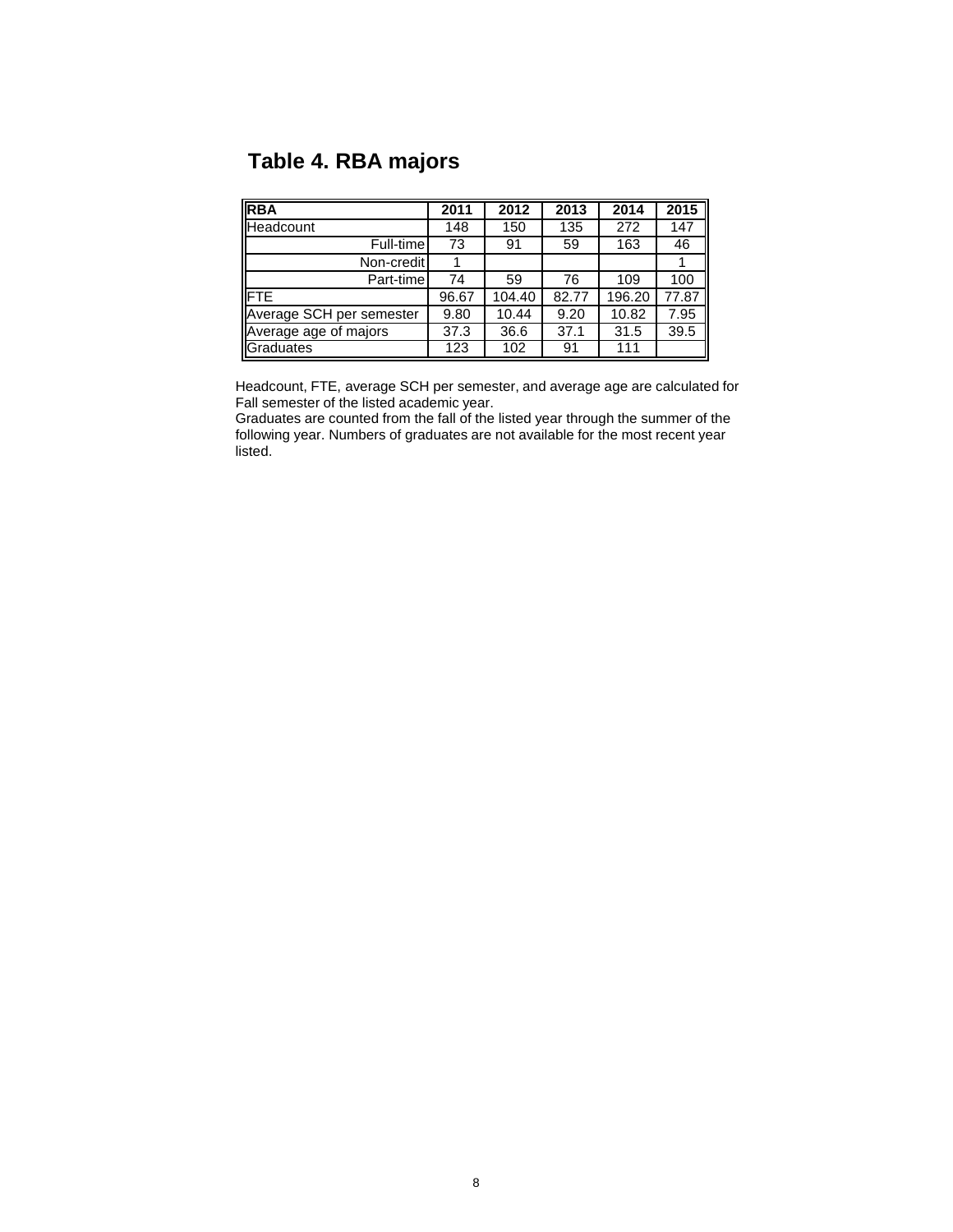|                            |             | <b>Fall 2011</b> |             | <b>Fall 2012</b> |     | <b>Fall 2013</b> |                  | <b>Fall 2014</b> |             | <b>Fall 2015</b> |       | 2011-2015 |         |
|----------------------------|-------------|------------------|-------------|------------------|-----|------------------|------------------|------------------|-------------|------------------|-------|-----------|---------|
|                            |             | N                |             | N                |     | N                |                  | N                |             | N                | Mean  |           | Mean    |
| Department                 | N           | Change           | N           | Change           | N   | Change           | N                | Change           | N           | Change           | N     | Change    | Change  |
| CAT                        | 37          | 3                | 41          |                  | 34  | -7               | 35               | -6               | 40          | 6                | 37.4  | 3.00      | 0.00    |
| <b>MCOM</b>                | 23          | $-14$            | 19          | $-4$             | 26  | 7                | 22               | 3                | 23          | -3               | 22.6  | 0.0       | $-2.20$ |
| <b>ENGL</b>                | 87          | 16               | 62          | $-25$            | 59  | $-3$             | 64               | $\overline{2}$   | 47          | $-12$            | 63.8  | $-40.0$   | $-4.40$ |
| <b>HIST</b>                | 18          | $-4$             | 18          | $\mathbf 0$      | 21  | 3                | 26               | 8                | 24          | 3                | 21.4  | 6.0       | 2.00    |
| <b>MUSC</b>                | 15          | $\overline{2}$   | 10          | $-5$             | 15  | 5                | 16               | 6                | 10          | $-5$             | 13.2  | $-5.0$    | 0.60    |
| A&H                        | 180         | 3                | 150         | $-30$            | 155 | 5                | 163              | 13               | 144         | $-11$            | 158.4 | $-36.0$   | $-4.00$ |
| <b>ACCT</b>                | 10          | $-4$             | 6           | $-4$             | 8   | $\overline{2}$   | 17               | 11               | 6           | $-2$             | 9.4   | $-4.0$    | 0.60    |
| <b>BADM</b>                | 110         |                  | 107         | -3               | 126 | 19               | 120              | 13               | 128         | $\overline{2}$   | 118.2 | 18.0      | 7.60    |
| ECON / ECFN                | 31          | 3                | 19          | $-12$            | 18  | $-1$             | 10               | -9               | 5           | $-13$            | 16.6  | $-26.0$   | $-6.40$ |
| <b>PSCI</b>                | 17          | 4                | 26          | 9                | 28  | $\overline{2}$   | 21               | $-5$             | 20          | -8               | 22.4  | 3.0       | 0.40    |
| <b>PSYC</b>                | 43          | -6               | 54          | 11               | 73  | 19               | 72               | 18               | 89          | 16               | 66.2  | 46.0      | 11.60   |
| <b>SOGE</b>                | 40          | $-3$             | 41          |                  | 32  | -9               | 44               | 3                | 49          | 17               | 41.2  | 9.0       | 1.80    |
| <b>SOWK</b>                | 0           | 0                | $\mathbf 0$ | 0                | 0   | $\Omega$         | $\mathbf 0$      | 0                | 0           | 0                | 0.0   | 0.0       | 0.00    |
| <b>BASS</b>                | 251         |                  | 253         | $\overline{c}$   | 285 | 32               | 284              | 31               | 297         | 12               | 274.0 | 46.0      | 15.60   |
| EDUC                       | 34          | $-1$             | 25          | -9               | 24  | $-1$             | 20               | $-5$             | 23          | $-1$             | 25.2  | $-11.0$   | $-3.40$ |
| <b>HPER</b>                | 34          |                  | 27          | $-7$             | 24  | $-3$             | 24               | -3               | 20          | $-4$             | 25.8  | $-14.0$   | $-3.20$ |
| <b>NURS</b>                | $\mathbf 0$ | 0                | $\mathbf 0$ | 0                | 0   | 0                | $\overline{0}$   | $\mathbf 0$      | $\mathbf 0$ | 0                | 0.0   | 0.0       | 0.00    |
| E&PS                       | 68          | 0                | 52          | $-16$            | 48  | $-4$             | 44               | -8               | 43          | $-5$             | 51.0  | $-25.0$   | $-6.60$ |
| <b>BIOL</b>                | 7           | 3                | 15          | 8                | 16  |                  | 10               | -5               | 12          | -4               | 12.0  | 5.0       | 0.60    |
| <b>CHEM</b>                | 59          | 3                | 68          | 9                | 55  | $-13$            | 46               | $-22$            | 50          | $-5$             | 55.6  | $-9.0$    | $-5.60$ |
| <b>CIS</b>                 | 10          | $\overline{2}$   | 15          | 5                | 11  | $-4$             | 5                | $-10$            | 13          | $\overline{2}$   | 10.8  | 3.0       | $-1.00$ |
| <b>MATH</b>                | 15          | 3                | 12          | -3               | 11  | $-1$             | 9                | $-3$             | 7           | $-4$             | 10.8  | $-8.0$    | $-1.60$ |
| <b>ENVS / ENPS</b>         | 20          | 6                | 21          |                  | 16  | $-5$             | 11               | $-10$            | 14          | $-2$             | 16.4  | $-6.0$    | $-2.00$ |
| NS&M                       | 111         | 17               | 131         | 20               | 109 | $-22$            | 81               | $-50$            | 96          | $-13$            | 105.6 | $-15.0$   | $-9.60$ |
| <b>Shepherd University</b> | 610         | 21               | 586         | $-24$            | 597 | 11               | $\overline{572}$ | $-14$            | 580         | -17              | 589.0 | $-30.0$   | $-4.60$ |

## **Table 5. Minors by Department**

#### **General Explanation/Definitions.**

1. **N** is the number of students in minor programs offered by the department.

2. The **N change** is the difference in the number of students in consecutive years.

3. The **mean N** is the mean number of students over the years represented (five years).

4. The **mean change** is the sum of the annual changes divided by the number of annual changes.

5. Women's Studies is not attached to any department. There were twelve WMST minors in Fall 2015.

6. Appalachian Studies is not attached to any department. There were eleven APPN minors in Fall 2015.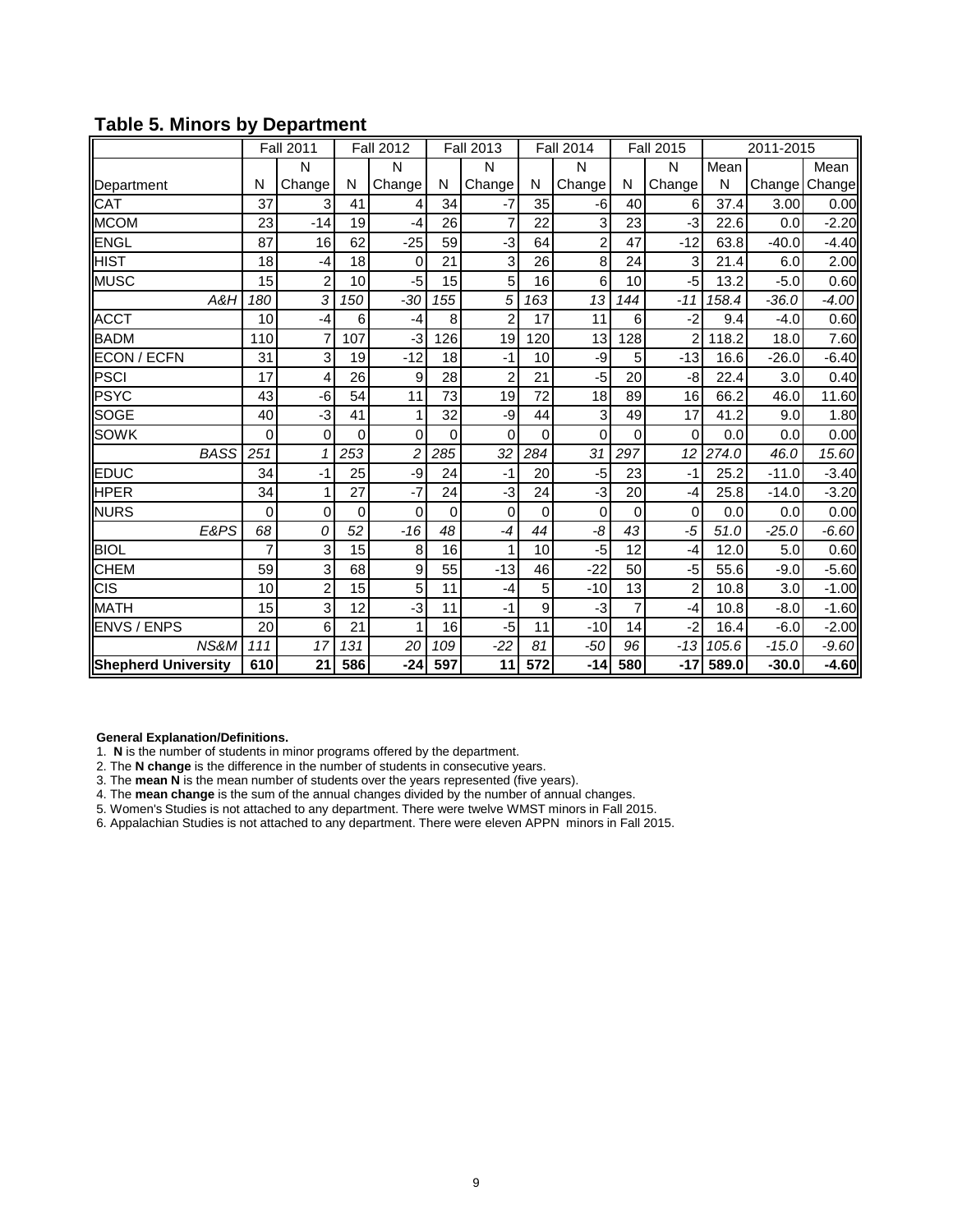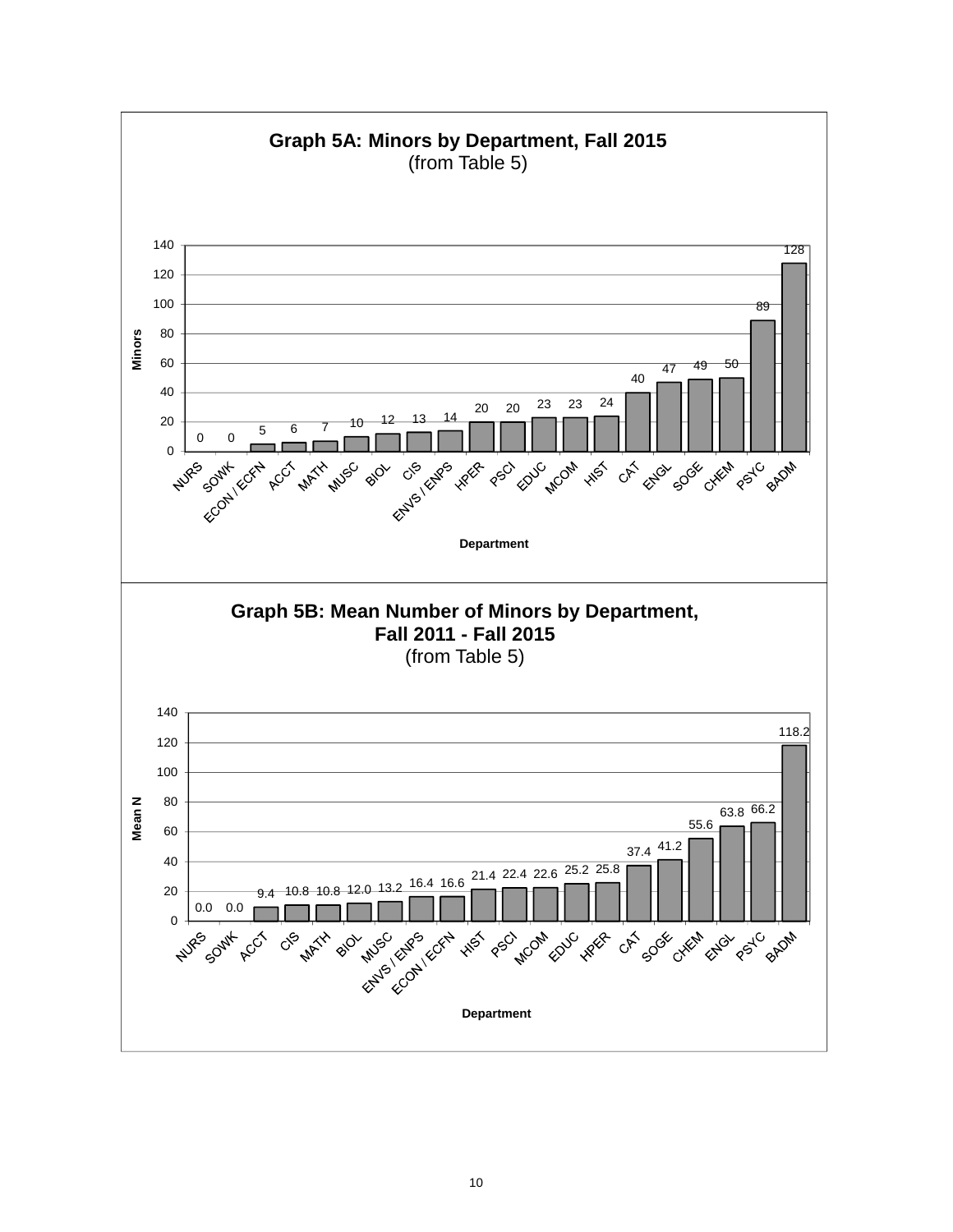| Department                   | Teaching<br>Concentration | Fall<br>2011 | Fall<br>2012 | Fall<br>2013 | Fall<br>2014 | Fall<br>2015   | Mean  | Change |      | Advising F15   |
|------------------------------|---------------------------|--------------|--------------|--------------|--------------|----------------|-------|--------|------|----------------|
|                              |                           |              |              |              |              |                |       |        |      |                |
|                              |                           |              |              |              |              |                |       |        | Fac  | Majors         |
| <b>CAT</b>                   | Art                       | 34           | 33           | 29           | 27           | 22             | 29.0  | $-12$  | 9    | 44             |
| Biology                      | Biology                   | 5            | 5            | 7            | 5            | $\overline{2}$ | 4.8   | $-3$   | 9.5  | 4              |
| <b>Business Admin / FACS</b> | <b>Business, FACS</b>     | 5            | 6            | 3            | 4            | 7              | 5.0   | 2      |      | 14             |
| Biology                      | Chemistry                 | 3            | 7            | 4            | 3            |                | 3.6   | $-2$   | 9.5  | $\overline{2}$ |
| Education                    | Elementary                | 290          | 266          | 269          | 254          | 225            | 260.8 | $-65$  | 13.5 | 450            |
| English                      | English                   | 48           | 60           | 47           | 49           | 49             | 50.6  | 1      | 13.5 | 98             |
| Biology                      | <b>General Science</b>    | 10           | 12           | 8            | 6            | 3              | 7.8   | $-7$   | 9.5  | 6              |
| <b>HPERS</b>                 | Health, Phys. Ed.         | 111          | 119          | 107          | 83           | 68             | 97.6  | $-43$  | 11   | 136            |
| <b>CSME</b>                  | <b>Mathematics</b>        | 21           | 35           | 37           | 36           | 16             | 29.0  | -5     | 11   | 32             |
| <b>Music</b>                 | Music                     | 95           | 88           | 78           | 76           | 84             | 84.2  | $-11$  | 8    | 168            |
| Education                    | <b>Social Studies</b>     | 66           | 71           | 59           | 61           | 59             | 63.2  | $-7$   | 13.5 | 118            |
| English                      | Spanish                   | 7            | 5            | 5            | 2            | 4              | 4.6   | -3     | 13.5 | 8              |
| Education                    | C &                       | 21           | 20           | 18           | 14           | 22             | 19.0  |        | 13.5 | 44             |

## **Table 6. Teacher Education Concentrations**

Note that the C & I students are included both in the Education department and in the departments of their concentrations. The secondary education majors are included only in the departments of their concentrations.

The Advising F15 "majors" is the number of students in the Fall 2015 column multiplied by 2, as Joe Simplicio specified starting with the 2003 reports. "Fac" is the number of full-time faculty in the department in which the concentration is housed.

#### **General Explanation/Definitions.**

1. A **concentration** is a teaching specialty such as English or Biology. The 22 C&I graduate students' concentrations have been added to their departments. Of the C&I students, six were Individualized and eight were in Special Education.

2. The **department** is the unit responsible for the concentration. In the case of the social studies and library science concentrations, courses are provided by four departments with the education department providing oversight/coordination/advisement.

3. The numbers for each semester are the number of declared students in each concentration. Any given student may have more than one concentration.

4. The **mean** is the average of the annual number of students in a given concentration.

5. The **change** is the number of students in the current year minus the number of students in the first year.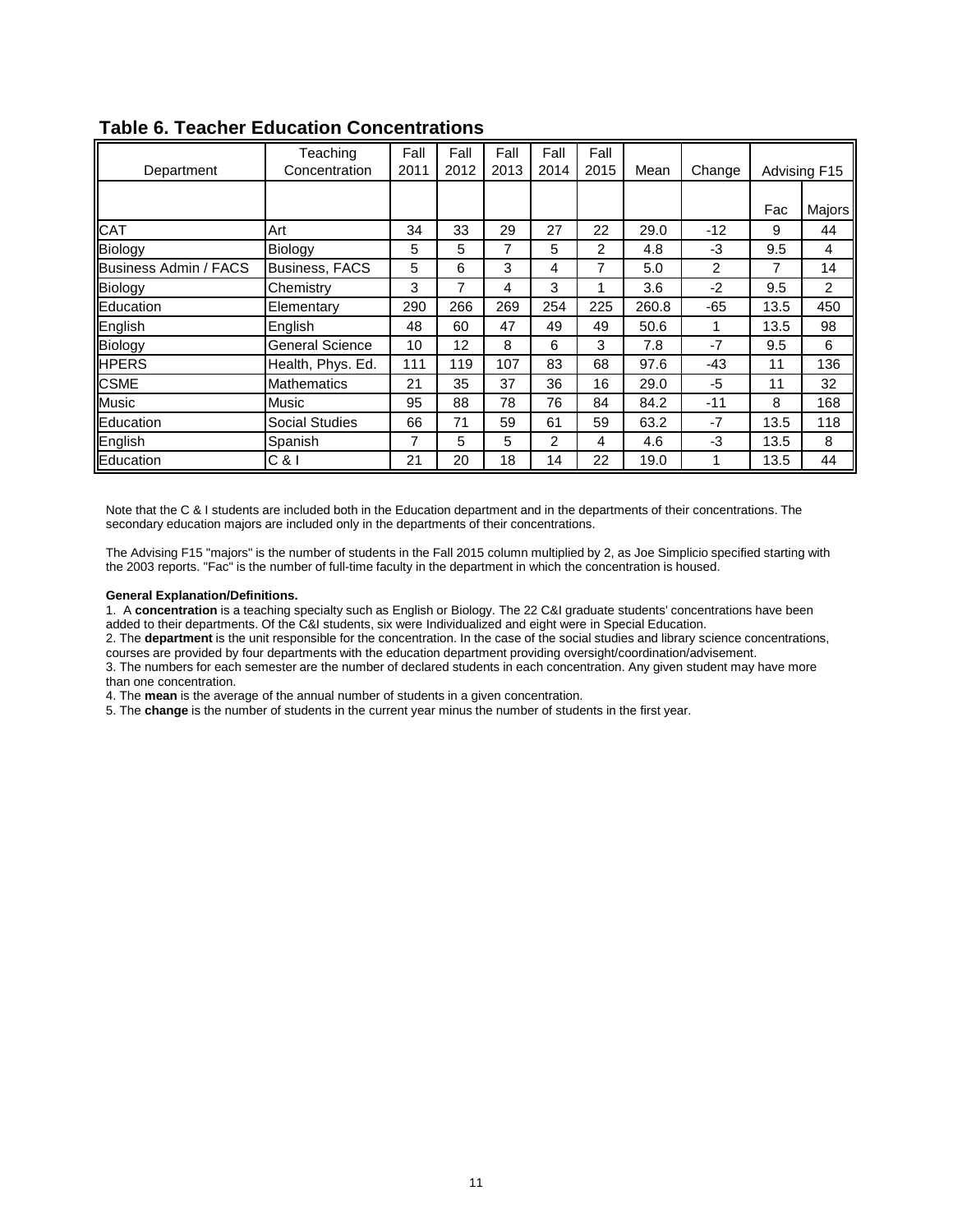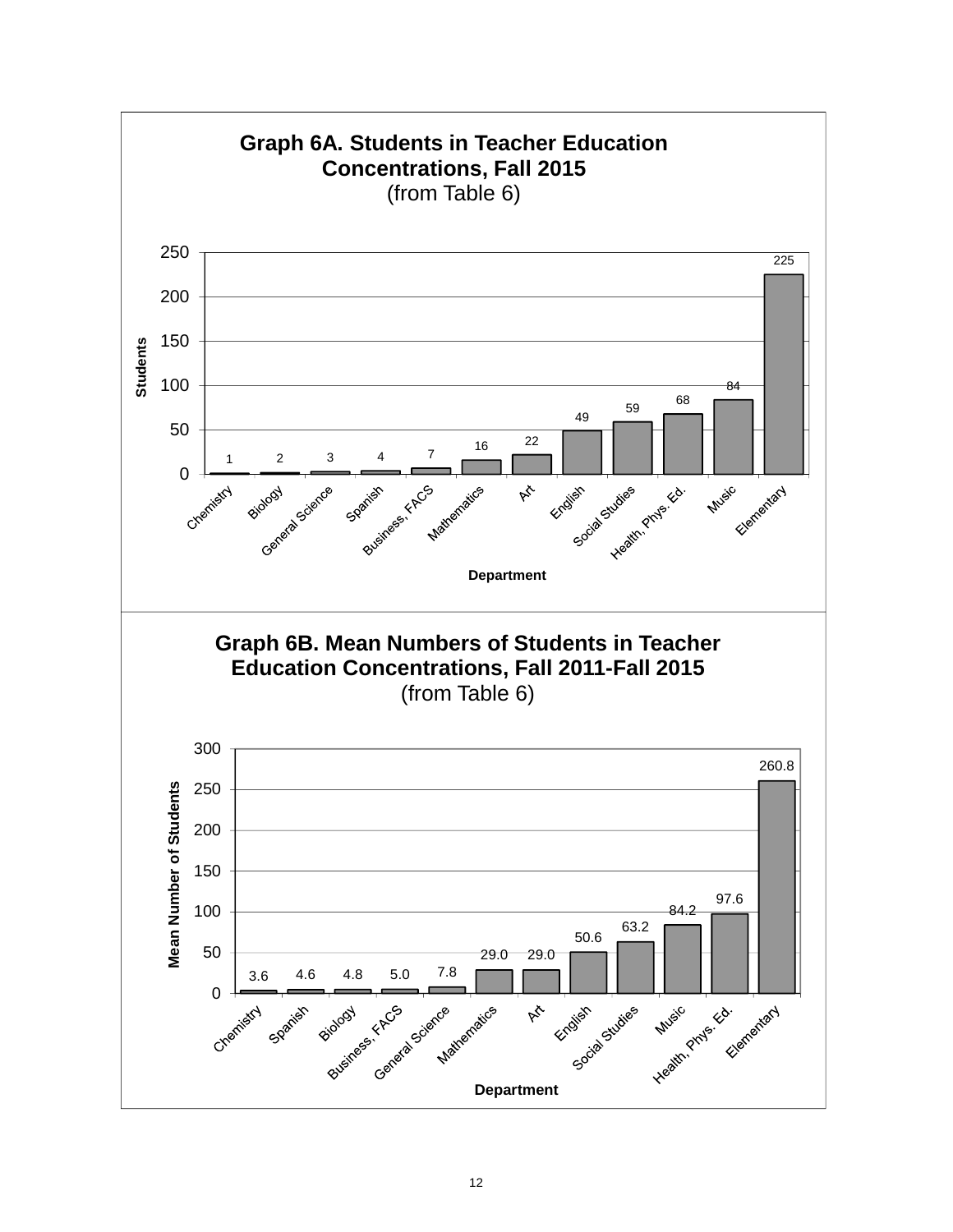|                                   |      | <b>Fall 2011</b> |       |      | <b>Fall 2012</b> |       |      | <b>Fall 2013</b> |       |      | <b>Fall 2014</b> |       |      | <b>Fall 2015</b> |                  |        | Fall 2011-15 |        |
|-----------------------------------|------|------------------|-------|------|------------------|-------|------|------------------|-------|------|------------------|-------|------|------------------|------------------|--------|--------------|--------|
|                                   |      | Secondary        |       |      | Secondary        |       |      | Secondary        |       |      | Secondary        |       |      | Secondary        |                  |        | Mean         |        |
|                                   |      | Education        |       |      | Education        |       |      | Education        |       |      | Education        |       |      | Education        |                  | Mean   | Secondary    | Mean   |
| Department                        | N    | and C&I          | Total | N    | and C&I          | Total | N    | and C&I          | Total | N    | and C&I          | Total |      | and C&I          | Total            | N      | Education    | Total  |
| <b>CAT</b>                        | 222  | 34               | 256   | 195  | 33               | 228   | 172  | 22               | 194   | 160  | 22               | 182   | 144  | $\overline{22}$  | 166              | 178.6  | 26.6         | 205.2  |
| <b>MCOM</b>                       | 135  | 0                | 135   | 111  | $\Omega$         | 111   | 124  | $\Omega$         | 124   | 125  | 0                | 125   | 104  | $\Omega$         | 104              | 119.8  | 0.0          | 119.8  |
| <b>ENGL</b>                       | 117  | 55               | 172   | 118  | 65               | 183   | 102  | $\overline{53}$  | 155   | 93   | 53               | 146   | 79   | 53               | 132              | 101.8  | 55.8         | 157.6  |
| HIST                              | 92   | 0                | 92    | 109  | $\mathbf 0$      | 109   | 114  | 0                | 114   | 104  | 0                | 104   | 84   | $\Omega$         | 84               | 100.6  | 0.0          | 100.6  |
| <b>MUSC</b>                       | 56   | 95               | 151   | 56   | 88               | 144   | 48   | 84               | 132   | 39   | 84               | 123   | 38   | 84               | 122              | 47.4   | 87.0         | 134.4  |
| A&H                               | 622  | 184              | 806   | 589  | 186              | 775   | 560  | 159              | 719   | 521  | 159              | 680   | 449  | 159              | 608              | 548.2  | 169.4        | 717.6  |
| <b>ACCT</b>                       | 85   | $\Omega$         | 85    | 90   | 0                | 90    | 86   | 0                | 86    | 84   | 0                | 84    | 85   | $\Omega$         | 85               | 86.0   | 0.0          | 86.0   |
| <b>BADM</b>                       | 353  | 5                | 358   | 345  | 6                | 351   | 339  | $\overline{7}$   | 346   | 316  | $\overline{7}$   | 323   | 314  | $\overline{7}$   | 321              | 333.4  | 6.4          | 339.8  |
| ECON / ECFN                       | 26   | 0                | 26    | 34   | $\Omega$         | 34    | 42   | $\Omega$         | 42    | 32   | 0                | 32    | 32   | $\Omega$         | 32               | 33.2   | 0.0          | 33.2   |
| <b>PSCI</b>                       | 99   | $\Omega$         | 99    | 98   | $\Omega$         | 98    | 80   | $\Omega$         | 80    | 72   | $\Omega$         | 72    | 81   | $\Omega$         | 81               | 86.0   | 0.0          | 86.0   |
| PSYC                              | 187  | 0                | 187   | 184  | $\Omega$         | 184   | 166  | 0                | 166   | 162  | 0                | 162   | 132  | $\Omega$         | 132              | 166.2  | 0.0          | 166.2  |
| <b>SOGE</b>                       | 139  | 0                | 139   | 142  | $\mathbf 0$      | 142   | 141  | $\mathbf 0$      | 141   | 146  | 0                | 146   | 117  | $\Omega$         | 117              | 137.0  | 0.0          | 137.0  |
| SOWK                              | 87   | $\Omega$         | 87    | 107  | $\Omega$         | 107   | 105  | $\Omega$         | 105   | 82   | $\Omega$         | 82    | 86   | $\Omega$         | 86               | 93.4   | 0.0          | 93.4   |
| <b>BASS</b>                       | 976  | 5                | 981   | 1000 | 6                | 1006  | 959  | $\overline{7}$   | 966   | 894  | $\overline{z}$   | 901   | 847  | $\overline{7}$   | 854              | 935.2  | 6.4          | 941.6  |
| <b>EDUC</b>                       | 640  | $\overline{72}$  | 712   | 613  | $\overline{74}$  | 687   | 564  | 284              | 848   | 539  | 284              | 823   | 512  | 284              | 796              | 573.6  | 199.6        | 773.2  |
| <b>HPER</b>                       | 322  | 111              | 433   | 307  | 119              | 426   | 304  | 68               | 372   | 314  | 68               | 382   | 314  | 68               | 382              | 312.2  | 86.8         | 399.0  |
| <b>NURS</b>                       | 429  | $\Omega$         | 429   | 486  | $\Omega$         | 486   | 490  | $\Omega$         | 490   | 454  | 0                | 454   | 433  | $\Omega$         | 433              | 458.4  | 0.0          | 458.4  |
| E&PS                              | 1391 | 183              | 1574  | 1406 | 193              | 1599  | 1358 | 352              | 1710  | 1307 | 352              | 1659  | 1259 | 352              | 1611             | 1344.2 | 286.4        | 1630.6 |
| <b>BIOL</b>                       | 213  | 18               | 231   | 210  | 24               | 234   | 222  | 6                | 228   | 204  | 6                | 210   | 203  | 6                | 209              | 210.4  | 12.0         | 222.4  |
| <b>CHEM</b>                       | 59   | 0                | 59    | 70   | 0                | 70    | 63   | 0                | 63    | 52   | 0                | 52    | 50   | $\Omega$         | 50               | 58.8   | 0.0          | 58.8   |
| <b>CIS</b>                        | 209  | 0                | 209   | 211  | $\mathbf 0$      | 211   | 190  | $\mathbf 0$      | 190   | 193  | $\Omega$         | 193   | 217  | $\Omega$         | $\overline{217}$ | 204.0  | 0.0          | 204.0  |
| <b>MATH</b>                       | 25   | 21               | 46    | 25   | 35               | 60    | 32   | 16               | 48    | 23   | 16               | 39    | 27   | 16               | 43               | 26.4   | 20.8         | 47.2   |
| <b>ENVS / ENPS</b>                | 146  | 0                | 146   | 140  | $\mathbf 0$      | 140   | 115  | $\mathbf 0$      | 115   | 107  | 0                | 107   | 99   | $\Omega$         | 99               | 121.4  | 0.0          | 121.4  |
| NS&M                              | 652  | $\overline{39}$  | 691   | 656  | 59               | 715   | 622  | $\overline{22}$  | 644   | 579  | 22               | 601   | 596  | 22               | 618              | 621.0  | 32.8         | 653.8  |
| <b>I</b> Shepherd University 3641 |      | 411              | 4052  | 3651 | 444              | 4095  | 3499 | 540              | 4039  | 3301 | 540              | 3841  | 3151 | 540              | 3691             | 3448.6 | 495.0        | 3943.6 |

### **Table 7. Baccalaureate Majors per Department and Teacher Education Students by Department of Concentration Advisement**

#### **General Explanation/Definitions.**

1 . **N** is the number of undergraduate students in degree programs offered by the department. This includes first and second majors.

2. **Secondary Education and C&I** is the number of Secondary Education and C&I students with concentrations housed in that department. "Housing" is considered to be in the department if the Secondary Education coordinator for the concentration is in the department. For EDUC, numbers include Secondary Education Social Studies concentrations, and C&I Elementary Education and Social Studies concentrations; baccalaureate Elementary Education majors are not counted here.

3. Total is the sum of N and Secondary Education. Note that, for the EDUC department, this double-counts some students (as listed in the "Secondary Education and C&I" description above), and is therefore not likely to be useful.

Concentration housings are as follows: **ART / CAT**: Art **BIOL:** Biology, Chemistry, General Science **BADM:** Business, FACS **EDUC:** Social Studies, C&I **ENGL**: English, Spanish **HPERS:** Health and Physical Education **MATH:** Mathematics**MUSC**: Music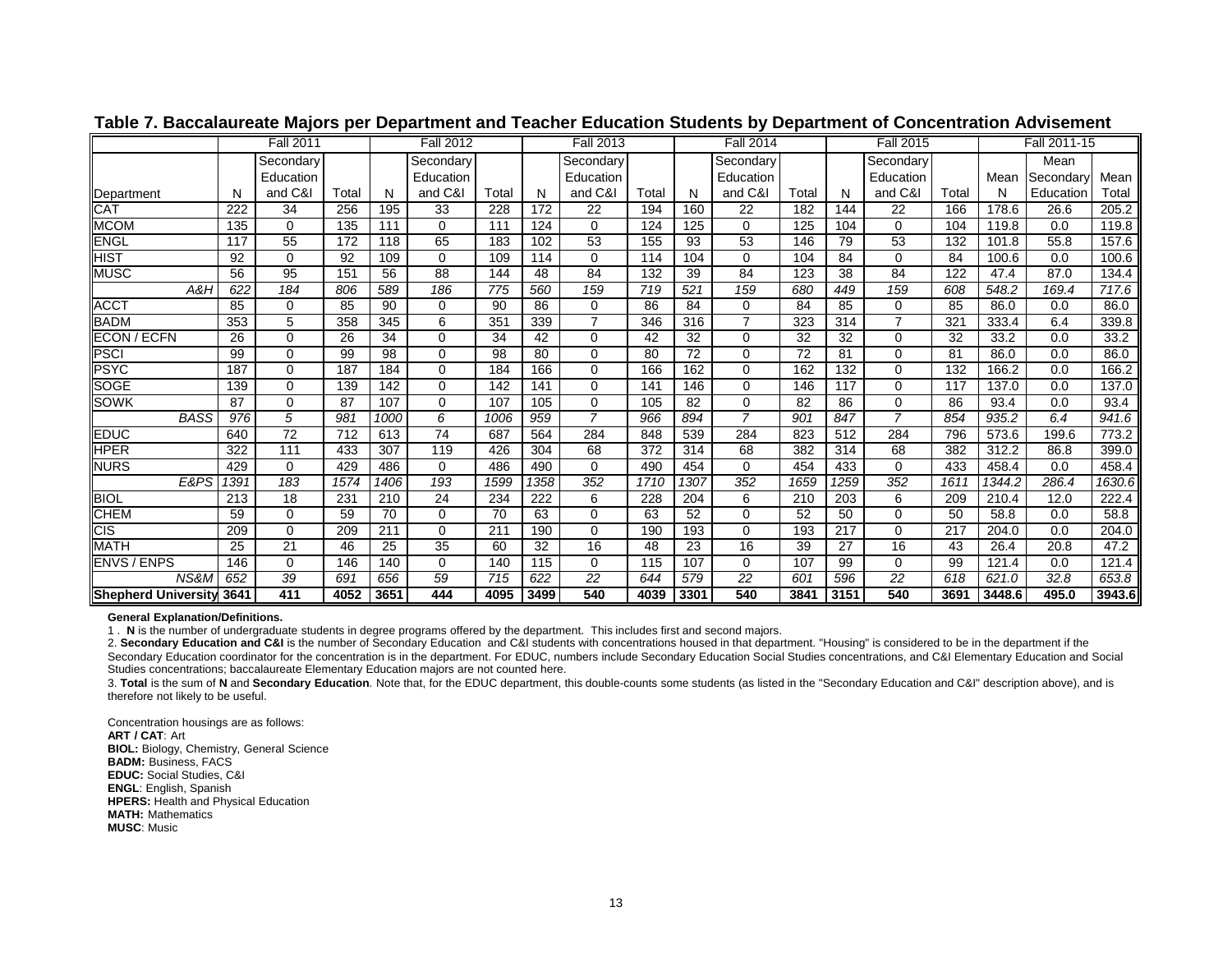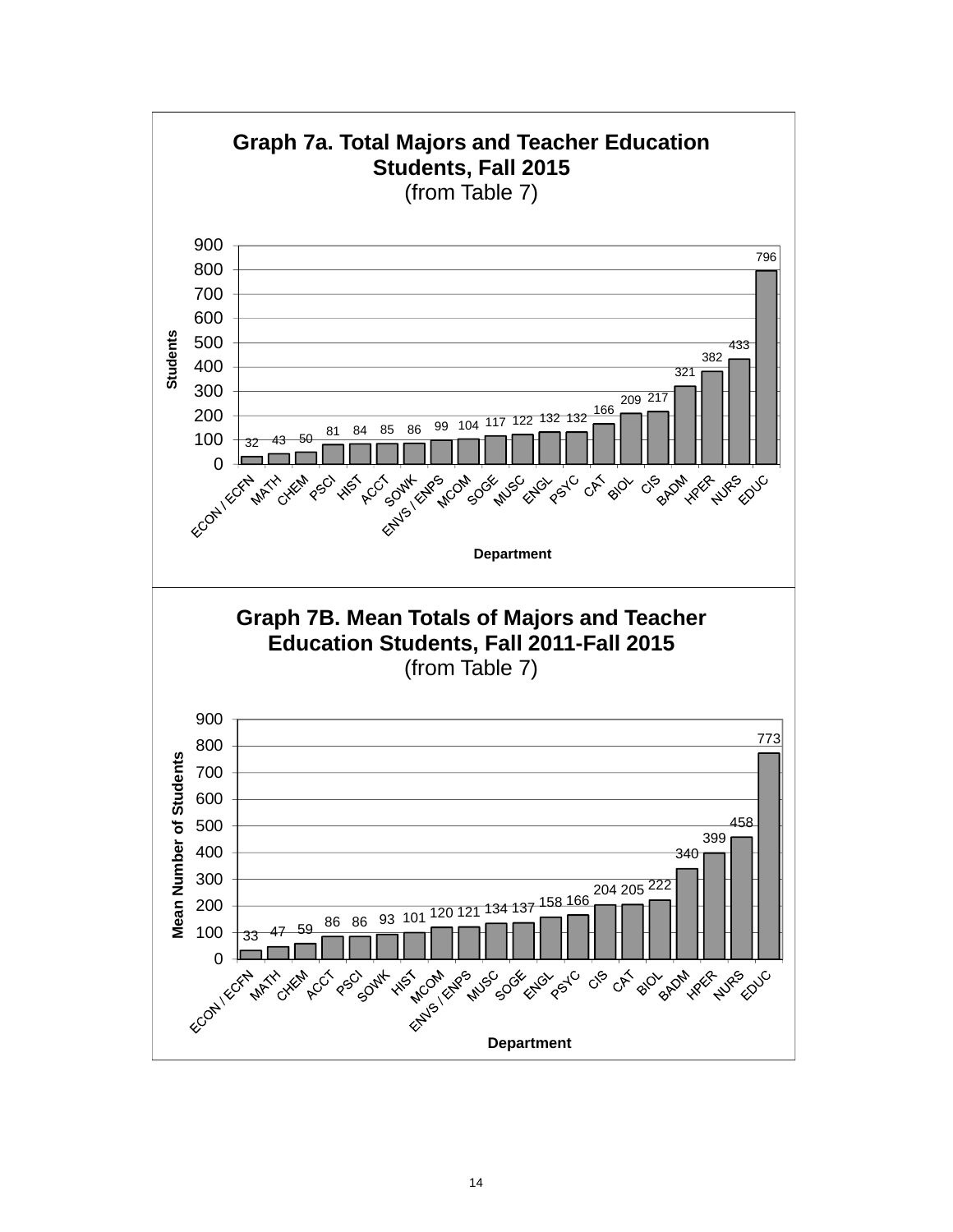|                            |       | <b>Fall 2011</b> |       | <b>Fall 2012</b> |       | <b>Fall 2013</b> |       | <b>Fall 2014</b> |        | <b>Fall 2015</b> |       |              |       | Fall 2011-15 |
|----------------------------|-------|------------------|-------|------------------|-------|------------------|-------|------------------|--------|------------------|-------|--------------|-------|--------------|
|                            |       |                  |       |                  |       |                  |       |                  |        |                  |       |              | Mean  | Change       |
| Department                 |       | Ratio Change     |       | Ratio Change     |       | Ratio Change     |       | Ratio Change     | F-FTE  | S-FTE            |       | Ratio Change | Ratio | in Ratio     |
| <b>CAT</b>                 | 13.89 | $-0.66$          | 14.18 | 0.28             | 13.61 | $-0.28$          | 13.12 | $-0.49$          | 12.20  | 157.00           | 12.87 | $-0.25$      | 13.53 | $-1.02$      |
| <b>MCOM</b>                | 13.07 | $-1.62$          | 14.31 | 1.24             | 13.21 | 0.14             | 13.66 | 0.44             | 7.50   | 102.20           | 13.63 | $-0.03$      | 13.58 | 0.55         |
| <b>ENGL</b>                | 16.76 | $-0.55$          | 15.39 | $-1.37$          | 14.13 | $-2.63$          | 14.04 | $-0.08$          | 19.32  | 262.87           | 13.61 | $-0.44$      | 14.78 | $-3.15$      |
| <b>HIST</b>                | 21.69 | $-1.03$          | 22.62 | 0.93             | 20.15 | $-1.54$          | 18.89 | $-1.26$          | 10.31  | 199.40           | 19.34 | 0.45         | 20.54 | $-2.35$      |
| <b>MUSC</b>                | 12.15 | $-2.63$          | 10.09 | $-2.06$          | 9.28  | $-2.87$          | 7.97  | $-1.31$          | 15.04  | 112.37           | 7.47  | $-0.50$      | 9.39  | $-4.68$      |
| A&H                        | 15.45 | $-1.15$          | 15.08 | $-0.37$          | 13.95 | $-1.50$          | 13.24 | $-0.71$          | 64.37  | 833.84           | 12.95 | $-0.29$      | 14.14 | $-2.49$      |
| <b>ACCT</b>                | 16.62 | $-1.71$          | 17.72 | 1.11             | 18.52 | 1.91             | 16.86 | $-1.67$          | 3.25   | 56.40            | 17.35 | 0.50         | 17.41 | 0.74         |
| <b>BADM</b>                | 16.62 | $-4.08$          | 18.13 | 1.51             | 16.15 | $-0.47$          | 15.77 | $-0.38$          | 10.37  | 180.87           | 17.44 | 1.67         | 16.82 | 0.83         |
| <b>ECON / ECFN</b>         | 21.43 | $-1.26$          | 19.01 | $-2.43$          | 17.92 | $-3.51$          | 15.60 | $-2.32$          | 5.74   | 97.40            | 16.97 | 1.37         | 18.19 | $-4.46$      |
| <b>PSCI</b>                | 19.33 | $-2.20$          | 19.16 | $-0.17$          | 13.90 | $-5.43$          | 15.50 | 1.60             | 4.75   | 78.40            | 16.51 | 1.00         | 16.88 | $-2.83$      |
| <b>PSYC</b>                | 20.14 | 1.81             | 17.72 | $-2.42$          | 17.02 | $-3.12$          | 15.76 | $-1.26$          | 9.87   | 150.40           | 15.24 | $-0.52$      | 17.17 | $-4.90$      |
| <b>SOGE</b>                | 22.20 | 0.65             | 22.43 | 0.23             | 19.26 | $-2.95$          | 19.54 | 0.28             | 9.00   | 158.00           | 17.56 | $-1.98$      | 20.20 | $-4.65$      |
| <b>SOWK</b>                | 13.16 | $-0.25$          | 14.32 | 1.17             | 14.31 | 1.15             | 12.94 | $-1.36$          | 3.17   | 39.00            | 12.30 | $-0.64$      | 13.41 | $-0.85$      |
| B&SS                       | 18.86 | $-1.40$          | 18.84 | $-0.03$          | 16.86 | $-2.01$          | 16.32 | $-0.54$          | 46.15  | 760.47           | 16.48 | 0.16         | 17.47 | $-2.39$      |
| <b>EDUC</b>                | 12.19 | $-1.16$          | 11.93 | $-0.26$          | 11.68 | $-0.52$          | 11.35 | $-0.33$          | 12.60  | 123.33           | 9.79  | $-1.56$      | 11.39 | $-2.41$      |
| <b>HPER</b>                | 17.32 | $-0.58$          | 16.46 | $-0.86$          | 14.43 | $-2.89$          | 15.06 | 0.63             | 22.24  | 340.27           | 15.30 | 0.24         | 15.72 | $-2.02$      |
| <b>NURS</b>                | 18.66 | $-0.43$          | 19.14 | 0.48             | 22.77 | 4.11             | 25.11 | 2.34             | 7.33   | 178.67           | 24.38 | $-0.74$      | 22.01 | 5.71         |
| E&PS                       | 15.99 | $-0.64$          | 15.77 | $-0.22$          | 15.17 | $-0.82$          | 15.69 | 0.53             | 42.17  | 642.27           | 15.23 | $-0.46$      | 15.57 | $-0.76$      |
| <b>BIOL</b>                | 16.35 | $-1.41$          | 17.19 | 0.84             | 19.03 | 2.67             | 17.58 | $-1.45$          | 11.12  | 207.20           | 18.63 | 1.05         | 17.76 | 2.28         |
| <b>CHEM</b>                | 20.44 | $-1.79$          | 20.39 | $-0.05$          | 19.38 | $-1.06$          | 19.37 | $-0.01$          | 6.42   | 123.60           | 19.25 | $-0.12$      | 19.77 | $-1.19$      |
| <b>CSME</b>                | 15.77 | $-0.33$          | 17.07 | 1.30             | 16.19 | 0.42             | 15.87 | $-0.32$          | 16.56  | 257.00           | 15.52 | $-0.35$      | 16.08 | $-0.25$      |
| ENVS / ENPS                | 15.37 | $-1.59$          | 16.42 | 1.05             | 17.02 | 1.65             | 16.49 | $-0.54$          | 6.33   | 107.27           | 16.95 | 0.46         | 16.45 | 1.57         |
| NS&M                       | 16.62 | $-1.10$          | 17.53 | 0.91             | 17.60 | 0.98             | 16.96 | $-0.64$          | 40.43  | 695.07           | 17.19 | 0.23         | 17.18 | 0.57         |
| <b>Stretch English</b>     | 10.42 | $-0.87$          | 9.92  | $-0.50$          | 11.30 | 1.38             | 9.18  | $-2.12$          | 1.67   | 17.47            | 10.46 | 1.28         | 10.26 | 0.04         |
| <b>Stretch Math</b>        | 19.73 | 2.05             | 17.38 | $-2.35$          | 20.12 | 2.74             | 17.90 | $-2.21$          | 2.83   | 49.07            | 17.34 | $-0.57$      | 18.49 | $-2.39$      |
| <b>Stretch</b>             | 15.39 | 0.01             | 13.99 | $-1.40$          | 16.29 | 2.30             | 14.48 | $-1.81$          | 4.50   | 66.54            | 14.79 | 0.31         | 14.99 | $-0.60$      |
| <b>Shepherd University</b> | 16.53 | $-1.07$          | 16.53 | 0.01             | 15.68 | $-1.04$          | 15.27 | $-0.41$          | 197.62 | 2998.19          | 15.17 | $-0.10$      | 15.84 | $-1.35$      |

# **Table 8. FTE Student to FTE Faculty Ratios**

#### **General Explanation/Definitions.**

1 . The **ratio** is obtained by dividing the student FTE by the faculty FTE.

2. One faculty **FTE** (full-time equivalent) equals 12 hours of instructional responsibility and one student FTE equals 15 credit hours.

3. The annual **change** is the current year's ratio minus the prior year's ratio.

4. The **mean ratio** is the sum of the annual ratios divided by the number of years for which data are presented (five years).

5. The **change in ratio** is the current year's ratio minus the first year's ratio.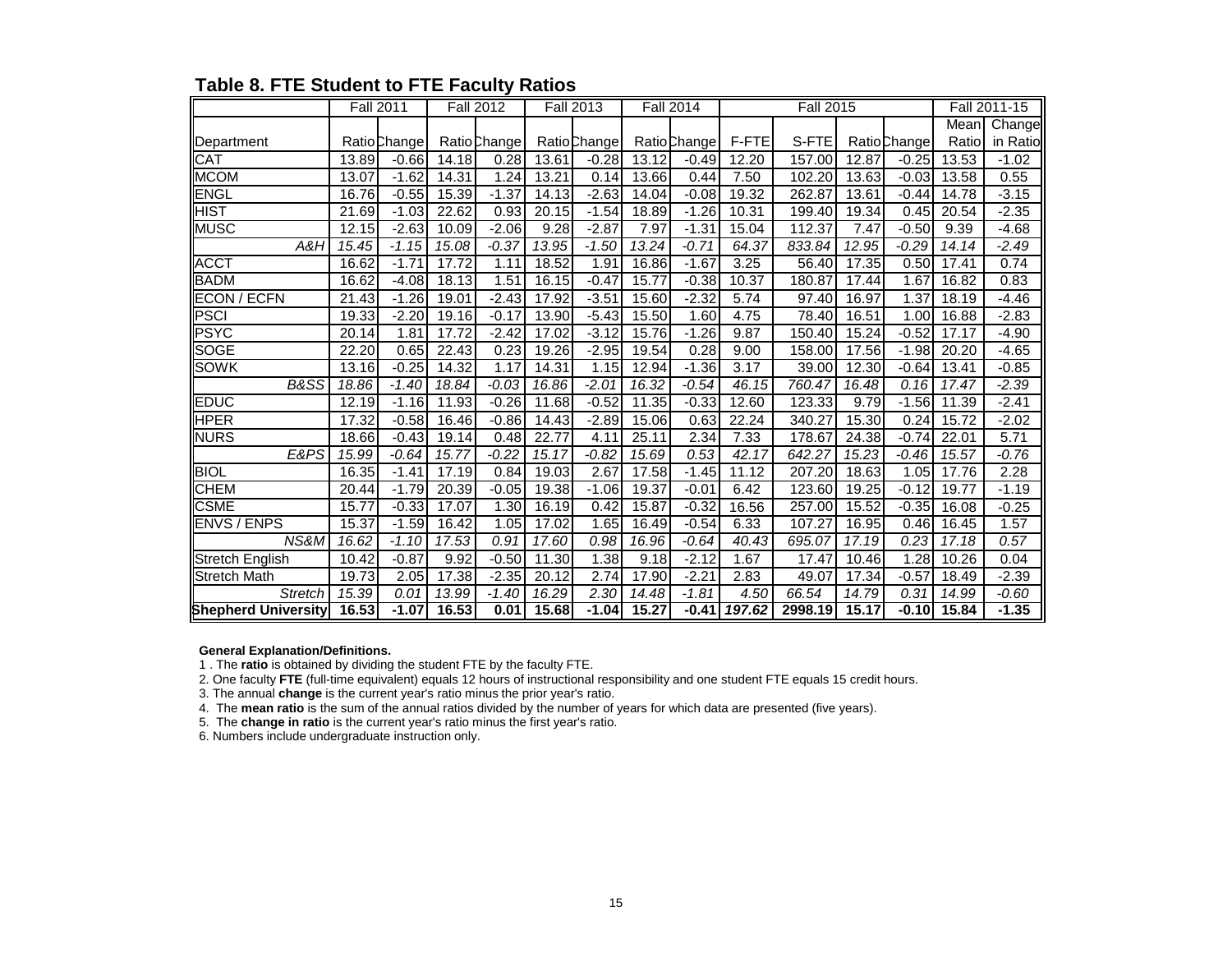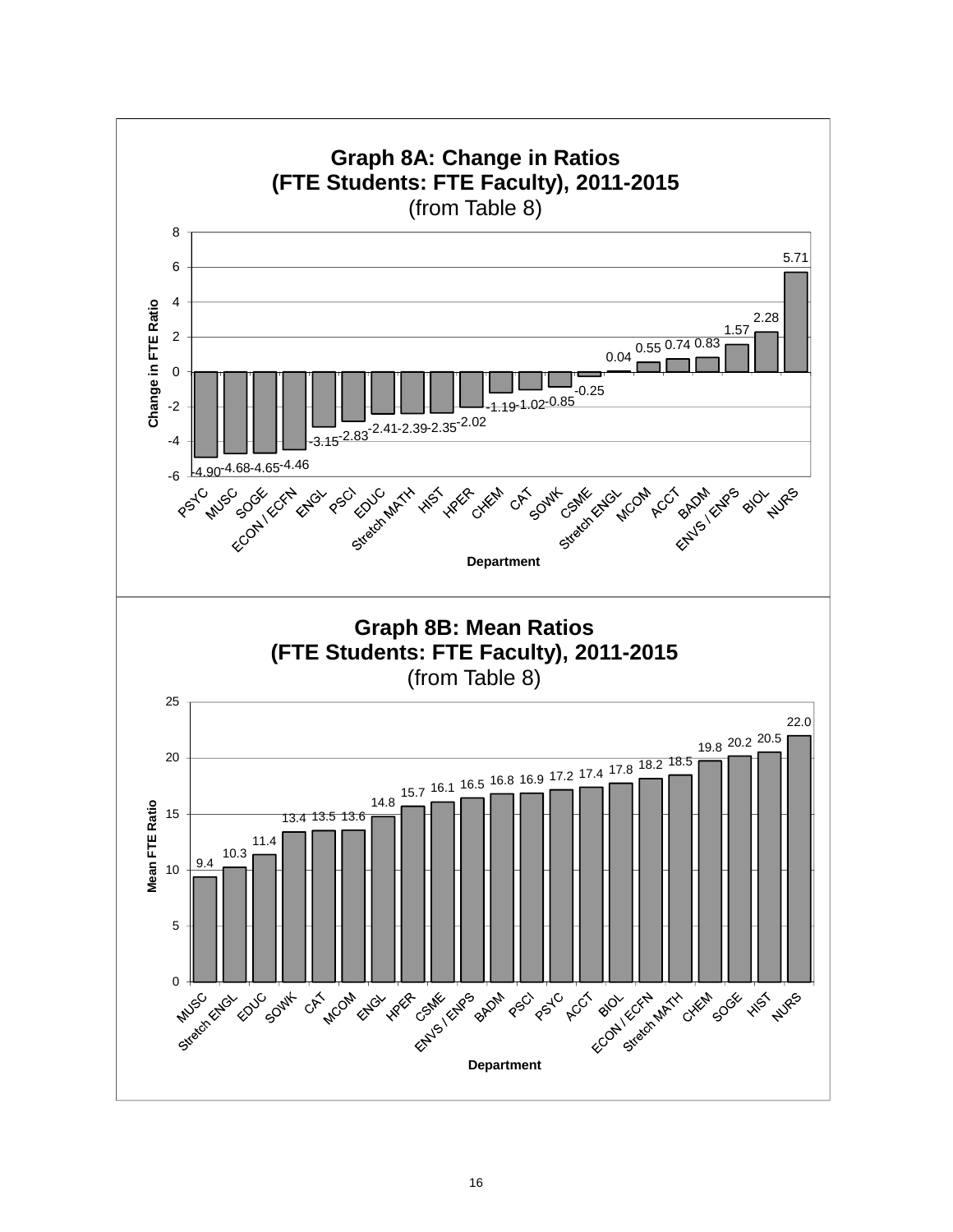|                            |       | <b>Fall 2011</b> |         |            | <b>Fall 2012</b> |           |                    | <b>Fall 2013</b> |             |               | <b>Fall 2014</b> |         |       |                | <b>Fall 2015</b>  |               |         |                   | Fall 2011-15 |
|----------------------------|-------|------------------|---------|------------|------------------|-----------|--------------------|------------------|-------------|---------------|------------------|---------|-------|----------------|-------------------|---------------|---------|-------------------|--------------|
|                            |       |                  | А.      |            |                  | А.        |                    |                  | Α.          |               |                  | А.      |       |                |                   |               | А.      | Mean              | Change       |
| Department                 | Ratio | % Chal           | Cha     | Ratio      | % Cha            | Chg.      | Ratio              | $%$ Cha          | Chg.        | Ratiol        | % Chal           | Chg     | F-FTE | S-FTEI         |                   | Ratio   % Cha | Chg.    | Ratio             | in Ratio     |
| <b>CAT</b>                 | 12.69 | 8.7%             | 1.02    | 12.40      | $-2.2%$          | $-0.28$   | 11.99              | $-3.4%$          | $-0.42$     | 11.10         | $-7.4%$          | $-0.89$ | 6.22  | 74.20          | 11.93             | 7.5%          | 0.83    | 12.02             | $-0.76$      |
| <b>MCOM</b>                | 12.93 | $-13.9%$         | $-2.08$ | 13.25      | 2.4%             | 0.32      | 13.20              | $-0.4%$          | $-0.05$     | 14.29         | 8.3%             | 1.09    | 4.25  | 54.00          | 12.7 <sup>′</sup> | $-11.1%$      | $-1.59$ | 13.28             | $-0.23$      |
| <b>ENGL</b>                | 16.57 | $-4.3%$          | $-0.74$ | 14.25      | $-14.0%$         | $-2.31$   | 13.60              | $-4.6%$          | $-0.65$     | 13.64         | 0.2%             | 0.03    | 11.57 | 159.07         | 13.75             | 0.8%          | 0.11    | 14.36             | $-2.82$      |
| <b>HIST</b>                | 21.06 | $-8.2%$          | $-1.87$ | 21.91      | 4.1%             | 0.85      | 19.92              | $-9.1%$          | $-1.99$     | 19.10         | $-4.1%$          | $-0.82$ | 5.58  | 93.00          | 16.67             | $-12.7%$      | $-2.43$ | 19.73             | $-4.39$      |
| <b>MUSC</b>                | 12.87 | $-24.0%$         | $-4.06$ | 13.84      | 7.5%             | 0.97      | 12.06              | $-12.9%$         | $-1.78$     | 11.23         | $-6.9%$          | $-0.83$ | 6.11  | 58.57          | 9.59              | $-14.7%$      | $-1.65$ | 11.92             | $-3.29$      |
| A&H                        | 15.31 | $-9.7%$          | $-1.65$ | 15.29      | $-0.1%$          | $-0.02$   | 14.07              | -8.0%            | $-1.22$     | 13.31         | $-5.4%$          | $-0.76$ | 33.73 | 438.84         | 13.01             | $-2.3%$       | $-0.30$ | 14.20             | $-2.30$      |
| <b>ACCT</b>                | 16.62 | $-11.4%$         | $-2.14$ | 17.72      | 6.7%             | 1.11      | 18.40              | 3.8%             | 0.68        | 16.33         | $-11.2%$         | $-2.07$ | 2.75  | 50.80          | 18.47             | 13.1%         | 2.14    | 17.5 <sup>4</sup> | 1.86         |
| <b>BADM</b>                | 16.41 | $-16.1%$         | $-3.15$ | 17.63      | 7.4%             | .22       | 16.59              | $-5.9%$          | $-1.04$     | 14.76         | $-11.0%$         | $-1.83$ | 7.05  | 116.13         | 16.47             | 11.6%         | 1.71    | 16.37             | 0.06         |
| <b>ECON / ECFN</b>         | 19.20 | $-9.5%$          | $-2.03$ | 18.98      | $-1.2%$          | $-0.22$   | 16.98              | $-10.5%$         | $-2.00$     | 14.28         | $-15.9%$         | $-2.70$ | 4.25  | 68.60          | 16.14             | 13.0%         | 1.86    | 17.11             | $-3.06$      |
| PSCI                       | 18.27 | $-11.0%$         | $-2.27$ | 19.20      | 5.1%             | 0.93      | 12.23              | $-36.3%$         | $-6.97$     | 16.04         | 31.1%            | 3.81    | 4.75  | 78.40          | 16.5'             | 2.9%          | 0.46    | 16.45             | $-1.76$      |
| <b>PSYC</b>                | 19.38 | 12.5%            | 2.15    | 17.41      | $-10.1%$         | $-1.97$   | 16.77              | $-3.7%$          | $-0.65$     | 14.82         | $-11.6%$         | $-1.94$ | 6.37  | 81.40          | 12.78             | $-13.8%$      | $-2.05$ | 16.23             | $-6.60$      |
| <b>SOGE</b>                | 23.25 | 3.9%             | 0.88    | 21.57      | $-7.2%$          | .68<br>-1 | 20.28              | $-6.0%$          | .29<br>$-1$ | 18.82         | $-7.2%$          | $-1.46$ | 6.00  | 104.80         | 17.47             | $-7.2%$       | $-1.35$ | 20.28             | $-5.78$      |
| <b>SOWK</b>                | 13.33 | 7.1%             | 0.89    | 14.32      | 7.4%             | 0.99      | 13.98              | $-2.4%$          | $-0.34$     | 13.21         | $-5.5%$          | $-0.78$ | 2.67  | 31.80          | 11.91             | $-9.8%$       | $-1.30$ | 13.35             | $-1.42$      |
| B&SS                       | 18.25 | $-6.7%$          | $-1.30$ | 18.24      | $-0.1%$          | $-0.01$   | 16.51              | $-9.5%$          | $-1.73$     | 15.59         | $-5.6%$          | $-0.93$ | 33.84 | 531.93         | 15.72             | 0.8%          | 0.13    | 16.86             | $-2.53$      |
| <b>EDUC</b>                | 12.47 | $-6.9%$          | $-0.92$ | 13.29      | 6.6%             | 0.83      | 12.02              | $-9.6%$          | $-1.27$     | 11.66         | $-3.0%$          | $-0.36$ | 9.94  | 101.60         | 10.22             | $-12.4%$      | $-1.44$ | 11.93             | $-2.25$      |
| <b>HPER</b>                | 16.99 | $1.2\%$          | 0.20    | 17.88      | 5.2%             | 0.89      | 13.95              | $-21.9%$         | $-3.92$     | 15.32         | 9.8%             | 1.37    | 7.83  | 117.67         | 15.03             | $-1.9%$       | $-0.29$ | 15.83             | $-1.96$      |
| <b>NURS</b>                | 19.22 | $-6.3%$          | $-1.30$ | 19.80      | 3.1%             | 0.59      | 24.23              | 22.3%            | 4.42        | 24.25         | 0.1%             | 0.03    | 6.33  | 171.20         | 27.05             | 11.5%         | 2.79    | 22.91             | 7.83         |
| E&PS                       | 15.79 | $-0.9%$          | $-0.15$ | 16.71      | 5.8%             | 0.92      | 15.79              | $-5.5%$          | $-0.91$     | 16.18         | 2.5%             | 0.39    | 24.10 | 390.47         | 16.20             | 0.1%          | 0.02    | 16.13             | 0.41         |
| <b>BIOL</b>                | 15.59 | $-10.0%$         | $-1.74$ | 15.80      | 1.3%             | 0.20      | 19.07              | 20.7%            | 3.27        | 15.65         | $-18.0%$         | $-3.43$ | 7.79  | 134.13         | 17.22             | 10.1%         | 1.57    | 16.67             | 1.62         |
| <b>CHEM</b>                | 21.68 | $-10.4%$         | $-2.52$ | 22.72      | 4.8%             | .03       | 19.71              | $-13.3%$         | $-3.01$     | 19.75         | 0.2%             | 0.05    | 4.58  | 92.53          | 20.20             | 2.3%          | 0.45    | 20.81             | $-1.48$      |
| <b>CSME</b>                | 14.38 | $-0.4%$          | $-0.05$ | 14.24      | $-1.0%$          | $-0.14$   | 14.43              | 1.3%             | 0.19        | 14.07         | $-2.5%$          | $-0.36$ | 10.98 | 151.53         | 13.80             | $-1.9%$       | $-0.27$ | 14.19             | $-0.58$      |
| <b>ENVS / ENPS</b>         | 15.51 | $-12.9%$         | $-2.31$ | 17.12      | 10.4%            | .61       | 17.86              | 4.3%             | 0.74        | 16.17         | $-9.5%$          | $-1.69$ | 4.83  | 83.27          | 17.24             | 6.6%          | 1.07    | 16.78             | 1.73         |
| NS&M                       | 16.01 | $-9.1%$          | $-1.60$ | 16.67      | 4.1%             | 0.66      | 17.31              | 3.9%             | 0.64        | 15.80         | $-8.7%$          | $-1.51$ | 28.18 | 461.46         | 16.38             | 3.7%          | 0.58    | 16.43             | 0.37         |
| <b>Stretch English</b>     | N/A   | N/A              | N/A     | $3.94$ N/A |                  | N/A       | 10.00              | 153.7%           | 6.06        | 9.33          | $-6.7%$          | $-0.67$ | 1.00  | 10.27          | 10.27             | 10.1%         | 0.94    | 8.39              | 6.33         |
| <b>Stretch Math</b>        | 19.55 | 15.1%            | 2.57    | 17.78      | $-9.1%$          | $-1.78$   | $\overline{20.24}$ | 13.9%            | 2.46        | 17.96         | $-11.2%$         | $-2.28$ | 0.83  | 13.47          | 16.23             | $-9.7%$       | $-1.74$ | 18.35             | $-3.32$      |
| <b>Stretch</b>             | 19.55 | 15.1%            | 2.57    | 16.02      | #####            | $-3.53$   | 14.64              | -8.6%            | $-1.38$     | 14.73         | 0.6%             | 0.09    | 1.83  | 23.74          | 12.97             | #####         | $-1.76$ | 15.58             | $-6.58$      |
| <b>Shepherd University</b> | 16.36 | $-7.3%$          | $-1.29$ | 16.70      | 2.0%             |           | $0.33$ 15.84       | $-5.1%$          |             | $-0.85$ 15.12 | $-4.5%$          | $-0.72$ |       | 121.68 1846.44 | 15.17             | 0.3%          | 0.05    | 15.84             | $-1.19$      |

## **Table 9. Ratios of Student FTE Generated by Full-Time Faculty Only to Full-Time Faculty FTE**

#### **General Explanation/Definitions.**

1 . The **ratio** is obtained by dividing the student FTE generated by full-time faculty by the full-time faculty FTE. For full-time faculty, one faculty FTE (full-time equivalent) equals 12 hours of instructional responsibility and one student FTE equals 15 credit hours.

2. The **% change** is the difference between the ratio in two consecutive years divided by the ratio of the earlier year.

3. The **annual change** is the current year's ratio minus the prior year's ratio.

4. The **mean ratio** is the sum of the annual ratios divided by the number of years for which data are presented (five years).

5. The **change in ratio** is the current year's ratio minus the first year's ratio.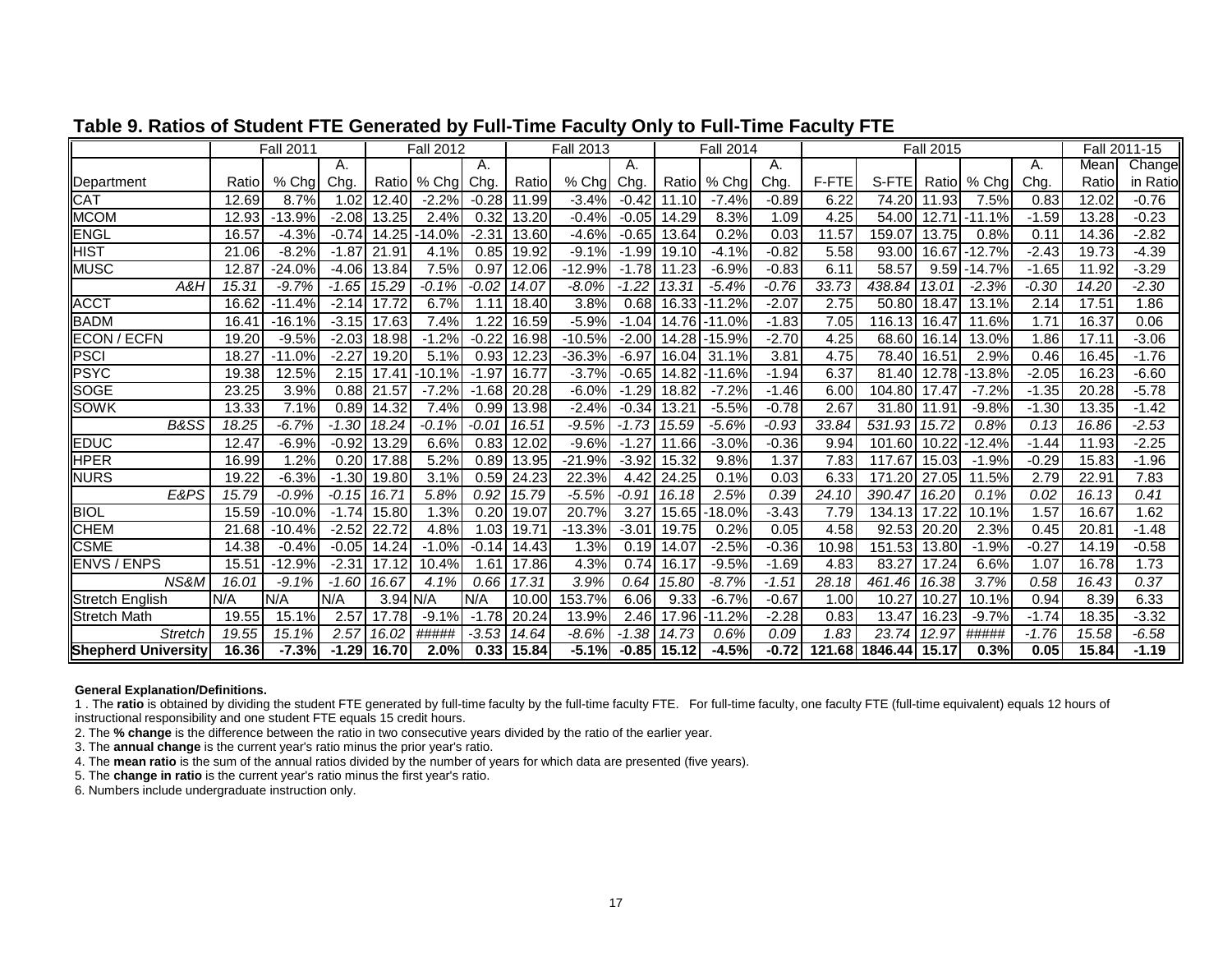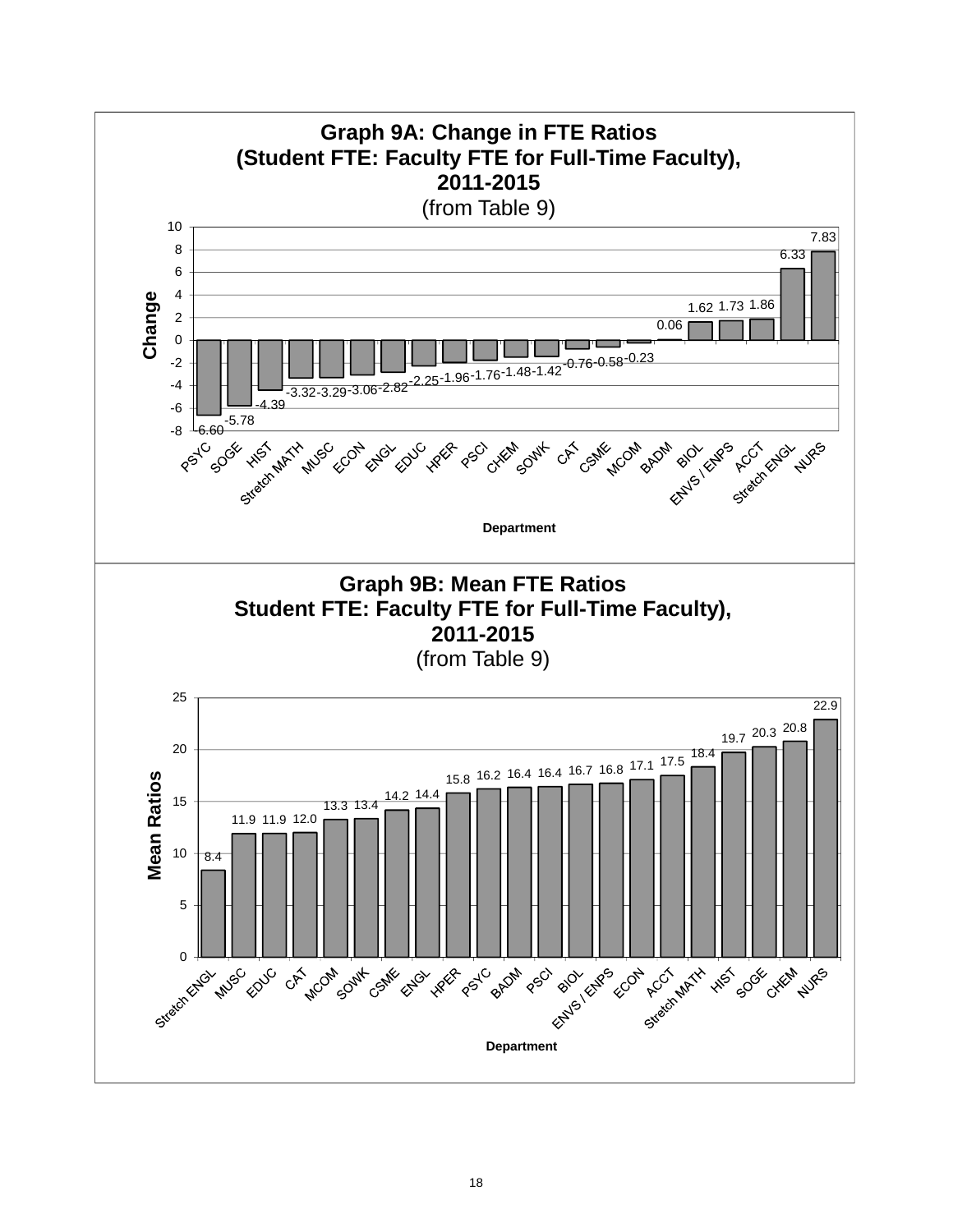|                           |                   | <b>Fall 2011</b> |             |        | <b>Fall 2012</b> |         |             | <b>Fall 2013</b> |          |       | <b>Fall 2014</b> |          |       |            | <b>Fall 2015</b> |             |          |       | Fall 2011-15 |
|---------------------------|-------------------|------------------|-------------|--------|------------------|---------|-------------|------------------|----------|-------|------------------|----------|-------|------------|------------------|-------------|----------|-------|--------------|
|                           |                   |                  | А.          |        |                  | Α.      |             |                  | А.       |       |                  | А.       |       |            |                  |             | А.       | Mean  | Change       |
| Department                | Ratiol            | % Cha            | Chg.        | Ratiol | % Chg            | Chg.    | Ratio       | % Chal           | Chg.     | Ratio | % Chal           | Chg.     | F-FTE | S-FTE      |                  | Ratio % Chg | Chg.     | Ratio | in Ratio     |
| CAT                       | 15.10             | $-8.3%$          | $-1.36$     | 16.42  | 8.8%             | 1.33    | 15.90       | $-3.2%$          | $-0.52$  | 15.93 | 0.2%             | 0.03     | 5.98  | 82.80      | 13.85            | $-13.1%$    | $-2.08$  | 15.44 | $-1.25$      |
| <b>MCOM</b>               | 13.18             | $-9.5%$          | $-1.39$     | 15.20  | 15.3%            | 2.02    | 13.23       | $-13.0%$         | $-1.97$  | 12.97 | $-2.0\%$         | $-0.26$  | 3.25  | 48.20      | 14.83            | 14.3%       | 1.86     | 13.88 | 1.65         |
| <b>ENGL</b>               | 16.92             | $-2.2%$          | $-0.39$     | 16.17  | $-4.5%$          | $-0.75$ | 14.66       | $-9.3%$          | $-1.51$  | 14.53 | $-0.9%$          | $-0.13$  | 7.75  | 103.80     | 13.39            | $-7.8%$     | $-1.14$  | 15.14 | $-3.53$      |
| <b>HIST</b>               | 22.48             | 0.8%             | 0.19        | 24.01  | 6.8%             | 1.53    | 20.49       | $-14.7%$         | $-3.52$  | 18.75 | $-8.5%$          | $-1.74$  | 4.73  | 106.40     | 22.49            | 20.0%       | 3.75     | 21.64 | 0.01         |
| <b>MUSC</b>               | 11.61             | $-13.0%$         | $-1.73$     | 7.89   | $-32.0%$         | $-3.72$ | 7.31        | $-7.3%$          | $-0.58$  | 5.22  | $-28.5%$         | $-2.08$  | 8.94  | 53.80      | 6.02             | 15.2%       | 0.79     | 7.61  | $-5.59$      |
| A&H                       | 15.57             | $-4.7%$          | $-0.77$     | 14.88  | $-4.4%$          | $-0.69$ | 13.82       | $-7.1%$          | $-1.06$  | 13.18 | $-4.7%$          | $-0.64$  | 30.65 | 395.00     | 12.89            | $-2.2%$     | $-0.29$  | 14.07 | $-2.68$      |
| <b>ACCT</b>               | N/A               | N/A              | N/A         | N/A    | N/A              | N/A     | $19.20$ N/A |                  | N/A      | 20.00 | 4.2%             | 0.80     | 0.50  | 5.60       | 11.20            | 44.0%       | $-8.80$  | 16.80 | 11.20        |
| <b>BADM</b>               | 17.07             | $-23.1%$         | $-5.14$     | 19.48  | 14.1%            | 2.41    | 15.00       | $-23.0%$         | $-4.48$  | 17.23 | 14.8%            | 2.23     | 3.33  | 64.73      | 19.44            | 12.8%       | 2.21     | 17.64 | 2.36         |
| <b>ECON / ECFN</b>        | 25.26             | $-2.2%$          | $-0.57$     | 19.09  | $-24.4%$         | $-6.17$ | 20.34       | 6.6%             | 1.26     | 20.00 | $-1.7%$          | $-0.34$  | 1.49  | 28.80      | 19.33            | $-3.4%$     | $-0.67$  | 20.80 | $-5.93$      |
| <b>PSCI</b>               | 26.40             | 7.3%             | 1.81        | 18.80  | $-28.8%$         | $-7.60$ | 21.92       | 16.6%            | 3.12     | 10.40 | $-52.6%$         | $-11.52$ | 0.00  | $0.00$ N/A |                  | IN/A        | N/A      | 19.38 | $-26.40$     |
| <b>PSYC</b>               | 21.5 <sup>′</sup> | 6.0%             | 1.21        | 18.13  | $-15.7%$         | $-3.38$ | 17.43       | $-3.9%$          | $-0.70$  | 17.41 | $-0.1%$          | $-0.01$  | 3.50  | 69.00      | 19.71            | 13.2%       | 2.30     | 18.84 | $-1.80$      |
| <b>SOGE</b>               | 20.57             | 5.0%             | 0.97        | 23.29  | 13.2%            | 2.72    | 17.37       | $-25.4%$         | $-5.92$  | 20.92 | 20.4%            | 3.55     | 3.00  | 53.20      | 17.73            | $-15.2%$    | $-3.19$  | 19.98 | $-2.84$      |
| <b>SOWK</b>               | 11.20             | $-37.8%$         | $-6.80$ N/A |        | N/A              | N/A     | 18.40       | N/A              | N/A      | 9.60  | $-47.8%$         | $-8.80$  | 0.50  | 7.20       | 14.40            | 50.0%       | 4.80     | 13.40 | 3.20         |
| B&SS                      | 20.46             | $-6.3%$          | $-1.39$     | 20.31  | $-0.7%$          | $-0.15$ | 17.76       | $-12.5%$         | $-2.55$  | 18.13 | 2.1%             | 0.37     | 12.32 | 228.53     | 18.55            | 2.3%        | 0.42     | 19.04 | $-1.91$      |
| <b>EDUC</b>               | 11.02             | $-16.6%$         | $-2.20$     | 7.66   | $-30.5%$         | $-3.36$ | 7.47        | $-2.5%$          | $-0.19$  | 10.57 | 41.5%            | 3.10     | 2.67  | 21.73      | 8.14             | $-23.0%$    | $-2.43$  | 8.97  | $-2.88$      |
| HPER                      | 17.76             | $-4.8%$          | $-0.89$     | 15.10  | $-15.0%$         | $-2.66$ | 14.80       | $-2.0%$          | $-0.30$  | 14.87 | 0.5%             | 0.08     | 14.41 | 222.60     | 15.45            | 3.9%        | 0.57     | 15.60 | $-2.31$      |
| <b>NURS</b>               | 16.73 N/A         |                  | N/A         | 17.92  | 7.1%             | 1.19    | 4.36        | $-75.7%$         | $-13.56$ | 29.38 | 573.8%           | 25.02    | 1.00  | 7.47       | 7.47             | $-74.6%$    | $-21.91$ | 15.17 | $-9.26$      |
| E&PS                      | 16.39             | $-6.0%$          | $-1.05$     | 14.38  | $-12.2\%$        | $-2.01$ | 14.07       | $-2.2%$          | $-0.31$  | 15.03 | 6.8%             | 0.96     | 18.08 | 251.80     | 13.93            | $-7.3%$     | $-1.10$  | 14.76 | $-2.46$      |
| <b>BIOL</b>               | 18.46             | $-1.3%$          | $-0.23$     | 19.62  | 6.3%             | 1.17    | 18.88       | $-3.8%$          | $-0.75$  | 24.18 | 28.1%            | 5.30     | 3.33  | 73.07      | 21.94            | $-9.2%$     | $-2.23$  | 20.62 | 3.49         |
| <b>CHEM</b>               | 18.53             | 3.2%             | 0.57        | 17.20  | $-7.2%$          | $-1.33$ | 17.47       | .6%              | 0.27     | 18.44 | 5.5%             | 0.97     | 1.83  | 31.07      | 16.98            | $-7.9%$     | $-1.46$  | 17.72 | $-1.55$      |
| <b>CSME</b>               | 18.20             | 0.0%             | 0.00        | 20.70  | 13.7%            | 2.50    | 19.32       | $-6.6%$          | $-1.38$  | 19.37 | 0.3%             | 0.05     | 5.58  | 105.47     | 18.90            | $-2.4%$     | $-0.47$  | 19.30 | 0.70         |
| <b>ENVS / ENPS</b>        | 14.95             | $-3.2%$          | $-0.49$     | 14.17  | $-5.2%$          | $-0.78$ | 15.06       | 6.3%             | 0.89     | 17.84 | 18.5%            | 2.78     | 1.50  | 24.00      | 16.00            | $-10.3%$    | $-1.84$  | 15.60 | 1.05         |
| NS&M                      | 17.92             | 0.2%             | 0.03        | 18.96  | 5.8%             | 1.04    | 18.31       | $-3.4%$          | $-0.65$  | 19.98 | 9.1%             | 1.66     | 12.24 | 233.61     | 19.09            | $-4.5%$     | $-0.89$  | 18.85 | 1.16         |
| <b>Stretch English</b>    | 10.42             | $-7.7%$          | $-0.87$     | 10.36  | $-0.6%$          | $-0.06$ | 12.42       | 19.9%            | 2.06     | 9.00  | $-27.5%$         | $-3.42$  | 0.67  | 7.20       | 10.75            | 19.4%       | 1.75     | 10.59 | 0.33         |
| <b>Stretch Math</b>       | 19.94             | 9.4%             | 1.72        | 17.12  | $-14.1%$         | $-2.82$ | 20.07       | 17.2%            | 2.94     | 17.67 | $-12.0%$         | $-2.40$  | 2.00  | 35.60      | 17.80            | 0.8%        | 0.13     | 18.52 | $-2.14$      |
| <b>Stretch</b>            | 13.60             | $-7.8%$          | -1.15       | 13.33  | $-2.0%$          | $-0.27$ | 17.24       | 29.3%            | 3.91     | 14.07 | $-18.4%$         | $-3.17$  | 2.67  | 42.80      | 16.03            | 13.9%       | 1.96     | 14.85 | 2.43         |
| Shepherd University 16.77 |                   | $-4.3%$          | $-0.76$     | 16.31  | $-2.8%$          | $-0.47$ | 15.41       | $-5.5%$          | $-0.89$  | 15.51 | 0.7%             | 0.10     | 75.96 | 1151.74    | 15.16            | $-2.3%$     | $-0.35$  | 15.83 | $-1.61$      |

## **Table 10. Ratios of Student FTE Generated by Part-Time Faculty Only to Part-Time Faculty FTE**

#### **General Explanation/Definitions.**

1 . The **ratio** is obtained by dividing the student FTE generated by part-time faculty by the part-time faculty FTE. For part-time faculty, one faculty FTE (full-time equivalent) equals 15 hours of instructional responsibility and one student FTE equals 15 credit hours.

2. The **% change** is the difference between the ratio in two consecutive years divided by the ratio of the earlier year.

3. The **annual change** is the current year's ratio minus the prior year's ratio.

4. The **mean ratio** is the sum of the annual ratios divided by the number of years for which data are presented (five years).

5. The **change in ratio** is the current year's ratio minus the first year's ratio.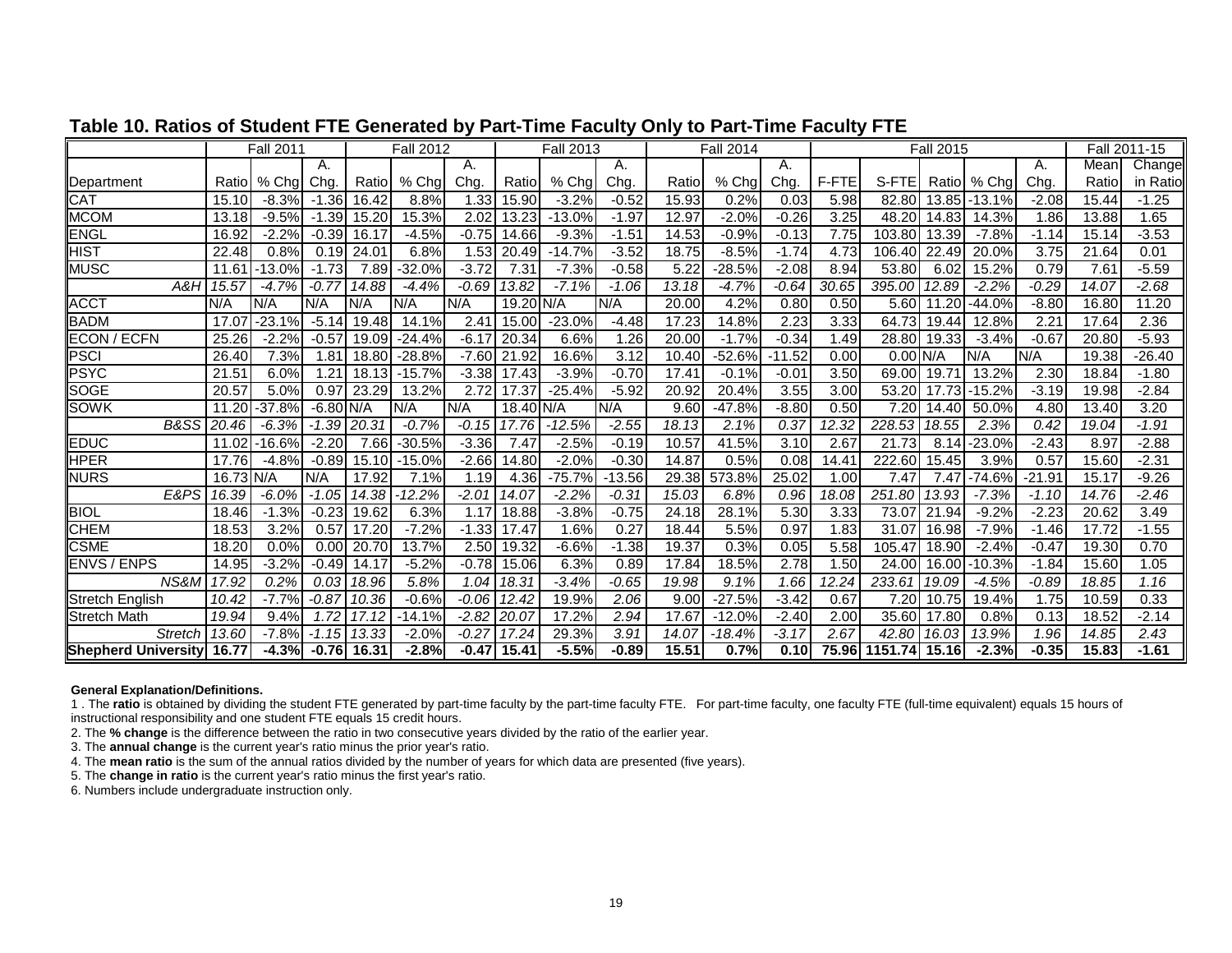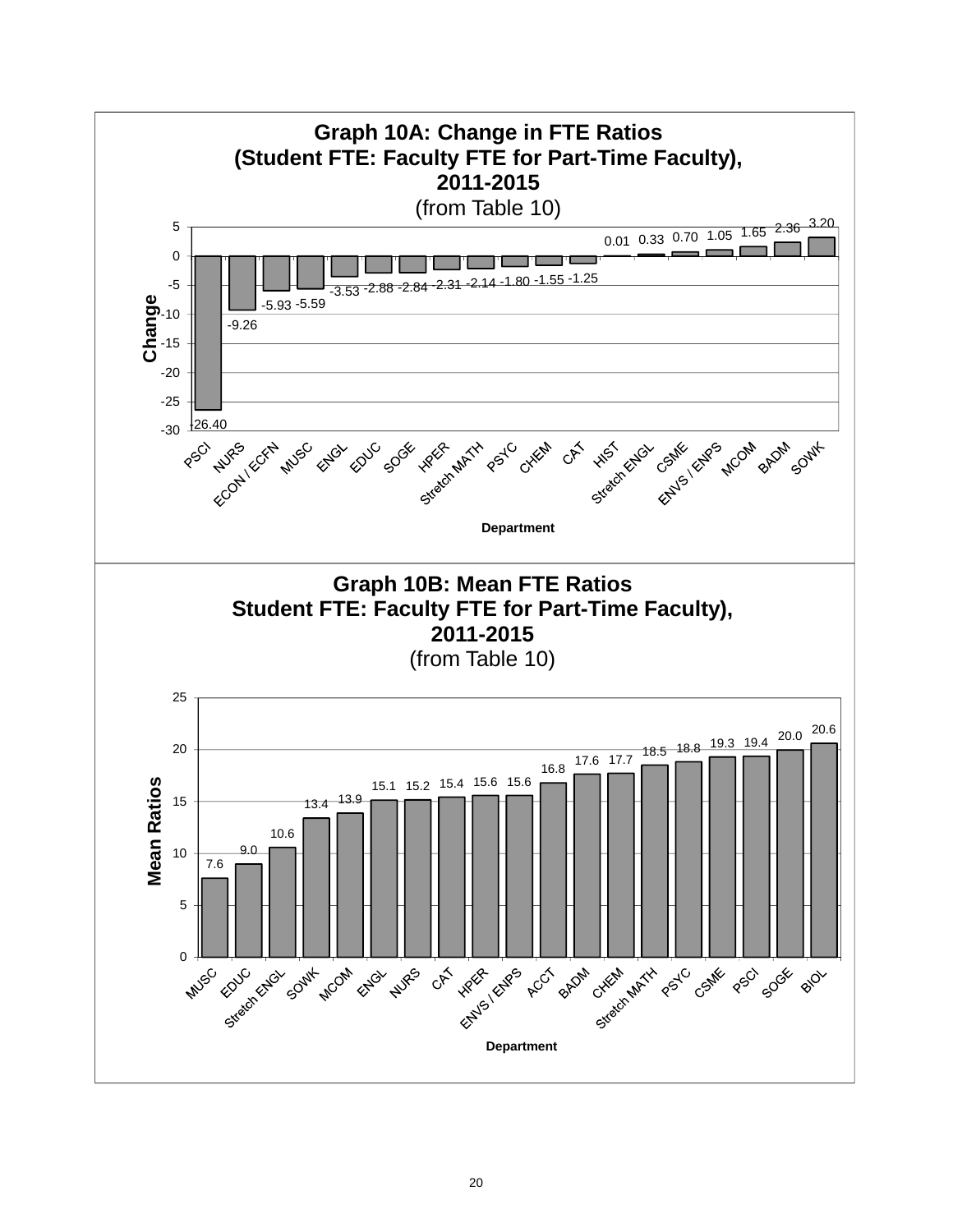|                           |       | <b>Fall 2011</b> |                |       | <b>Fall 2012</b>       |         |                    | <b>Fall 2013</b>     |         |       | <b>Fall 2014</b> |         |            |                        | <b>Fall 2015</b>   |                |         |       | Fall 2011-15 |
|---------------------------|-------|------------------|----------------|-------|------------------------|---------|--------------------|----------------------|---------|-------|------------------|---------|------------|------------------------|--------------------|----------------|---------|-------|--------------|
|                           |       |                  |                |       |                        |         |                    |                      |         |       |                  |         | Faculty    | Student                |                    |                |         | Mean  | Change in    |
| Department                | Ratio |                  | % Chg. A. Chg. |       | Ratio   % Chg. A. Chg. |         |                    | Ratio % Chg. A. Chg. |         | Ratio | % Chg. A. Chg.   |         | <b>FTE</b> | <b>FTE</b>             | Ratio              | % Chg. A. Chg. |         | Ratio | Ratio        |
| CAT                       | 16.25 | $-0.08$          | $-1.51$        | 15.75 | $-0.03$                | $-0.50$ | 15.01              | $-0.05$              | $-0.74$ | 15.37 | 0.02             | 0.35    | 6.48       | 90.20                  | 13.92              | $-0.09$        | $-1.45$ | 15.26 | $-2.33$      |
| <b>MCOM</b>               | 12.74 | $-0.17$          | $-2.66$        | 15.64 | 0.23                   | 2.91    | 13.29              | $-0.15$              | $-2.35$ | 14.11 | 0.06             | 0.82    | 3.00       | 47.40                  | 15.80              | 0.12           | 1.69    | 14.32 | 3.06         |
| <b>ENGL</b>               | 17.90 | $-0.04$          | $-0.69$        | 16.10 | $-0.10$                | $-1.80$ | 15.20              | $-0.06$              | $-0.90$ | 15.11 | $-0.01$          | $-0.09$ | 14.25      | 204.80                 | 14.37              | $-0.05$        | $-0.74$ | 15.74 | $-3.53$      |
| <b>HIST</b>               | 24.20 | 0.01             | 0.27           | 24.95 | 0.03                   | 0.75    | 22.67              | $-0.09$              | $-2.27$ | 18.99 | $-0.16$          | $-3.69$ | 7.07       | 151.60                 | $\overline{21.44}$ | 0.13           | 2.46    | 22.45 | $-2.76$      |
| <b>MUSC</b>               | 16.49 | $-0.26$          | $-5.82$        | 11.81 | $-0.28$                | $-4.67$ | 10.67              | $-0.10$              | $-1.14$ | 10.00 | $-0.06$          | $-0.67$ | 7.52       | 73.17                  | 9.73               | $-0.03$        | $-0.27$ | 11.74 | $-6.76$      |
| A&H                       | 17.76 | $-0.08$          | $-1.45$        | 16.88 | $-0.05$                | $-0.88$ | 15.64              | $-0.07$              | $-1.25$ | 14.88 | $-0.05$          | $-0.76$ | 38.32      | 567.17                 | 14.80              | $-0.01$        | $-0.08$ | 15.99 | $-2.96$      |
| <b>ACCT</b>               | 20.13 | 0.10             | 1.88           | 19.07 | $-0.05$                | $-1.07$ | $\overline{17.20}$ | $-0.10$              | $-1.87$ | 17.47 | 0.02             | 0.27    | 1.50       | 23.40                  | 15.60              | $-0.11$        | $-1.87$ | 17.89 | $-4.53$      |
| <b>BADM</b>               | 18.56 | $-0.04$          | $-0.74$        | 16.04 | $-0.14$                | $-2.53$ | 14.84              | $-0.07$              | $-1.20$ | 23.27 | 0.57             | 8.43    | 1.83       | 43.33                  | 23.68              | 0.02           | 0.41    | 19.28 | 5.11         |
| <b>ECON / ECFN</b>        | 23.43 | $-0.02$          | $-0.52$        | 21.04 | $-0.10$                | $-2.39$ | 18.90              | $-0.10$              | $-2.14$ | 18.50 | $-0.02$          | $-0.40$ | 3.74       | 68.20                  | 18.24              | $-0.01$        | $-0.26$ | 20.02 | $-5.19$      |
| <b>PSCI</b>               | 24.27 | 0.02             | 0.36           | 18.50 | $-0.24$                | $-5.77$ | 18.13              | $-0.02$              | $-0.37$ | 15.51 | $-0.14$          | $-2.63$ | 2.75       | 50.40                  | 18.33              | 0.18           | 2.82    | 18.95 | $-5.94$      |
| <b>PSYC</b>               | 21.91 | 0.08             | 1.57           | 18.95 | $-0.13$                | $-2.96$ | 17.87              | $-0.06$              | $-1.08$ | 16.18 | $-0.09$          | $-1.69$ | 5.37       | 79.80                  | 14.86              | $-0.08$        | $-1.32$ | 17.95 | $-7.05$      |
| <b>SOGE</b>               | 27.79 | 0.12             | 2.91           | 25.64 | $-0.08$                | $-2.15$ | 23.24              | $-0.09$              | $-2.40$ | 22.40 | $-0.04$          | $-0.84$ | 4.75       | 96.00                  | 20.21              | $-0.10$        | $-2.19$ | 23.86 | $-7.58$      |
| <b>SOWK</b>               | 19.00 | $-0.05$          | $-1.00$        | 19.18 | 0.01                   | 0.18    | 16.97              | $-0.12$              | $-2.21$ | 9.91  | $-0.42$          | $-7.06$ | 0.33       | 5.40                   | 16.36              | 0.65           | 6.45    | 16.28 | $-2.64$      |
| <b>BASS</b>               | 23.65 | 0.03             | 0.80           | 20.66 | $-0.13$                | $-3.00$ | 19.00              | $-0.08$              | $-1.65$ | 18.69 | $-0.02$          | $-0.32$ | 20.27      | 366.53                 | 18.08              | $-0.03$        | -0.60   | 20.02 | $-5.57$      |
| <b>EDUC</b>               | 14.62 | $-0.02$          | $-0.36$        | 17.55 | 0.20                   | 2.93    | 16.62              | $-0.05$              | $-0.93$ | 15.73 | $-0.05$          | $-0.89$ | 1.50       | 19.73                  | 13.15              | $-0.16$        | $-2.58$ | 15.54 | $-1.47$      |
| <b>HPER</b>               | 20.84 | 0.04             | 0.73           | 17.69 | $-0.15$                | $-3.14$ | 16.82              | -0.05                | $-0.87$ | 18.18 | 0.08             | 1.35    | 12.24      | 225.33                 | 18.41              | 0.01           | 0.23    | 18.39 | $-2.43$      |
| <b>NURS</b>               | 9.74  | 0.28             | 2.14           | 12.40 | 0.27                   | 2.66    | 8.25               | $-0.33$              | $-4.15$ | 13.02 | 0.58             | 4.77    | 0.00       | 0.00                   | N/A                | $-0.58$        | $-4.7$  | 10.85 | $-9.74$      |
| E&PS                      | 19.56 | 0.04             | 0.77           | 17.51 | $-0.10$                | $-2.05$ | 16.43              | $-0.06$              | $-1.08$ | 17.75 | 0.08             | 1.32    | 13.74      | 245.06                 | 17.84              | 0.00           | 0.08    | 17.82 | $-1.72$      |
| <b>BIOL</b>               | 16.84 | $-0.09$          | $-1.61$        | 18.73 | 0.11                   | 1.89    | 19.77              | 0.06                 | 1.04    | 18.92 | $-0.04$          | $-0.85$ | 7.67       | 150.93                 | 19.68              | 0.04           | 0.76    | 18.79 | 2.84         |
| <b>CHEM</b>               | 20.97 | $-0.10$          | $-2.35$        | 20.78 | $-0.01$                | $-0.20$ | 20.44              | $-0.02$              | $-0.33$ | 19.66 | $-0.04$          | $-0.78$ | 3.91       | 82.20                  | 21.02              | 0.07           | 1.36    | 20.58 | 0.05         |
| <b>CSME</b>               | 17.59 | 1.1%             | 0.20           | 18.09 | 2.9%                   | 0.50    | 18.27              | 1.0%                 | 0.18    | 17.79 | $-2.6%$          | $-0.48$ | 9.91       | 176.53                 | 17.81              | 0.1%           | 0.02    | 17.91 | 0.22         |
| <b>ENVS / ENPS</b>        | 16.90 | $-0.16$          | $-3.14$        | 16.57 | $-0.02$                | $-0.33$ | 16.44              | $-0.01$              | $-0.13$ | 15.57 | $-0.05$          | $-0.87$ | 3.75       | 62.33                  | 16.62              | 0.07           | 1.05    | 16.42 | $-0.28$      |
| NS&M                      | 17.85 | $-0.06$          | $-1.17$        | 18.45 | 0.03                   | 0.60    | 18.81              | 0.02                 | 0.36    | 18.00 | $-0.04$          | $-0.81$ | 25.24      | 471.99                 | 18.70              | 0.04           | 0.70    | 18.36 | 0.85         |
| <b>Stretch English</b>    | 10.42 | $-7.7%$          | $-0.87$        | 9.92  | $-4.8%$                | $-0.50$ | 11.30              | 14.0%                | 1.38    | 9.18  | $-18.8%$         | $-2.12$ | 1.67       | 17.47                  | 10.46              | 14.0%          | 1.28    | 10.26 | 0.04         |
| <b>Stretch Math</b>       | 19.73 | 11.6%            | 2.05           | 17.38 | $-11.9%$               | $-2.35$ | 20.12              | 15.8%                | 2.74    | 17.90 | $-11.0%$         | $-2.21$ | 2.83       | 49.07                  | 17.34              | $-3.2%$        | $-0.57$ | 18.49 | $-2.39$      |
| <b>Stretch</b>            | 15.39 | 0.1%             | 0.01           | 13.99 | $-9.1%$                | $-1.40$ | 16.29              | 16.5%                | 2.30    | 14.48 | $-11.1%$         | $-1.81$ | 4.50       | 66.54                  | 14.79              | 2.1%           | 0.31    | 14.99 | $-0.60$      |
| Shepherd University 18.79 |       | $-4.1%$          | $-0.79$        | 17.89 | $-4.8%$                | $-0.90$ | 17.20              | $-3.8%$              | $-0.69$ | 16.78 | $-2.5%$          |         |            | $-0.42$ 102.07 1717.29 | 16.82              | 0.3%           | 0.05    | 17.50 | $-1.97$      |

## **Table 11. Student-to-Faculty FTE Ratios in Lower Level Courses**

**General Explanation/Definitions.**

1. The **ratio** is obtained by dividing the student FTE by the faculty FTE .

2. **Lower level** includes 100 and 200 level courses.

3. The **% change** is the difference between the ratio in two consecutive years divided by the ratio of the earlier year.

4. The **annual change** (A. Chg.) is the current year's ratio minus the prior year's ratio.

5. The **mean ratio** is the sum of the annual ratios divided by the number of years for which data are presented (five years).

6. The **change in ratio** is the current year's ratio minus the earliest year's ratio.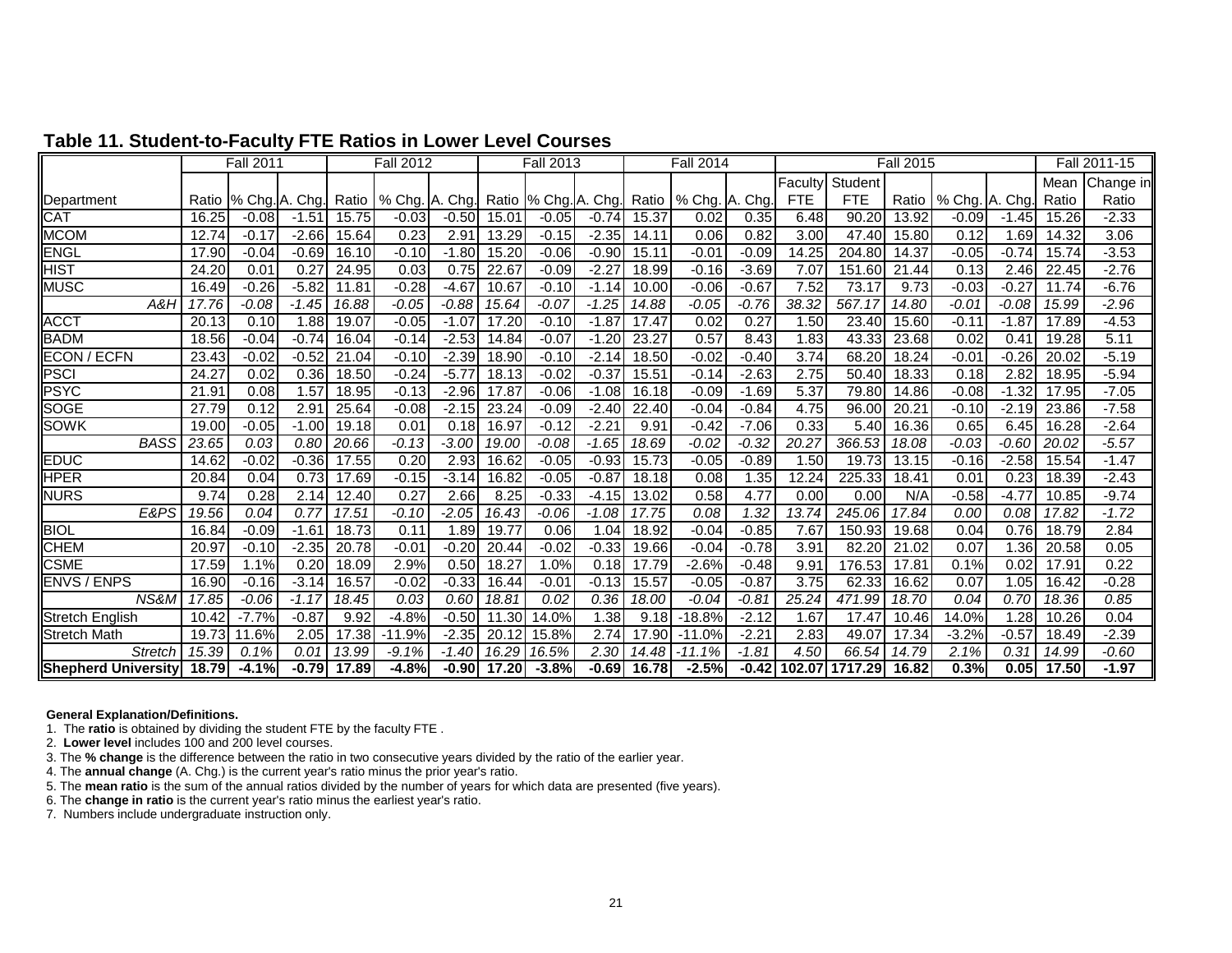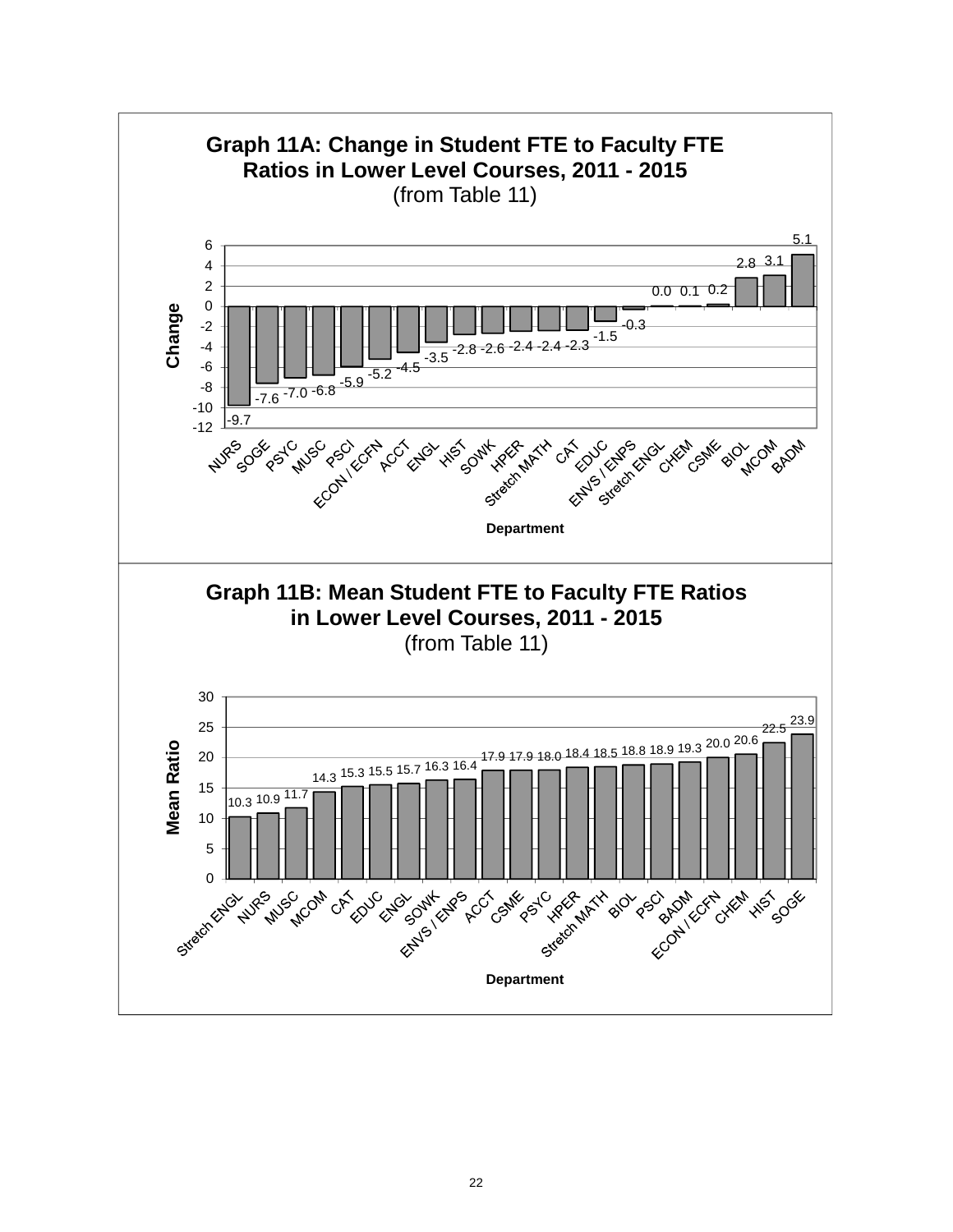|                            |       | <b>Fall 2011</b> |               |           | <b>Fall 2012</b> |         |       | <b>Fall 2013</b> |          |       | <b>Fall 2014</b> |         |                |               | <b>Fall 2015</b> |                        |         |       | Fall 2011-15 |
|----------------------------|-------|------------------|---------------|-----------|------------------|---------|-------|------------------|----------|-------|------------------|---------|----------------|---------------|------------------|------------------------|---------|-------|--------------|
|                            |       |                  |               |           |                  |         |       |                  |          |       |                  |         | <b>Faculty</b> | Student       |                  |                        |         | Mean  | Change in    |
| Department                 | Ratio | % Chg.           | . Cha.<br>IA. | Ratio     | % Chg. A. Chg.   |         | Ratio | % Chg. A. Chg.   |          | Ratio | % Chg. A. Chg.   |         | <b>FTE</b>     | <b>FTE</b>    |                  | Ratio   % Chg. A. Chg. |         | Ratio | Ratio        |
| CAT                        | 11.09 | 1.9%             | 0.21          | 12.13     | 0.09             | 1.04    | 11.61 | -0.04            | $-0.52$  | 10.62 | $-0.09$          | $-1.00$ | 5.72           | 66.80         | 11.68            | 0.10                   | 1.06    | 11.43 | 0.58         |
| <b>MCOM</b>                | 13.60 | 0.7%             | 0.09          | 12.89     | $-0.05$          | $-0.71$ | 13.16 | 0.02             | 0.26     | 13.38 | 0.02             | 0.22    | 4.50           | 54.80         | 12.18            | $-0.09$                | $-1.20$ | 13.04 | $-1.42$      |
| <b>ENGL</b>                | 13.22 | 3.6%             | 0.46          | 13.03     | $-0.01$          | $-0.19$ | 11.21 | $-0.14$          | $-1.82$  | 10.58 | $-0.06$          | $-0.63$ | 5.07           | 58.07         | 1.45             | 0.08                   | 0.87    | 11.90 | $-1.77$      |
| HIST                       | 15.51 | $-17.4%$         | $-3.28$       | 16.55     | 0.07             | 1.05    | 14.67 | -0.11            | $-1.88$  | 18.70 | 0.27             | 4.03    | 3.24           | 47.80         | 14.75            | $-0.21$                | $-3.95$ | 16.04 | $-0.75$      |
| <b>MUSC</b>                | 8.94  | $-5.3%$          | $-0.50$       | 8.26      | $-0.08$          | $-0.68$ | 7.93  | $-0.04$          | $-0.33$  | 6.18  | $-0.22$          | $-1.75$ | 7.52           | 39.20         | 5.21             | $-0.16$                | $-0.96$ | 7.30  | $-3.73$      |
| A&H                        | . 72  | -2.4%            | $-0.29$       | 11.92     | 0.02             | 0.20    | 11.25 | $-0.06$          | $-0.67$  | 10.81 | $-0.04$          | $-0.44$ | 26.05          | 266.67        | 10.24            | $-0.05$                | $-0.57$ | 11.19 | $-1.48$      |
| <b>ACCT</b>                | 13.60 | $-26.1%$         | $-4.80$       | 16.57     | 0.22             | 2.97    | 19.66 | 0.19             | 3.09     | 16.40 | $-0.17$          | $-3.26$ | 1.75           | 33.00         | 18.86            | 0.15                   | 2.46    | 17.02 | 5.26         |
| BADM                       | 16.32 | $-22.0%$         | $-4.61$       | 18.43     | 0.13             | 2.11    | 16.49 | $-0.11$          | $-1.94$  | 14.17 | $-0.14$          | $-2.32$ | 8.54           | 137.53        | 16.10            | 0.14                   | 1.94    | 16.30 | $-0.22$      |
| <b>ECON / ECFN</b>         | 15.84 | $-13.9%$         | $-2.56$       | 14.70     | $-0.07$          | $-1.14$ | 16.18 | 0.10             | 1.48     | 10.96 | $-0.32$          | $-5.22$ | 2.00           | 29.20         | 14.60            | 0.33                   | 3.64    | 14.46 | $-1.24$      |
| PSCI                       | 13.87 | $-11.8%$         | $-1.85$       | 20.93     | 0.51             | 7.06    | 9.37  | $-0.55$          | $-11.56$ | 15.50 | 0.65             | 6.13    | 2.00           | 28.00         | 14.00            | $-0.10$                | $-1.50$ | 14.74 | 0.13         |
| <b>PSYC</b>                | 18.46 | 11.3%            | 1.87          | 16.42     | $-0.11$          | $-2.04$ | 16.21 | -0.01            | $-0.21$  | 15.33 | $-0.05$          | $-0.88$ | 4.50           | 70.60         | 15.69            | 0.02                   | 0.36    | 16.42 | $-2.77$      |
| <b>SOGE</b>                | 15.93 | $-8.1%$          | $-1.40$       | 18.81     | 0.18             | 2.88    | 15.27 | $-0.19$          | $-3.54$  | 16.36 | 0.07             | 1.09    | 4.25           | 62.00         | 14.59            | $-0.11$                | $-1.77$ | 16.19 | $-1.35$      |
| <b>SOWK</b>                | 12.43 | $-2.7%$          | $-0.35$       | 3.81<br>1 | 0.11             | 1.37    | 14.07 | 0.02             | 0.26     | 13.31 | $-0.05$          | $-0.76$ | 2.83           | 33.60         | 11.87            | $-0.11$                | -1.44   | 13.10 | $-0.56$      |
| <b>BASS</b>                | 15.69 | $-13.5%$         | $-2.46$       | 17.38     | 0.11             | 1.70    | 15.27 | -0.12            | $-2.12$  | 14.58 | -0.04            | -0.68   | 25.87          | 393.93        | 15.23            | 0.04                   | 0.65    | 15.63 | $-0.46$      |
| <b>EDUC</b>                | 11.74 | $-9.8%$          | $-1.27$       | 1.04      | $-0.06$          | $-0.70$ | 10.79 | $-0.02$          | $-0.25$  | 10.79 | 0.00             | 0.00    | 11.10          | 103.60        | 9.33             | $-0.14$                | -1.461  | 10.74 | $-2.40$      |
| <b>HPER</b>                | 13.23 | $-13.4%$         | $-2.05$       | 14.17     | 0.07             | 0.94    | 11.41 | $-0.19$          | $-2.76$  | 11.63 | 0.02             | 0.22    | 10.00          | 114.93        | 11.49            | $-0.01$                | $-0.14$ | 12.39 | $-1.74$      |
| <b>NURS</b>                | 19.34 | $-4.4%$          | $-0.88$       | 19.59     | 0.01             | 0.25    | 24.31 | 0.24             | 4.72     | 25.81 | 0.06             | 1.50    | 7.33           | 178.67        | 24.38            | $-0.06$                | $-1.44$ | 22.69 | 5.03         |
| E&PS                       | 14.15 | $-8.5%$          | $-1.31$       | 14.65     | 0.04             | 0.50    | 14.38 | -0.02            | $-0.27$  | 14.75 | 0.03             | 0.36    | 28.43          | 397.20        | 13.97            | $-0.05$                | $-0.77$ | 14.38 | -0.18        |
| <b>BIOL</b>                | 14.89 | $-7.5%$          | $-1.21$       | 13.47     | $-0.10$          | $-1.42$ | 16.11 | 0.20             | 2.64     | 14.49 | $-0.10$          | $-1.62$ | 3.45           | 56.27         | 16.31            | 0.13                   | 1.82    | 15.05 | 1.42         |
| <b>CHEM</b>                | 18.90 | $-3.6%$          | $-0.71$       | 19.50     | 0.03             | 0.60    | 17.40 | $-0.11$          | $-2.10$  | 18.79 | 0.08             | 1.39    | 2.51           | 41.40         | 16.49            | $-0.12$                | $-2.29$ | 18.22 | $-2.41$      |
| <b>CSME</b>                | 11.50 | $-11.2%$         | $-1.45$       | 14.82     | 28.9%            | 3.32    | 12.86 | 13.2%            | $-1.96$  | 12.60 | $-2.0%$          | $-0.26$ | 6.65           | 80.47         | 12.10            | $-0.04$                | $-0.50$ | 12.78 | 0.60         |
| <b>ENVS / ENPS</b>         | 13.09 | $-6.9%$          | $-0.97$       | 16.18     | 0.24             | 3.09    | 17.94 | 0.11             | 1.76     | 18.04 | 0.01             | 0.10    | 2.58           | 44.93         | 17.41            | $-3.4%$                | $-0.62$ | 16.53 | 4.33         |
| NS&M                       | 13.68 | $-0.09$          | $-1.30$       | 15.55     | 0.14             | 1.88    | 15.14 | -0.03            | $-0.41$  | 15.01 | $-0.01$          | $-0.13$ | 15.19          | 223.07        | 14.69            | $-2.2%$                | $-0.32$ | 14.81 | 1.01         |
| <b>Shepherd University</b> | 13.78 | $-8.3%$          | $-1.24$       | 14.76     | 0.07             | 0.98    | 13.86 | $-0.06$          | $-0.89$  | 13.67 | $-0.01$          | $-0.19$ |                | 95.54 1280.87 | 13.41            | $-1.9%$                | $-0.27$ | 13.90 | $-0.37$      |

## **Table 12. Student-to-Faculty FTE Ratios in Upper Level Courses**

#### **General Explanation/Definitions.**

1 . The **ratio** is obtained by dividing the student FTE by the faculty FTE.

2. **Upper level** includes 300 and 400 level courses.

3. The **% change** is the difference between the ratio in two consecutive years divided by the ratio of the earlier year.

4. The **annual change** (A. Chg.) is the current year's ratio minus the prior year's ratio.

5. The **mean ratio** is the sum of the annual ratios divided by the number of years for which data are presented (five years).

6. The **change in ratio** is the current year's ratio minus the earliest year's ratio.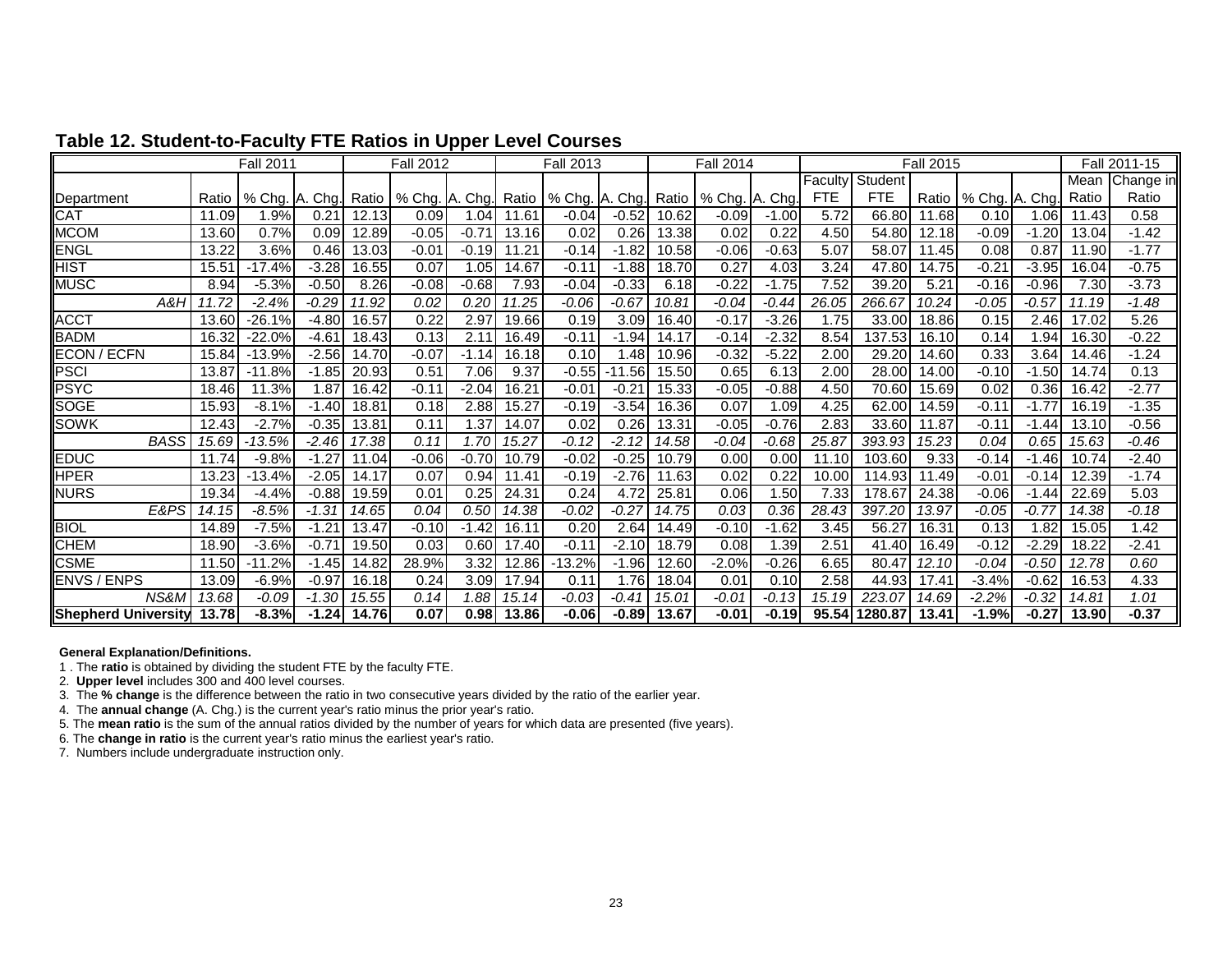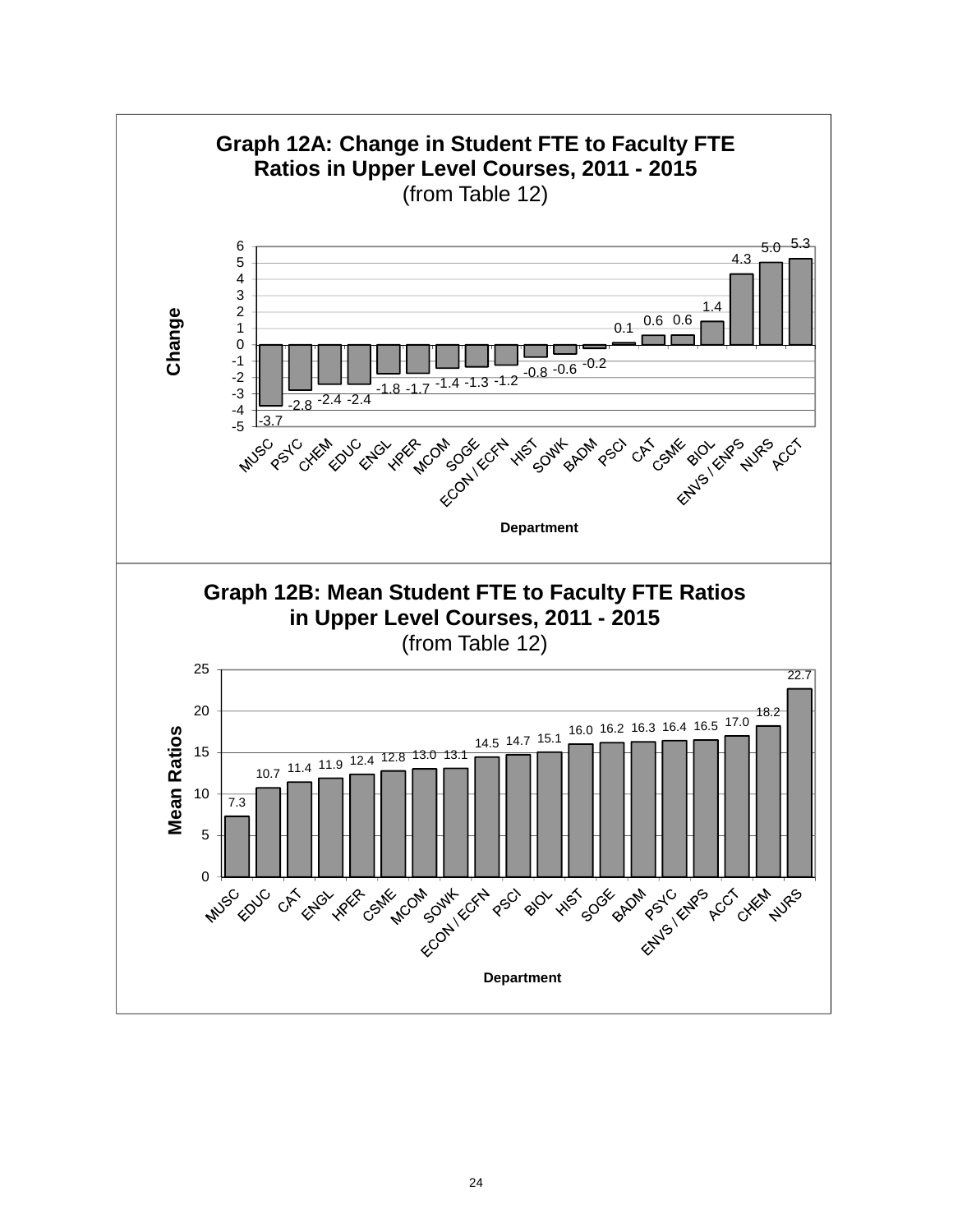# **Table 13. Graduates from Baccalaureate Programs**

|                                          | 2010-          | $2011 -$       | 2012-           |                |                |        |                         | %age      |
|------------------------------------------|----------------|----------------|-----------------|----------------|----------------|--------|-------------------------|-----------|
| <b>MAJORS OF GRADUATES</b>               | 2011           | 2012           | 2013            | 2013-14        | 2014-15        | Mean N | Change                  | change    |
| Art                                      | 39             | 34             | 35              | 34             | 34             | 35.2   | -5                      | $-12.8%$  |
| Mass Comm / Comm New Media               | 16             | 35             | 23              | 27             | 36             | 27.4   | 20                      | 125.0%    |
| English                                  | 7              | 22             | 23              | 26             | 19             | 19.4   | 12                      | 171.4%    |
| History                                  | 22             | 13             | 17              | 23             | 27             | 20.4   | 5                       | 22.7%     |
| <b>Music</b>                             | 4              | 8              | 8               | 10             | 9              | 7.8    | 5                       | 125.0%    |
| Spanish                                  | $\overline{2}$ | 5              | 3               | 3              | 4              | 3.4    | $\overline{2}$          | 100.0%    |
| A&H                                      | 90             | 117            | 109             | 123            | 129            | 113.6  | 39                      | 43.3%     |
| Accounting                               | 18             | 9              | 12              | 14             | 19             | 14.4   | 1                       | 5.6%      |
| <b>Business Administration</b>           | 98             | 83             | 79              | 77             | 67             | 80.8   | $-31$                   | $-31.6%$  |
| Family & Consumer Sciences               | 10             | 11             | $\overline{7}$  | 12             | 8              | 9.6    | $-2$                    | $-20.0%$  |
| Economics                                | 7              | 13             | 9               | 19             | 11             | 11.8   | 4                       | 57.1%     |
| <b>Political Science</b>                 | 21             | 12             | $\overline{22}$ | 19             | 18             | 18.4   | $-3$                    | $-14.3%$  |
| Psychology                               | 21             | 33             | 28              | 27             | 25             | 26.8   | $\overline{\mathbf{4}}$ | 19.0%     |
| Sociology                                | 11             | 17             | 33              | 43             | 36             | 28.0   | 25                      | 227.3%    |
| Social Work                              | 17             | 14             | 18              | 22             | 24             | 19.0   | $\overline{7}$          | 41.2%     |
| B&SS                                     | 203            | 192            | 208             | 233            | 208            | 208.8  | 5                       | 2.5%      |
| <b>Elementary Education</b>              | 35             | 34             | 40              | 45             | 54             | 41.6   | 19                      | 54.3%     |
| Secondary Education                      | 52             | 35             | 44              | 35             | 44             | 42.0   | -8                      | $-15.4%$  |
| Art Education                            | 6              | 9              | 4               | 3              |                | 4.6    | $-5$                    | $-83.3%$  |
| <b>Biology Education</b>                 | $\mathbf 0$    | 0              | 1               | 1              |                | 0.6    | 1                       | #DIV/0!   |
| <b>Chemistry Education</b>               | $\mathbf 0$    | 0              | 0               | $\mathbf 0$    |                | 0.2    | 1                       | #DIV/0!   |
| <b>English Education</b>                 | 6              | 3              | 4               | 5              | 5              | 4.6    | $-1$                    | $-16.7%$  |
| Family & Consumer Sci Education          | 1              | $\overline{2}$ | 1               | 1              | 0              | 1.0    | $-1$                    | $-100.0%$ |
| <b>General Science Education</b>         | $\mathbf 0$    | 0              | $\overline{c}$  | $\mathbf 0$    | $\mathbf 0$    | 0.4    | $\mathbf 0$             | #DIV/0!   |
| <b>Health Education</b>                  | 13             | 11             | 10              | 9              | 12             | 11.0   | $-1$                    | $-7.7%$   |
| <b>Mathematics Education</b>             | 8              | 3              | 3               | $\overline{7}$ | $\overline{7}$ | 5.6    | $-1$                    | $-12.5%$  |
| Music Education                          | 9              | $\overline{7}$ | 11              | 13             | 11             | 10.2   | $\overline{2}$          | 22.2%     |
| <b>Physical Education</b>                | 11             | 14             | 11              | 9              | 13             | 11.6   | $\overline{2}$          | 18.2%     |
| Social Studies Education                 | 11             | 5              | 11              | 8              | 7              | 8.4    | $-4$                    | $-36.4%$  |
| Spanish Education                        | 1              | 1              | 1               | $\mathbf 0$    | 0              | 0.6    | $-1$                    | $-100.0%$ |
| <b>Recreation &amp; Leisure Studies</b>  | 55             | 51             | 38              | 55             | 76             | 55.0   | 21                      | 38.2%     |
| Nursing                                  | 44             | 52             | 63              | 72             | 75             | 61.2   | 31                      | 70.5%     |
| E&PS                                     | 186            | 172            | 185             | 207            | 249            | 199.8  | 63                      | 33.9%     |
| Biology                                  | 18             | 30             | 31              | 36             | 33             | 29.6   | 15                      | 83.3%     |
| Chemistry                                | 6              | 8              | 12              | 13             | 11             | 10.0   | 5                       | 83.3%     |
| <b>Computer&amp;Information Sciences</b> | 26             | 20             | 13              | 19             | 13             | 18.2   | $-13$                   | -50.0%    |
| <b>Computer Engineering</b>              |                | 3              | $\overline{7}$  | 10             | 11             | 7.8    | 11                      | #DIV/0!   |
| <b>Computer Information Technology</b>   | 4              | 5              | 3               | 4              | 11             | 5.4    | 7                       | 175.0%    |
| <b>Environmental Studies</b>             | 19             | 17             | 24              | 31             | 13             | 20.8   | -6                      | $-31.6%$  |
| <b>Mathematics</b>                       | 8              | 3              | $\mathbf 3$     | $\overline{2}$ |                | 3.4    | $-7$                    | $-87.5%$  |
| NS&M                                     | 81             | 86             | 93              | 115            | 93             | 93.6   | 12                      | 14.8%     |
| Regents BA Program                       | 94             | 123            | 102             | 91             | 111            | 104.2  | 17                      | 18.1%     |
| <b>Shepherd University</b>               | 654            | 690            | 697             | 769            | 790            | 720.0  | 136                     | 20.8%     |

1. Numbers are counts of graduates for the academic year listed. For this table, the academic year is considered to run from fall through spring to summer.

2. The **mean** is the sum of the annual counts divided by the number of years for which data are presented (five years).

3. The **change** is the current year's number minus the first year's number.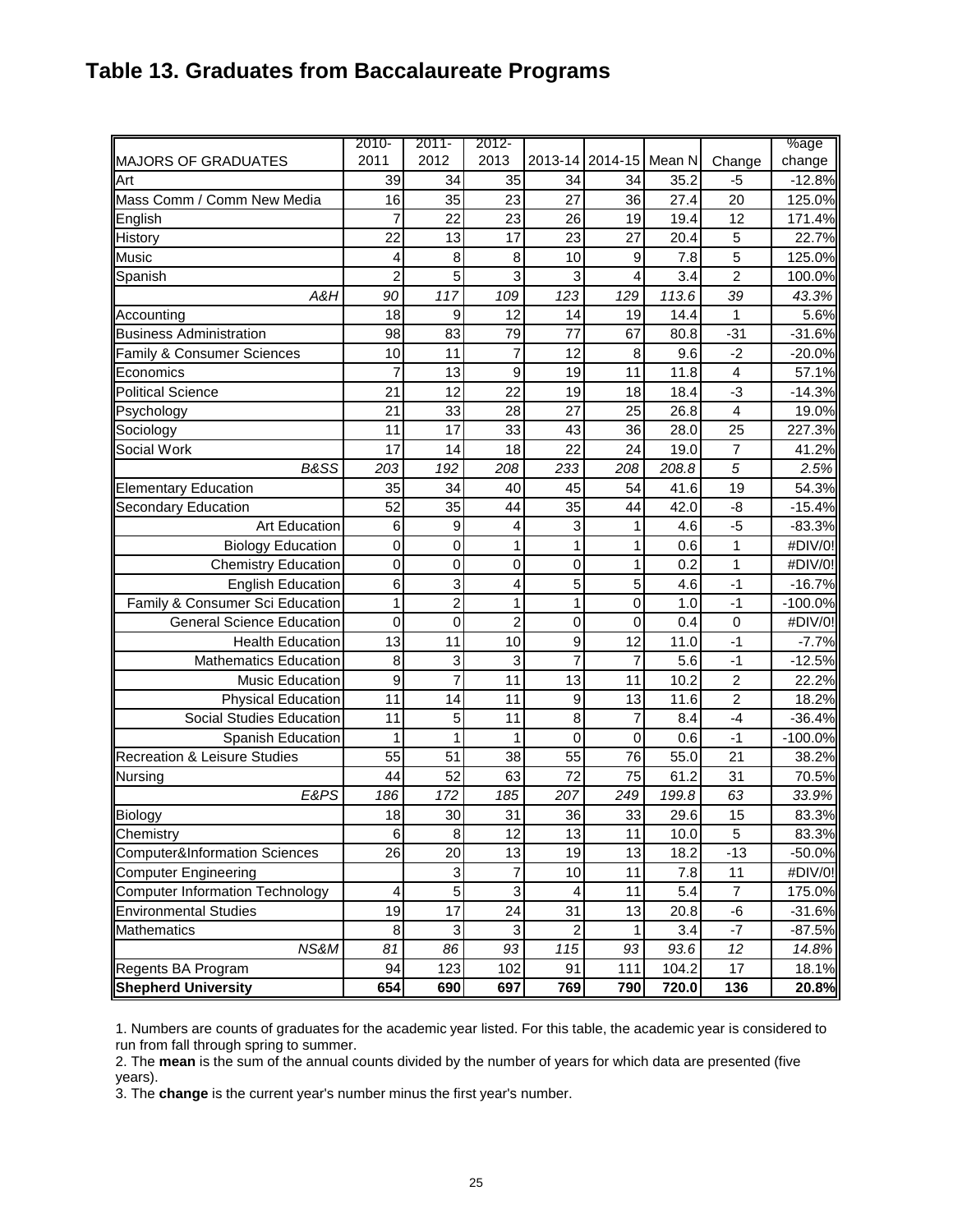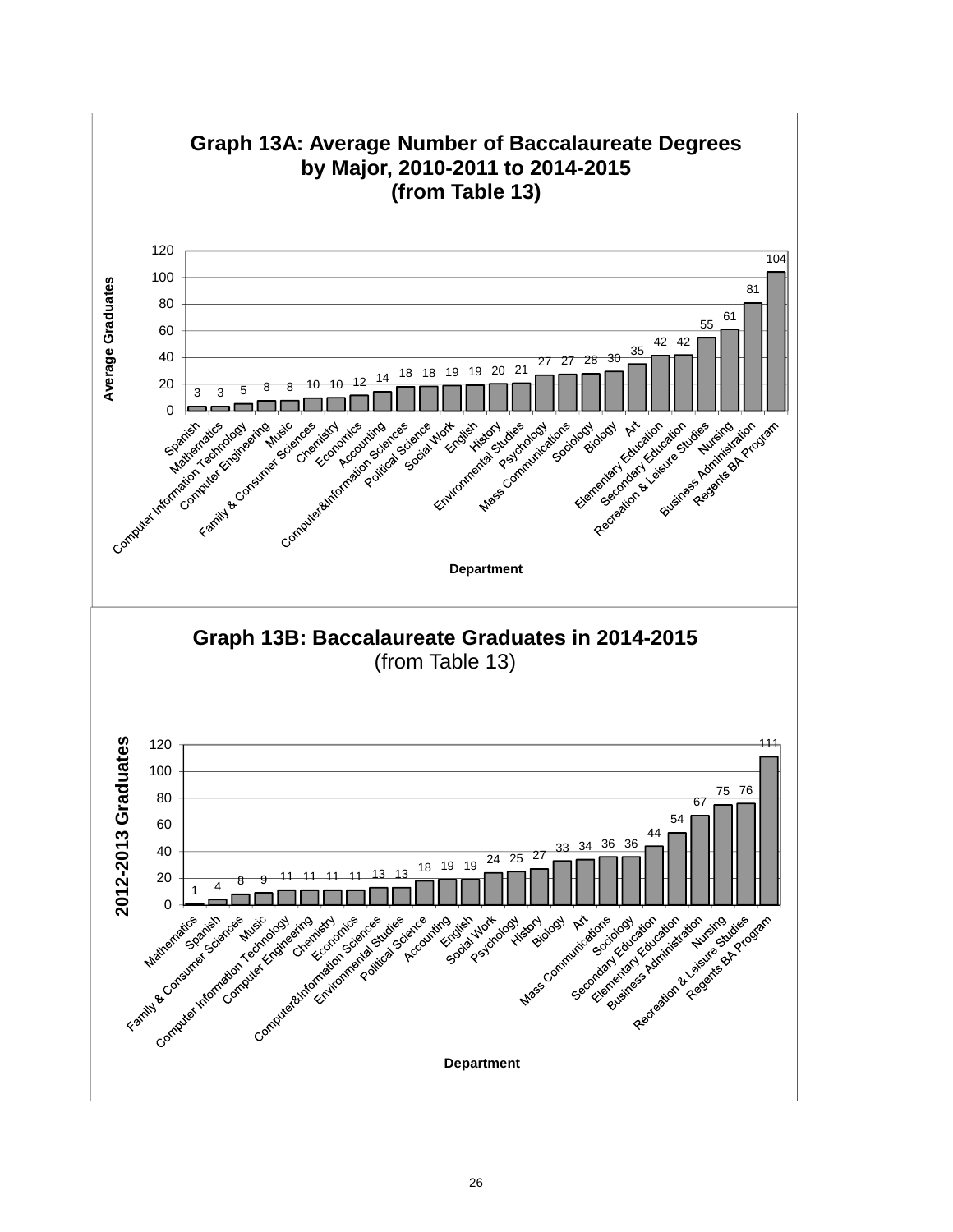# **Table 14. SCH per FTE faculty, for non-General Studies / Core Curriculum Courses**

|                                   |            |            |                                   |                |           | Fall 2011 - 2015 numbers |
|-----------------------------------|------------|------------|-----------------------------------|----------------|-----------|--------------------------|
|                                   |            |            | Fall 2015 numbers per FTE faculty |                |           | per FTE faculty          |
|                                   | <b>FTE</b> |            |                                   | SCH/FTE        | Mean      |                          |
| Department                        | fac        | <b>SCH</b> | SCH/FTE                           | rank           | SCH/FTE I | SCH/FTE rank             |
| <b>ACCT</b>                       | 3.50       | 846.00     | 241.71                            | 4              | 253.41    | 4                        |
| <b>BADM</b>                       | 11.65      | 2920.00    | 250.64                            | $\overline{2}$ | 264.20    | 2                        |
| <b>BIOL</b>                       | 5.45       | 1284.00    | 235.60                            | 6              | 175.31    | 14                       |
| CAT                               | 10.45      | 1596.00    | 152.73                            | 16             | 158.87    | 17                       |
| <b>CHEM</b>                       | 2.85       | 708.00     | 248.42                            | 3              | 259.29    | 3                        |
| <b>CSME</b>                       | 12.73      | 2138.00    | 167.95                            | 13             | 176.32    | 13                       |
| <b>ECON/ECFN</b>                  | 3.25       | 570.00     | 175.38                            | 12             | 197.08    | 9                        |
| <b>EDUC</b>                       | 11.31      | 1754.00    | 155.08                            | 15             | 168.47    | 16                       |
| ENGL                              | 7.40       | 961.00     | 129.86                            | 18             | 136.48    | 18                       |
| <b>ENVS / ENPS</b>                | 3.00       | 718.00     | 239.33                            | 5              | 205.74    | 8                        |
| <b>HIST</b>                       | 5.57       | 786.00     | 141.11                            | 17             | 180.24    | 12                       |
| <b>HPER</b>                       | 18.41      | 3630.00    | 197.18                            | 9              | 206.26    | $\overline{7}$           |
| <b>MCOM</b>                       | 5.83       | 933.00     | 160.03                            | 14             | 180.69    | 11                       |
| <b>MUSC</b>                       | 13.21      | 1215.50    | 92.01                             | 19             | 119.06    | 19                       |
| <b>NURS</b>                       | 7.67       | 2685.00    | 350.07                            | 1              | 281.62    | 1                        |
| <b>PSCI</b>                       | 2.25       | 411.00     | 182.67                            | 11             | 170.34    | 15                       |
| <b>PSYC</b>                       | 7.95       | 1617.00    | 203.40                            | 8              | 223.53    | 6                        |
| <b>SOGE</b>                       | 5.42       | 1197.00    | 220.85                            | $\overline{7}$ | 249.93    | 5                        |
| <b>SOWK</b>                       | 3.08       | 576.00     | 187.01                            | 10             | 194.36    | 10                       |
| <b>Shepherd University 140.98</b> |            | 26546      | 188.29                            |                | 194.69    |                          |

#### **General Explanation/Definitions.**

1 . One faculty **FTE** (full-time equivalent) equals 12 hours of instructional responsibility.

2. **Majors** is the number of majors served by the program.

3. **Grads** is the number of graduates from the program.

4. **SCH** is the total number of credit hours taken by students in courses in the department.

5. **Rank** is a numerical ranking of the department based on the number in question. Ranks run from 1 (highest rank) to 19 (lowest rank). Note that all ranks are based on the numbers of majors, grads or SCH divided by the department's number of FTE faculty.

6. Numbers are for paid courses in undergraduate programs only.

7. Courses are all courses **not** explicitly listed as General Studies or Core Curriculum courses in the appropriate Shepherd course catalogs. All GSPE courses are considered General Studies, but no foreign language courses are included (as these are General Studies requirements for B.A. programs only). Also, the Core Curriculum requirements in Writing in the Major and Capstone in the Major are not considered as Core Curriculum courses here.

8. Faculty FTE numbers for General Studies / Core Curriculum courses cannot be directly or indirectly calculated from available data. Therefore, the numbers used here are calculated based on credit-hours of courses as taken by students, not as calculated for faculty workload reporting. This results in numbers discrepant from those used elsewhere for some departments.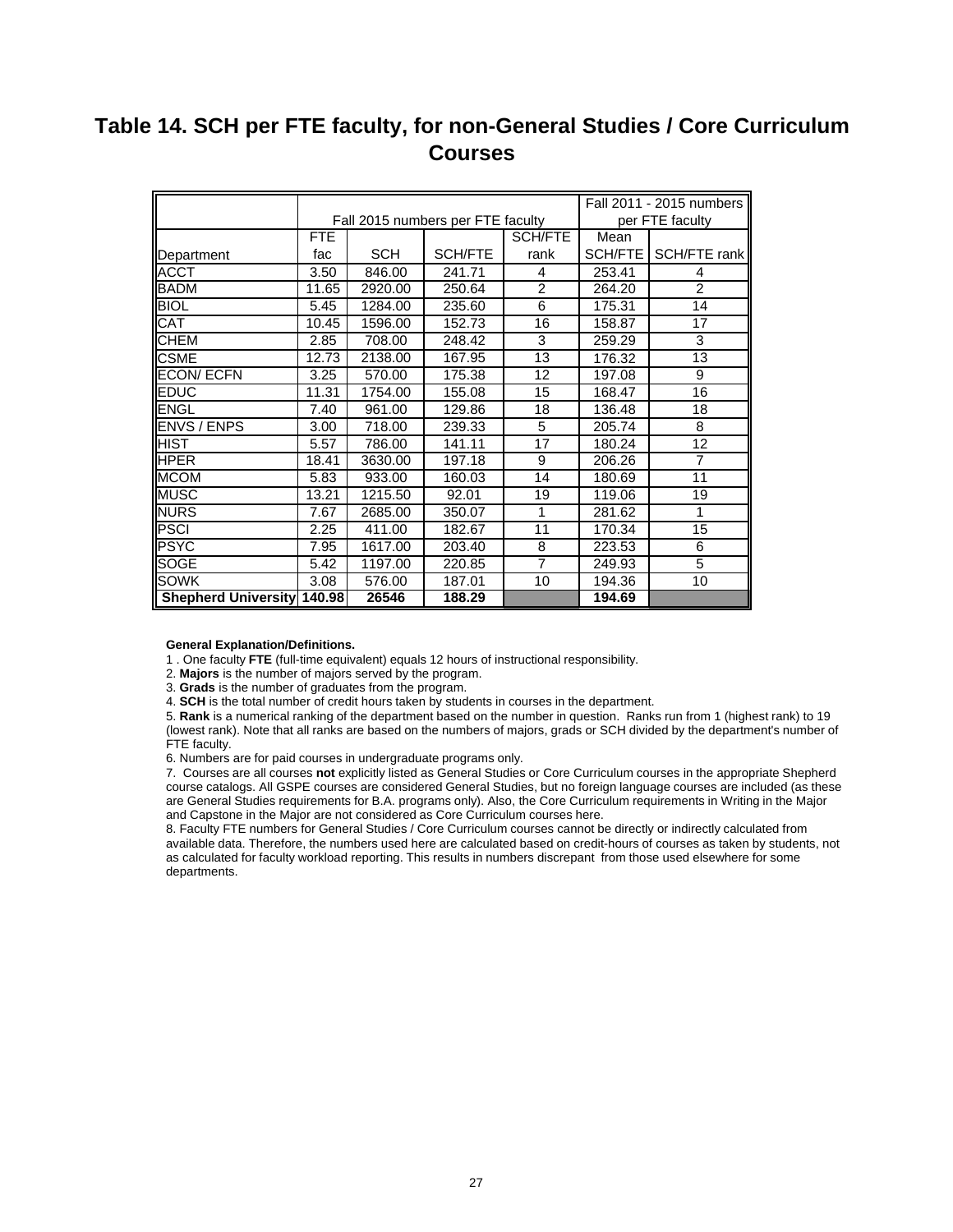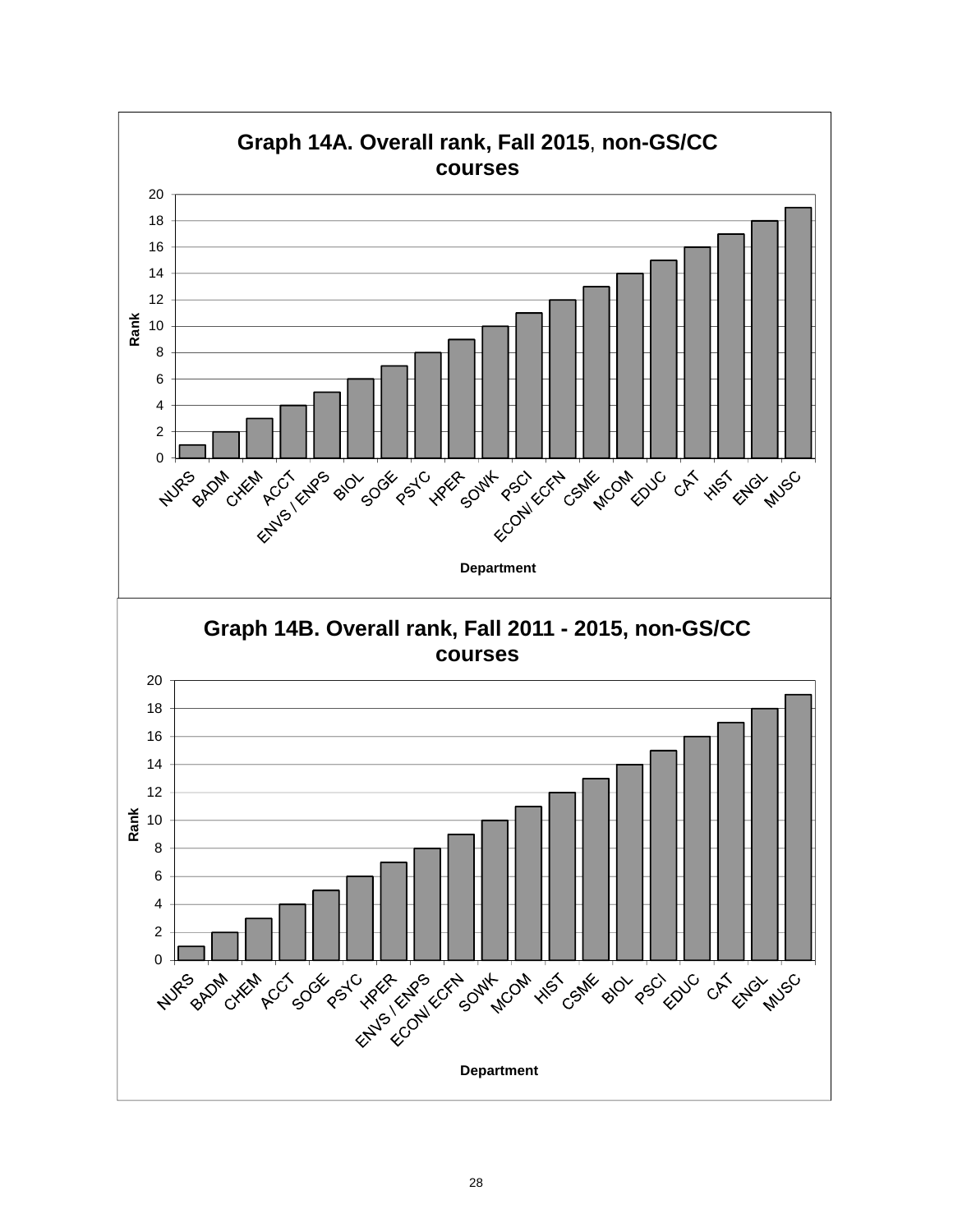# **Table 15. SCH per FTE Faculty, for General Studies / Core Curriculum Courses**

|                            |            |            |                                   |                 |         | Fall 2011 - 2015 numbers |
|----------------------------|------------|------------|-----------------------------------|-----------------|---------|--------------------------|
|                            |            |            | Fall 2015 numbers per FTE faculty |                 |         | per FTE faculty          |
|                            | <b>FTE</b> |            |                                   | <b>SCH/FTE</b>  | Mean    |                          |
| Department                 | fac        | <b>SCH</b> | SCH/FTE                           | rank            | SCH/FTE | SCH/FTE rank             |
| ACCT                       |            |            |                                   |                 |         |                          |
| BADM                       | 0.75       | 306.00     | 408.00                            | 1               | 391.50  | 1                        |
| <b>BIOL</b>                | 6.67       | 1824.00    | 273.46                            | 11              | 265.76  | $\overline{13}$          |
| CAT                        | 2.50       | 762.00     | 304.80                            | 5               | 314.04  | 4                        |
| <b>CHEM</b>                | 3.57       | 1146.00    | 321.01                            | $\overline{3}$  | 311.05  | $\overline{5}$           |
| <b>CSME</b>                | 6.00       | 1717.00    | 286.17                            | 7               | 289.72  | 8                        |
| <b>ECON/ECFN</b>           | 3.24       | 891.00     | 275.00                            | 10              | 302.30  | $\overline{6}$           |
| EDUC                       | 1.75       | 360.00     | 205.71                            | 18              | 229.66  | 17                       |
| <b>ENGL</b>                | 13.75      | 2982.00    | 216.87                            | 17              | 239.00  | 15                       |
| <b>ENVS / ENPS</b>         | 3.67       | 891.00     | 242.78                            | 14              | 232.64  | 16                       |
| <b>HIST</b>                | 6.24       | 2205.00    | 353.37                            | 2               | 387.21  | 2                        |
| <b>HPER</b>                | 4.83       | 1474.00    | 305.18                            | 4               | 283.39  | 10                       |
| <b>MCOM</b>                | 2.50       | 600.00     | 240.00                            | $\overline{15}$ | 213.10  | 18                       |
| <b>MUSC</b>                | 2.17       | 482.00     | 222.12                            | 16              | 254.22  | 14                       |
| <b>NURS</b>                | 0.50       | 132.00     | 264.00                            | 12              | 282.00  | 11                       |
| <b>PSCI</b>                | 2.75       | 765.00     | 278.18                            | 8               | 288.39  | 9                        |
| <b>PSYC</b>                | 3.00       | 831.00     | 277.00                            | 9               | 292.20  | $\overline{7}$           |
| SOGE                       | 4.00       | 1173.00    | 293.25                            | 6               | 349.17  | $\overline{3}$           |
| SOWK                       | 0.08       | 9.00       | 112.50                            | $\overline{20}$ | 100.00  | $\overline{20}$          |
| <b>Stretch English</b>     | 1.67       | 262.00     | 156.89                            | $\overline{19}$ | 149.40  | $\overline{19}$          |
| <b>Stretch Math</b>        | 2.83       | 736.00     | 260.07                            | 13              | 276.98  | 12                       |
| <b>Shepherd University</b> | 72.47      | 19548      | 269.74                            |                 | 277.62  |                          |

Shepherd University

#### **General Explanation/Definitions.**

- 1 . One faculty **FTE** (full-time equivalent) equals 12 hours of instructional responsibility.
- 2. **Majors** is the number of majors served by the program.
- 3. **Grads** is the number of graduates from the program.
- 4. **SCH** is the total number of credit hours taken by students in courses in the department.

5. **Rank** is a numerical ranking of the department based on the number in question. Ranks run from 1 (highest rank) to 14 or 15 (lowest rank). Note that all ranks are based on the numbers of majors, grads or SCH divided by the department's number of FTE faculty.

6. Numbers are for paid courses in undergraduate programs only.

7. Courses are all courses explicitly listed as General Studies or Core Curriculum courses in the appropriate Shepherd course catalogs. All GSPE courses are considered General Studies, but no foreign language courses are included (as these are General Studies requirements for B.A. programs only). Also, the Core Curriculum requirements in Writing in the Major and Capstone in the Major are not considered as Core Curriculum courses here.

8. Faculty FTE numbers for General Studies / Core Curriculum courses cannot be directly or indirectly calculated from available data. Therefore, the numbers used here are calculated based on credit-hours of courses as taken by students, not as calculated for faculty workload reporting. This results in numbers discrepant from those used elsewhere for some departments.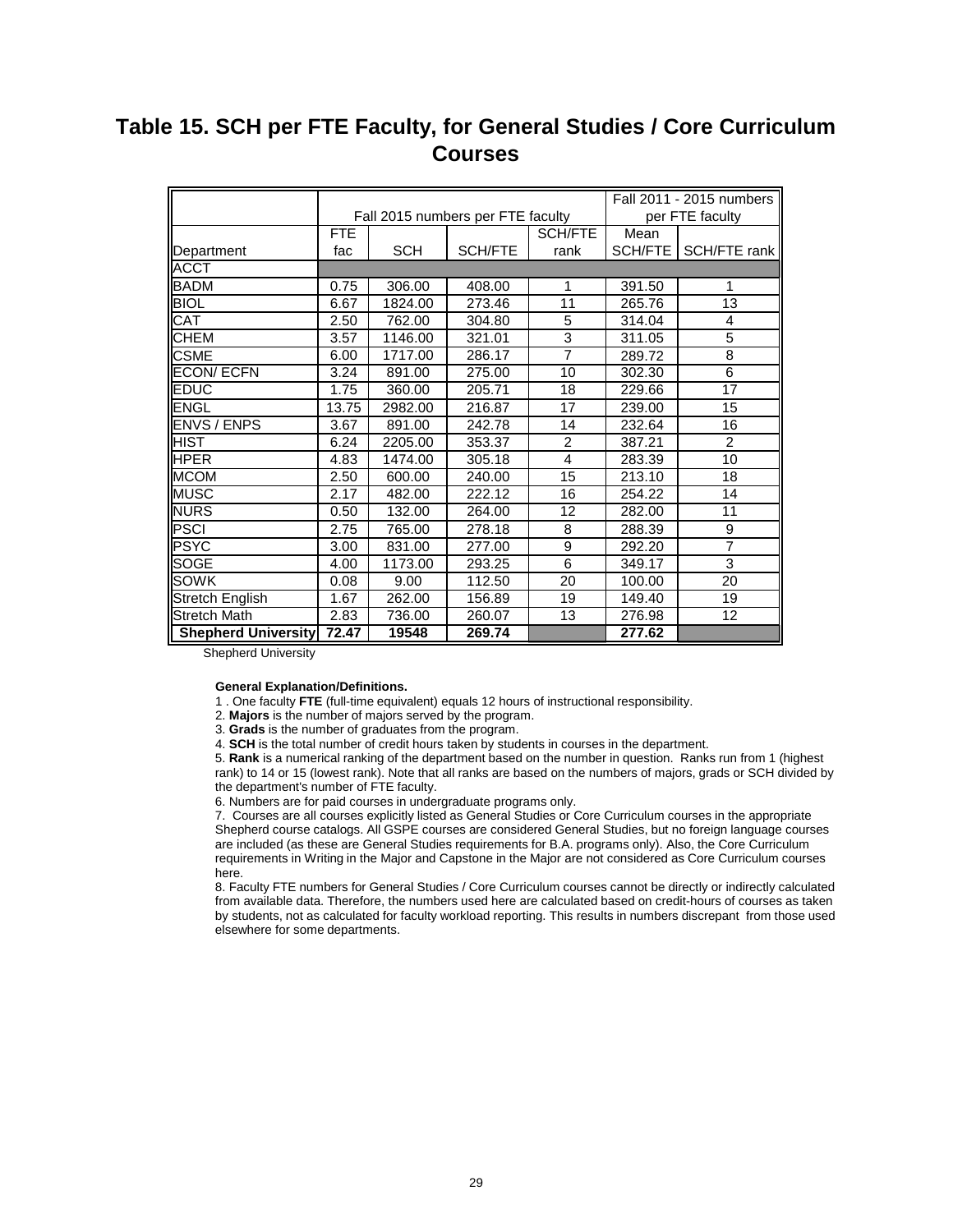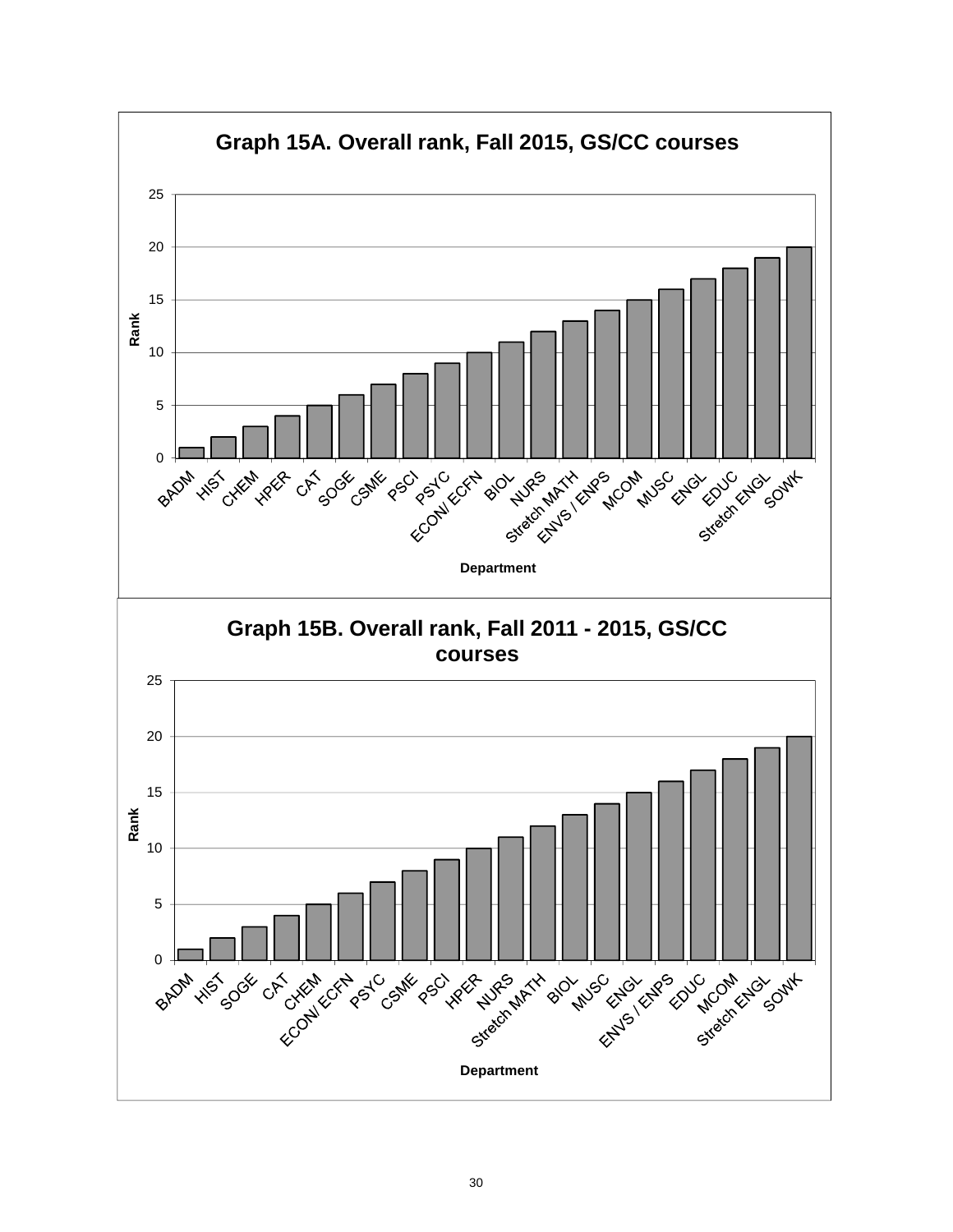|              |     |         |     |         |     |           | Weekdays |          |          |         |      |         |          | Saturday |
|--------------|-----|---------|-----|---------|-----|-----------|----------|----------|----------|---------|------|---------|----------|----------|
| Time         |     | Monday  |     | Tuesday |     | Wednesday |          | Thursday |          | Friday  |      | Total   |          |          |
|              | N   | $%$ tot | N   | $%$ tot | N   | $%$ tot   | N        | $%$ tot  | N        | % tot   | N    | $%$ tot | N        | $%$ tot  |
| 7:00 AM      | 3   | 0.4%    | 1   | 0.1%    | 3   | 0.3%      | 0        | 0.0%     | 0        | 0.0%    | 7    | 0.2%    | 0        | 0.0%     |
| 8:00 AM      | 25  | 2.9%    | 42  | 4.6%    | 28  | 3.1%      | 43       | 5.3%     | 19       | 3.2%    | 157  | 3.9%    |          | 3.3%     |
| 9:00 AM      | 76  | 9.0%    | 102 | 11.2%   | 78  | 8.7%      | 97       | 11.9%    | 64       | 10.9%   | 417  | 10.3%   | 7        | 23.3%    |
| 10:00 AM     | 109 | 12.8%   | 78  | 8.6%    | 111 | 12.4%     | 72       | 8.8%     | 92       | 15.6%   | 462  | 11.4%   |          | 23.3%    |
| 11:00 AM     | 115 | 13.5%   | 83  | 9.1%    | 113 | 12.6%     | 76       | 9.3%     | 96       | 16.3%   | 483  | 11.9%   | 8        | 26.7%    |
| 12:00 PM     | 93  | 11.0%   | 124 | 13.6%   | 94  | 10.5%     | 116      | 14.2%    | 75       | 12.7%   | 502  | 12.4%   | 4        | 13.3%    |
| 1:00 PM      | 76  | 9.0%    | 109 | 12.0%   | 76  | 8.5%      | 100      | 12.3%    | 70       | 11.9%   | 431  | 10.6%   |          | 3.3%     |
| 2:00 PM      | 85  | 10.0%   | 68  | 7.5%    | 86  | 9.6%      | 60       | 7.4%     | 77       | 13.1%   | 376  | 9.3%    |          | 3.3%     |
| 3:00 PM      | 72  | 8.5%    | 93  | 10.2%   | 78  | 8.7%      | 84       | 10.3%    | 56       | 9.5%    | 383  | 9.4%    |          | 3.3%     |
| 4:00 PM      | 38  | 4.5%    | 52  | 5.7%    | 55  | 6.1%      | 50       | 6.1%     | 25       | 4.2%    | 220  | 5.4%    | 0        | 0.0%     |
| 5:00 PM      | 39  | 4.6%    | 36  | 3.9%    | 50  | 5.6%      | 33       | 4.0%     | 10       | 1.7%    | 168  | 4.1%    | $\Omega$ | 0.0%     |
| 6:00 PM      | 42  | 4.9%    | 47  | 5.2%    | 45  | 5.0%      | 32       | 3.9%     | 4        | 0.7%    | 170  | 4.2%    | $\Omega$ | 0.0%     |
| 7:00 PM      | 41  | 4.8%    | 45  | 4.9%    | 37  | 4.1%      | 26       | 3.2%     | 1        | 0.2%    | 150  | 3.7%    | 0        | 0.0%     |
| 8:00 PM      | 26  | 3.1%    | 26  | 2.9%    | 27  | 3.0%      | 15       | 1.8%     | $\Omega$ | $0.0\%$ | 94   | 2.3%    | 0        | $0.0\%$  |
| 9:00 PM      | 8   | 0.9%    | 5   | 0.5%    | 13  | 1.4%      | 8        | 1.0%     | $\Omega$ | 0.0%    | 34   | 0.8%    | 0        | 0.0%     |
| 10:00 PM     |     | 0.1%    | 1   | 0.1%    | 3   | 0.3%      | 3        | 0.4%     | 0        | 0.0%    | 8    | 0.2%    | 0        | 0.0%     |
| 11:00 PM     | 0   | 0.0%    | 0   | 0.0%    | 0   | 0.0%      | 0        | 0.0%     | $\Omega$ | 0.0%    | 0    | $0.0\%$ | 0        | 0.0%     |
| <b>Total</b> | 849 | 20.9%   | 912 | 22.5%   | 897 | 22.1%     | 815      | 20.1%    | 589      | 14.5%   | 4062 | 100.0%  | 30       | 100.0%   |

# **Table 16. Core Curriculum courses by time of day, Fall 2015**

Data derive from census-date Banner data.

Courses are all courses explicitly listed as Core Curriculum courses in the current Shepherd catalog. The Core Curriculum requirements in Writing in the Major and Capstone in the Major are not included here.

"Time" indicates the timeslot in which the class is running. For example, "10:00 AM" courses are those courses that are in session from 10:00 AM to 10:59 AM. These courses may start at some point during that hour, or may have started earlier and still be in session for part or all of that hour. "% tot" is the percentage of the column total. In the "Total" line, percentages are computed based upon the line total (excepting Saturdays).

Courses with no scheduled times in Banner ("TBA") are not included here. In Fall 2015. there were 86 of these.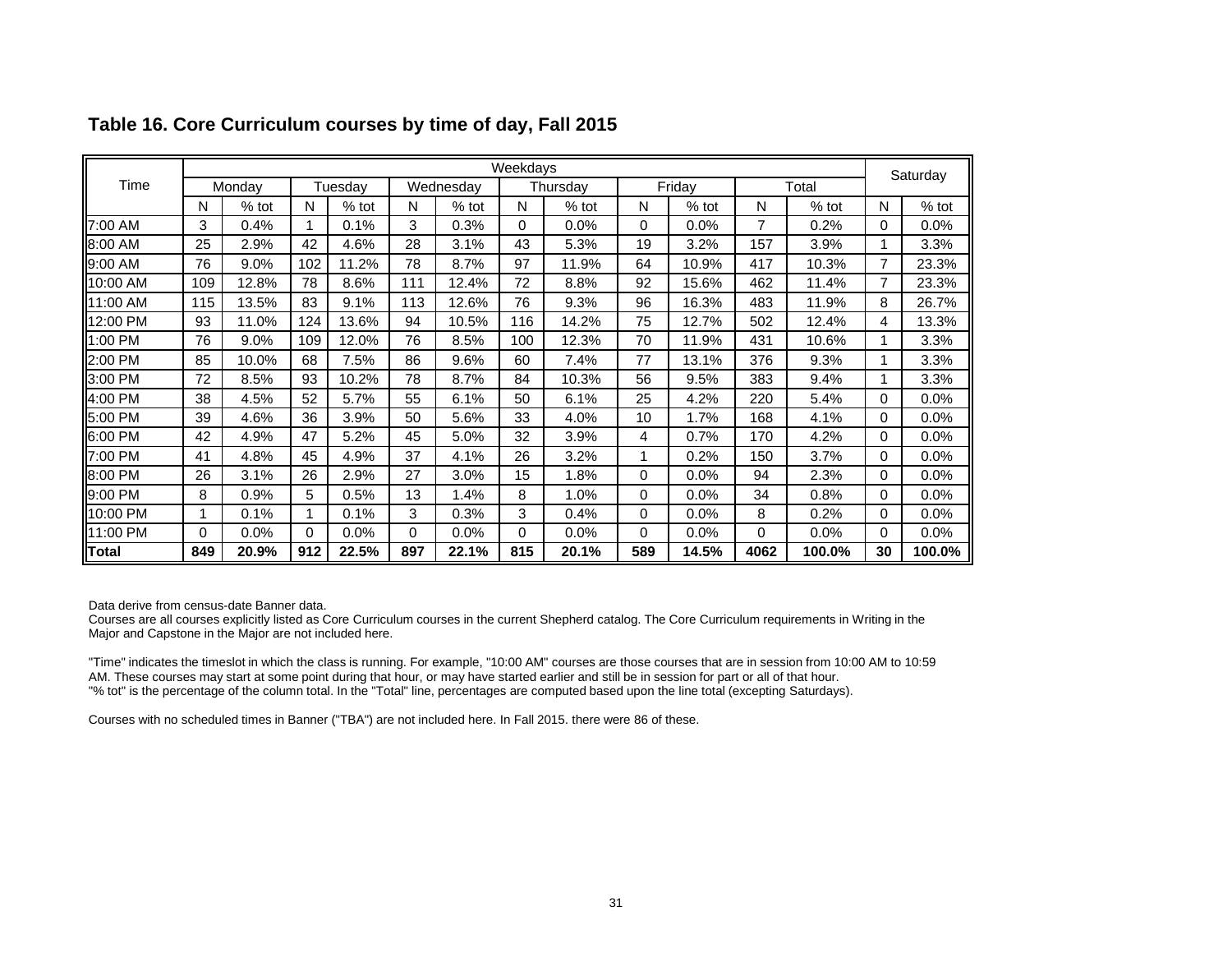

### **Graphs 16A. Core Curriculum courses by time of day, Monday - Thursday**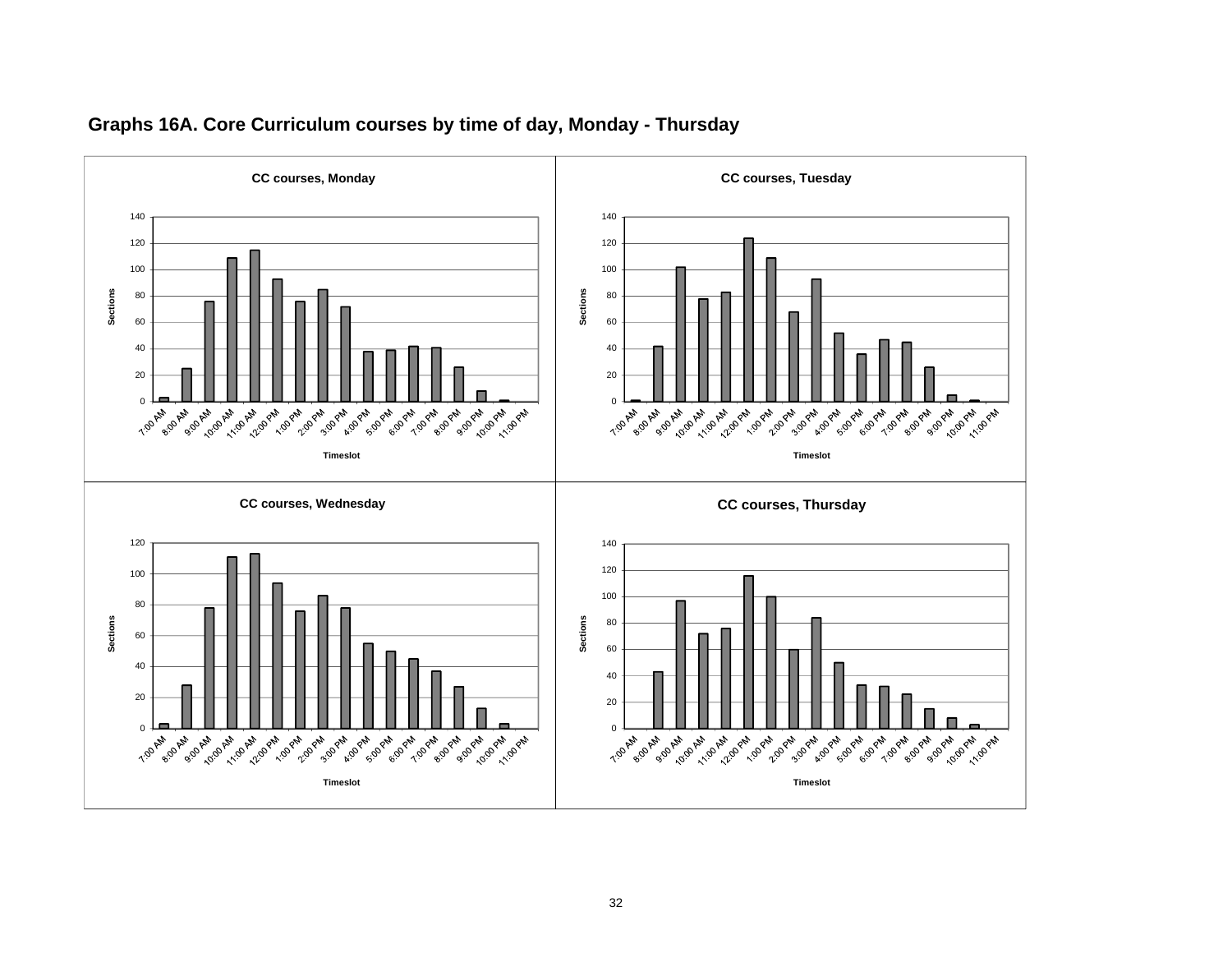

# **Graphs 16B. Core Curriculum courses by time of day, Friday, weekdays and Saturday**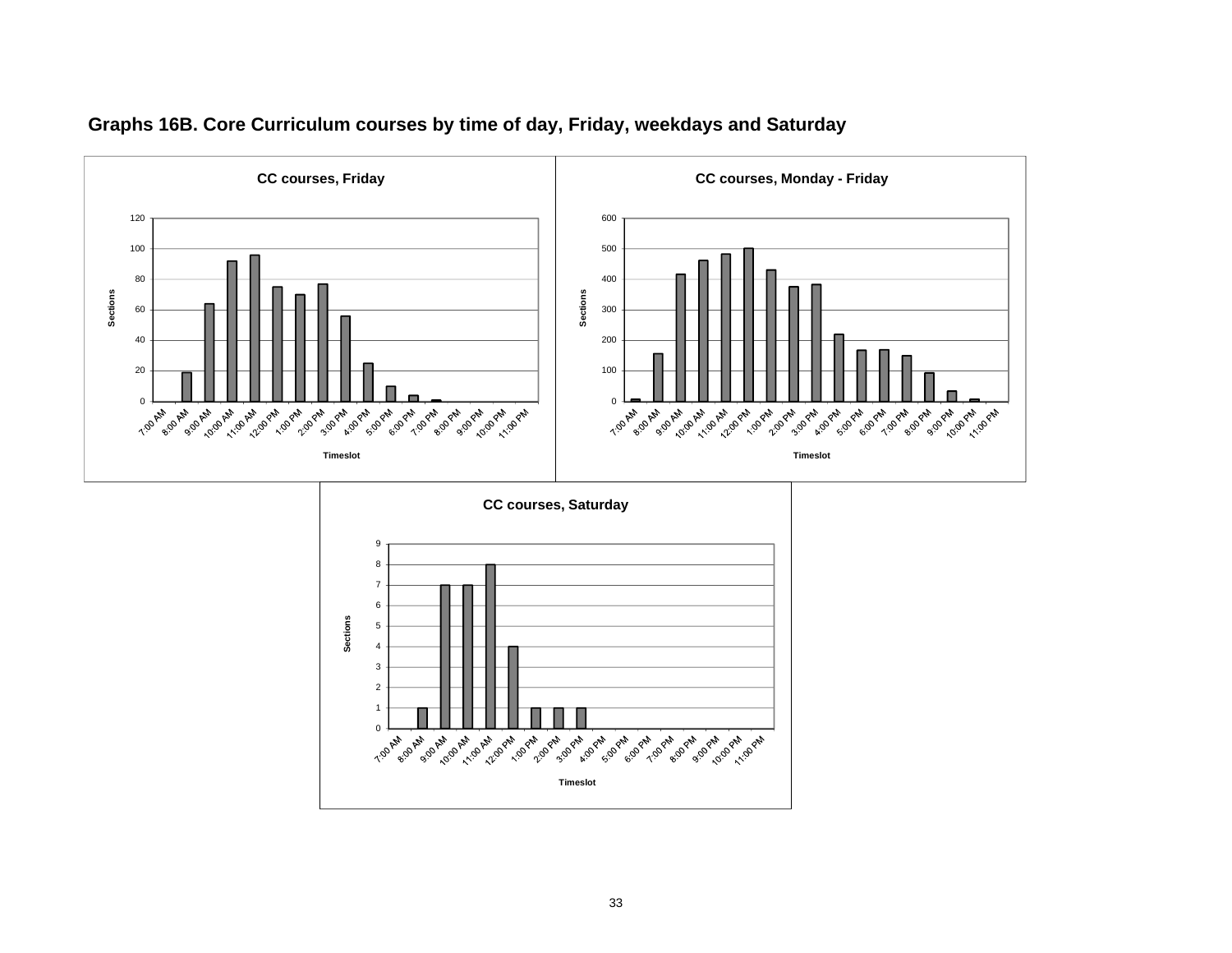| Standard start |     | Mondav |     | Tuesdav |     | Wednesdav  |     | Thursdav   |               | Fridav |        | Saturdav |      | Overall |
|----------------|-----|--------|-----|---------|-----|------------|-----|------------|---------------|--------|--------|----------|------|---------|
| time           |     | %      | N   | %       | N   | %          | N   | %          |               | %      | N      | %        | N    | %       |
| Nonstandard    | 74  | 18.7%  | 88  | 23.8%   | 85  | 1.3%<br>^1 | 74  | .8%<br>ኅ 1 | $\rightarrow$ | 5.9%   | a<br>w | 100.0%   | 344  | 19.3%   |
| Standard       | 308 | 81.3%  | 282 | 76.2%   | 315 | 78.8%      | 265 | 78.2%      | 269           | 94.1%  | 0      | 0.0%     | 1439 | 80.7%   |
| <b>IT</b> otal | 379 | 100.0% | 370 | 100.0%  | 400 | 100.0%     | 339 | 100.0%     | 286           | 100.0% | 9      | 100.0%   | 1783 | 100.0%  |

## **Table 17. Core Curriculum courses offered in standard timeslots, weekdays**

Data derive from census-date Banner data.

"Standard" start times are those listed in the Fall semester course catalog with defined final exam schedules. These are: MWF: 8:10 AM, 9:10 AM, 10:10 AM, 11:10 AM, 12:10 PM, 1:10 PM, 2:10 PM, 3:10 PM. TR: 8:10 AM, 9:35 AM, 11:00 AM, 12:25 PM, 1:50 PM, 3:15 PM.

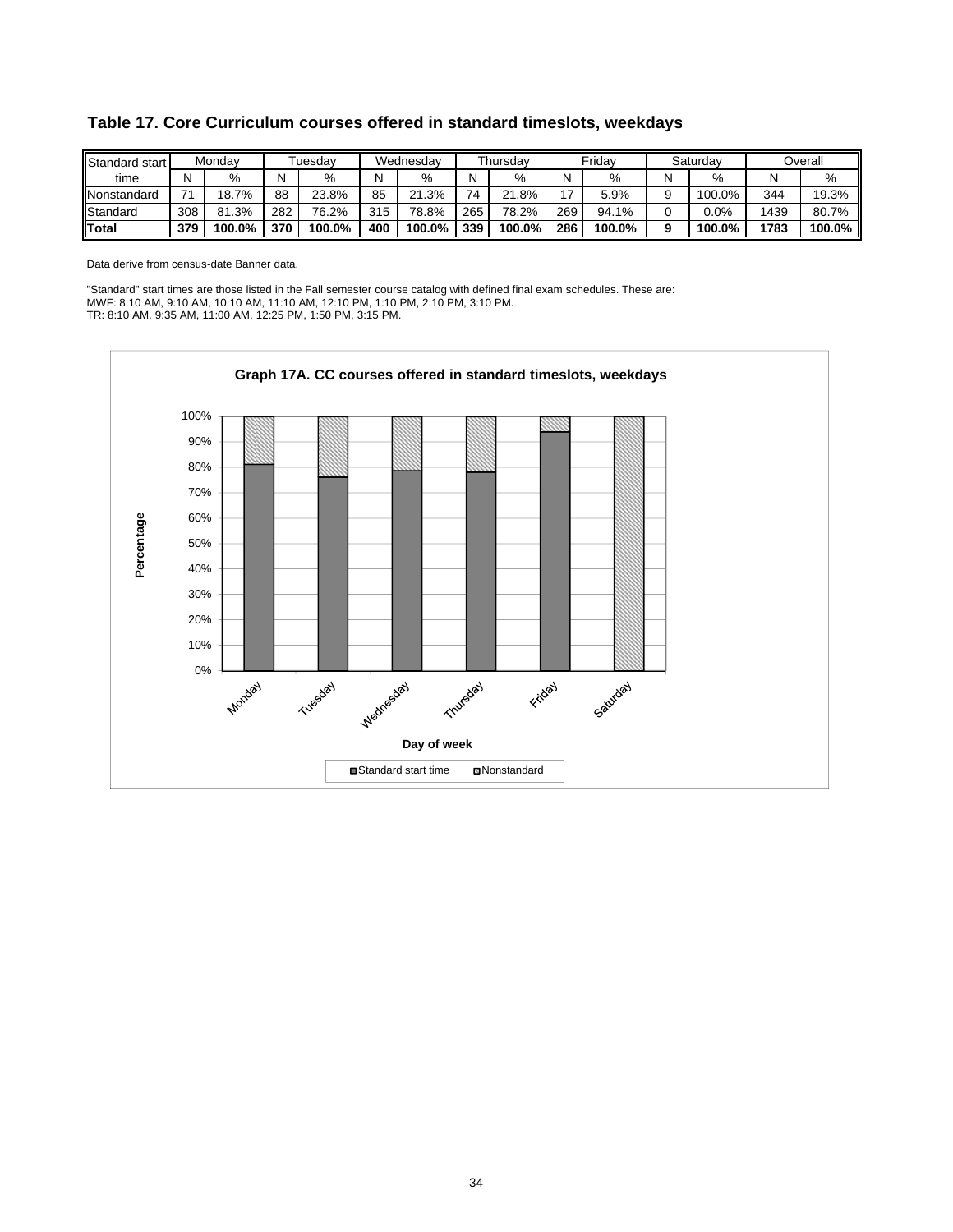#### **Table 18. Online and hybrid courses, Fall 2011 - Fall 2015**

|             |      | Fall 2011 |                 | <b>Fall 2012</b> |      | <b>Fall 2013</b> |      | <b>Fall 2014</b> |      | <b>Fall 2015</b> |      | $\tau$ otal |        | Average |
|-------------|------|-----------|-----------------|------------------|------|------------------|------|------------------|------|------------------|------|-------------|--------|---------|
|             | N    | $%$ all   |                 | $%$ all          |      | $%$ all          | N    | $%$ all          |      | $%$ all          | N    | $%$ all     | N      | $%$ all |
| Hybrid      |      | $0.1\%$   |                 | J.1%             |      | $0.2\%$          |      | 0.4%             |      | 0.5%             | 15   | $0.3\%$     |        | 0.3%    |
| Online      | 18   | .5%       | $\sqrt{2}$<br>L | .0%              | . –  | .5%              | 29   | 2.5%             | 38   | 3.4%             | 14   | 2.0%        | 22.8   | 2.0%    |
| All courses | 1193 |           | 1162            |                  | 1147 |                  | 1140 |                  | 1119 |                  | 5761 |             | 1152.2 |         |

All data derive from HEPC census-date data submissions.

"Hybrid" courses are courses with more than 50% online delivery.

"Online" courses are those courses taught entirely online.

"Courses" are sections which receive a unique CRN from the Registrar.

"% all" is the percentage of all courses taught that semester represented by the line. For example, for Fall 2015, the 38 online courses represent 3.4% of the total of 1119 courses taught that semester.

The HEPC data from which these numbers derive allows for three categories of online courses up through Fall 2013:

100% non-traditional delivery (labeled as "Online" here)

50% - 99% non-traditional delivery (labeled as "Hybrid" here)

Less than 50% non-traditional delivery (included in "All courses", but not listed separately here)

"Non-traditional delivery" can include electronic or analog delivery (e.g., correspondence courses, satellite courses), but in practice usually indicates online delivery. As of Fall 2014, the "50% - 99%" category is subdivided into "50% - 74%" and "75% - 99%" categories; I have summed these two back together into "Hybrid" here.

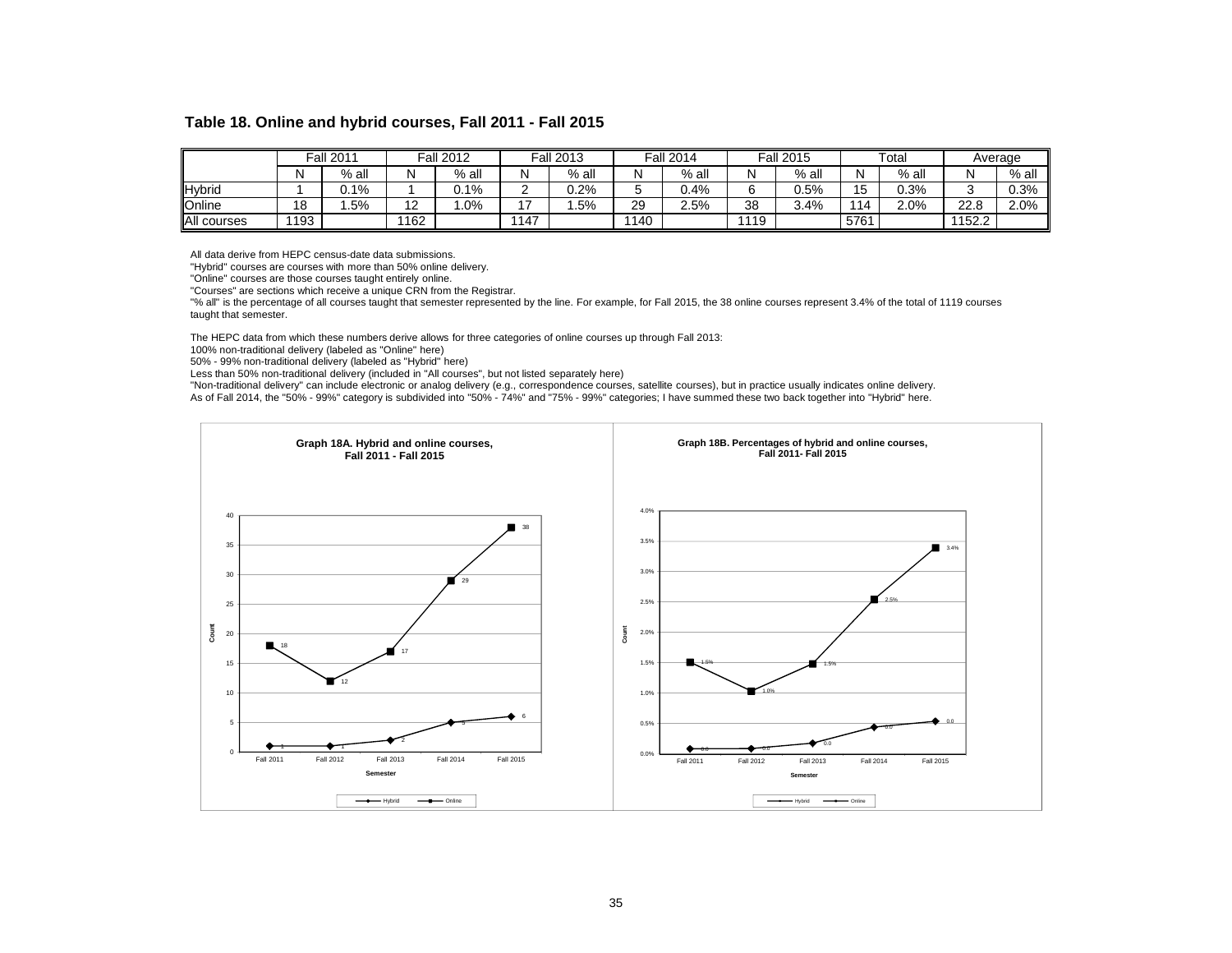|                                        | <b>Fall 2011</b> |                 | <b>Fall 2012</b> |           | <b>Fall 2013</b> |                 | <b>Fall 2014</b> |                 | <b>Fall 2015</b> |                 |            | Fall 2011-15 |
|----------------------------------------|------------------|-----------------|------------------|-----------|------------------|-----------------|------------------|-----------------|------------------|-----------------|------------|--------------|
|                                        |                  |                 |                  |           |                  |                 |                  |                 |                  |                 | Mean       | Change in    |
| Program                                | <b>FTE</b>       | НC              | <b>FTE</b>       | НC        | <b>FTE</b>       | HС              | <b>FTE</b>       | НC              | <b>FTE</b>       | НC              | <b>FTE</b> | <b>FTE</b>   |
| <b>Business Administration</b>         | 39.25            | 75              | 44.83            | 80        | 47.75            | 791             | 52.83            | 78              | 41.00            | 65              | 45.13      | $1.75$ ll    |
| Curriculum and Instruction             | 7.50             | $22 \,$         | 6.75             | 20        | 6.75             | 18 <sub>1</sub> | 10.75            | 26              | 7.50             | 22              | 7.85       | 0.00         |
| <b>Music Education</b>                 | 2.00             |                 | .58              |           | 1.50             | 61              | 3.00             | 10 <sub>1</sub> | 2.00             | 5               | 2.02       | 0.00         |
| Student Development and Administration | 20.08            | 33 <sup>1</sup> | 16.83            | <b>28</b> | 24.00            | 38 <sup>l</sup> | 21.00            | 34              | 17.83            | 27              | 19.95      | $-2.25$      |
| Teaching                               | 9.08             | 15 <sup>1</sup> | 17.08            | 21        | 26.92            | 33              | 27.25            | 36              | 17.08            | <b>26</b>       | 19.48      | 8.00         |
| <b>DNP</b>                             | N/A              | N/A             | N/A              | N/A       | N/A              | N/A             | N/A              | N/A             | 12.17            | 15 <sub>l</sub> | 12.17      | 12.17        |
| <b>Shepherd Universityl</b>            | 77.91            | 153             | 87.07            | 156       | 106.92           | 174 I           | 114.83           | 1841            | 96.50            | 159l            | 96.65      | 18.59        |

# **Table 19. Students Enrolled in Graduate Programs**

**General Explanation / Definitions.**

1. The student **FTE** (full-time equivalent) equals 12 credit hours.

2. The **HC** is the headcount of students enrolled in and taking courses in the degree program.

3. The **mean FTE** is the average FTE for the years shown.

4. The **change in FTE** is the change in the FTE from the current year to the earliest year shown.

5. Each student is counted once in each program in which s/he is enrolled. Students enrolled in multiple programs are thus counted more

than once. FTE and HC totals, however, are nonduplicated - each student is counted once regardless of the number of programs s/he is enrolled in. Thus, HC and FTE totals may not match totals across the individual programs.

# **Table 20. Graduates from Graduate Programs**

| Program                                | 2010-11 | 2011-12 | 2012-13 | 2013-14 | 2014-15 | Mean N | Change |
|----------------------------------------|---------|---------|---------|---------|---------|--------|--------|
| <b>Business Administration</b>         | 26      | 21      | 31      | 35      | 40      | 30.6   | 14.0   |
| Curriculum and Instruction             |         | 9       | 12      |         | 4       | 6.4    | 1.0    |
| <b>Music Education</b>                 |         | 6       | 4       |         | З       | 2.6    | 3.0    |
| Student Development and Administration |         | 18      | 10      | 13      | 19      | 13.4   | 12.0   |
| Teaching                               |         | 11      | 4       | 12      | 11      | 8.0    | 9.0    |
| <b>DNP</b>                             | N/A     | N/A     | N/A     | N/A     | N/A     | N/A    | N/A    |
| <b>Shepherd University</b>             | 38      | 65      | 61      | 64      | 77      | 61.0   | 39.0   |

Numbers of graduates are computed using the fall, spring, and following summer of the stated year.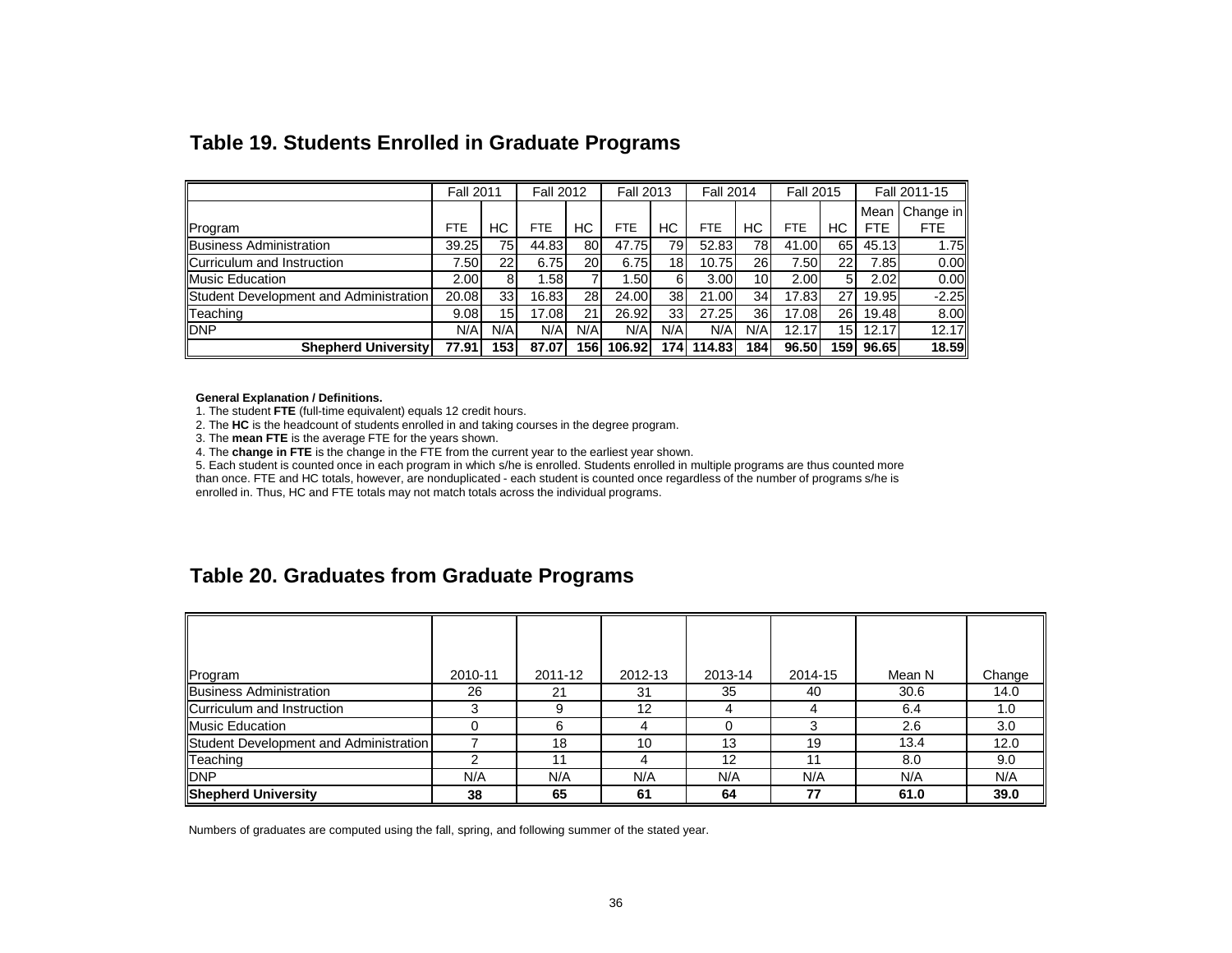|                            |                      | <b>Fall 2011</b> |       |                   | <b>Fall 2012</b> |       |                   | <b>Fall 2013</b> |                  |             | <b>Fall 2014</b> |       |                    |       | <b>Fall 2015</b> |              |       | Fall 2011-15 |
|----------------------------|----------------------|------------------|-------|-------------------|------------------|-------|-------------------|------------------|------------------|-------------|------------------|-------|--------------------|-------|------------------|--------------|-------|--------------|
|                            |                      |                  |       |                   |                  |       |                   |                  |                  |             |                  |       |                    |       |                  |              | Mean  | Change       |
| Department                 | <b>IF-FTEIS-FTEI</b> |                  |       | Ratio F-FTE S-FTE |                  |       | Ratio F-FTE       | S-FTE            |                  | Ratio F-FTE | S-FTE            |       | Ratio <b>F-FTE</b> | S-FTE |                  | Ratio Change | Ratio | in Ratio     |
| <b>CAT</b>                 | 0.00                 | 0.00             | N/A   | 0.00              | 0.00             | N/A   | 0.00              | 0.00             | N/A              | 0.25        | 0.25             | .00   | 251                | 0.25  | 1.00             | 0.001        | 0.67  | 1.00         |
| <b>BADM</b>                | 4.25                 | 41.75            | 9.82  | 3.75              | 44.25            | 1.80  | 5.25              | 48.25            | 9.19             | 5.48        | 54.00            | 9.85  | 5.50               | 42.75 | 7.77             | $-2.08$      | 8.07  | $-2.05$      |
| <b>BIOL</b>                | 0.50                 | .00              | 2.00  | 0.00              | $0.00\,$         | N/A   | 0.00              | 0.00             | N/A              | 0.00        | 0.00             | N/A   | 0.00               | 0.00  | N/A              | N/A          | 1.00  | $-2.00$      |
| <b>EDUC</b>                | 1.75                 | 2.50             | 7.14  | 2.25              | 20.50            | 9.11  | 3.75              | 26.75            | 7.13             | 4.25        | 33.25            | 7.82  | 5.00               | 22.00 | 4.40             | -3.42        | 5.94  | $-2.74$      |
| <b>IENGL</b>               | 0.50                 | 0.75             | .50   | 0.25              | 0.75             | 3.00  | 0.50              | 0.75             | .50 <sub>1</sub> | 0.25        | 0.50             | 2.00  | 0.001              | 0.00  | N/A              | $-2.00$      | .60   | $-1.50$      |
| <b>IENVS / ENPS</b>        | 0.00                 | 0.00             | N/A   | 0.00              | $0.00\,$         | N/A   | 0.00              | 0.00             | N/A              | 0.00        | 0.00             | N/A   | 0.001              | 0.00  | N/A              | N/A          | 0.00  | N/A          |
| <b>HIST</b>                | 0.25                 | 0.25             | .00   | 0.25              | 0.25             | 1.00  | 0.00 <sub>l</sub> | 0.00             | N/A              | 0.00        | 0.00             | N/A   | 0.001              | 0.00  | N/A              | N/A          | 0.67  | $-1.00$      |
| <b>HPER</b>                | 0.25                 | .25              | 5.00  | $0.00\,$          | $0.00\,$         | N/A   | 0.25              | 0.50             | N/A              | 0.00        | 0.00             | N/A   | 0.001              | 0.00  | N/A              | N/A          | 2.50  | $-5.00$      |
| <b>MUSC</b>                | 0.67                 | 2.33             | 3.48  | 0.67              | .58              | 2.36  | 0.331             | .25              | 3.79             | 0.67        | 2.50             | 3.73  | 0.50               | 00۱.، | 2.00             | $-1.73$      | 2.56  | $-1.48$      |
| <b>NURS</b>                | 0.00                 | 0.00             | N/A   | 0.00              | $0.00\,$         | N/A   | 0.25              | 0.25             | 1.00             | 0.00        | 0.00             | N/A   | .08 <sub>0</sub>   | 11.42 | 10.57            | 10.57        | 3.86  | 10.57        |
| <b>PSYC</b>                | .50                  | 20.00            | 13.33 | .58               | 16.83            | 10.65 | .50               | 24.00            | 16.00            | .50         | 21.00            | 14.00 | .50                | 16.00 | 10.67            | -3.33        | 10.78 | $-2.67$      |
| <b>Shepherd University</b> | 9.67                 | 79.83            | 8.26  | 8.75              | 84.16            | 9.62  | 1.83              | 101.75           | 8.60             | 12.40       | 111.50           | 8.99  | 13.83              | 93.42 | 6.75             | $-2.24$      | 7.04  | $-1.50$      |

# **Table 21. Graduate Student to Faculty FTE Ratios**

#### **General Explanation/Definitions.**

1 . The **ratio** is obtained by dividing the student FTE by the faculty FTE.

2. One faculty **FTE** (full-time equivalent) equals 12 hours of instructional responsibility and one student FTE equals 12 credit hours. The ratio is the student FTE divided by the faculty FTE.

3. The annual **change** is the current year's ratio minus the prior year's ratio.

4. The **mean ratio** is the sum of the annual ratios divided by the number of years for which data exist.

5. The **change in ratio** is the current year's ratio minus the first year's ratio.

6. Numbers are for paid courses only.

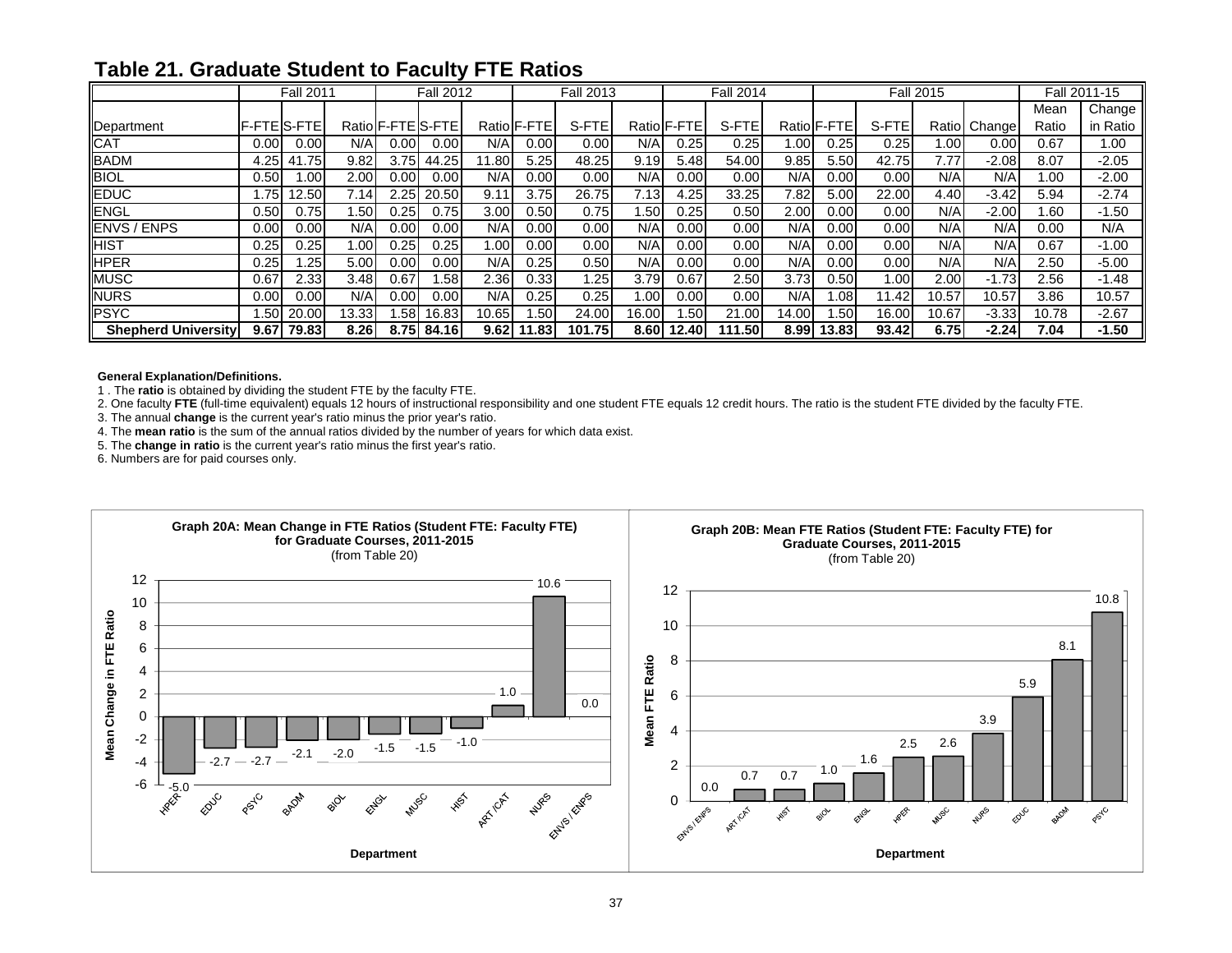*Except for Tables 22 and 29-31, all tables are for undergraduate degree-seeking students only and the census date (10/15/15) HEPC Student file is the source of data. Only credit-earning students are counted unless noted otherwise.*

# **Table 22. Degree Targets**

|            | duu | None     | Master's l | DNP | ota. |
|------------|-----|----------|------------|-----|------|
| I4-<br>ear | ດດດ | "<br>טטו |            | 15. | 31   |

Bacc None Master's DNP Total *(Includes noncredit students)*

# **Table 23. ACT and ACT Equivalent Scores by Residency**

|                   | <b>ACT</b> |      |      | <b>ACT Equivalent</b> |      | Total |
|-------------------|------------|------|------|-----------------------|------|-------|
|                   | N          | Mean | N    | Mean                  | N    | Mean  |
| Eastern Panhandle | 1074       | 21.7 | 315  | 21.4                  | 1389 | 21.7  |
| <b>Berkeley</b>   | 666        | 21.7 | 132  | 20.8                  | 798  | 21.5  |
| <b>Jefferson</b>  | 362        | 21.9 | 172  | 21.7                  | 534  | 21.8  |
| Morgan            | 46         | 21.7 | 11   | 23.4                  | 57   | 22.0  |
| Other WV counties | 234        | 23.1 | 9    | 22.3                  | 243  | 23.1  |
| <b>MD</b>         | 118        | 20.2 | 444  | 21.4                  | 562  | 21.2  |
| VA                | 40         | 20.2 | 175  | 20.9                  | 215  | 20.7  |
| <b>PA</b>         | 10         | 23.3 | 44   | 21.5                  | 54   | 21.8  |
| Other US states   | 22         | 20.9 | 45   | 20.2                  | 67   | 20.4  |
| International     |            | 0.0  | 3    | 19.7                  | 3    | 19.7  |
| Total             | 1498       | 21.8 | 1035 | 21.3                  | 2533 | 21.6  |

National ACT scores, class of 2015: WV ACT scores, class of 2015:

Mean 21.0 Mean 20.8

Note: Some students submitted both ACT and SAT scores at the time of admission. Students doing so chose one or the other as the preferred score type; only those scores are used for these tables. Some students submitted neither score.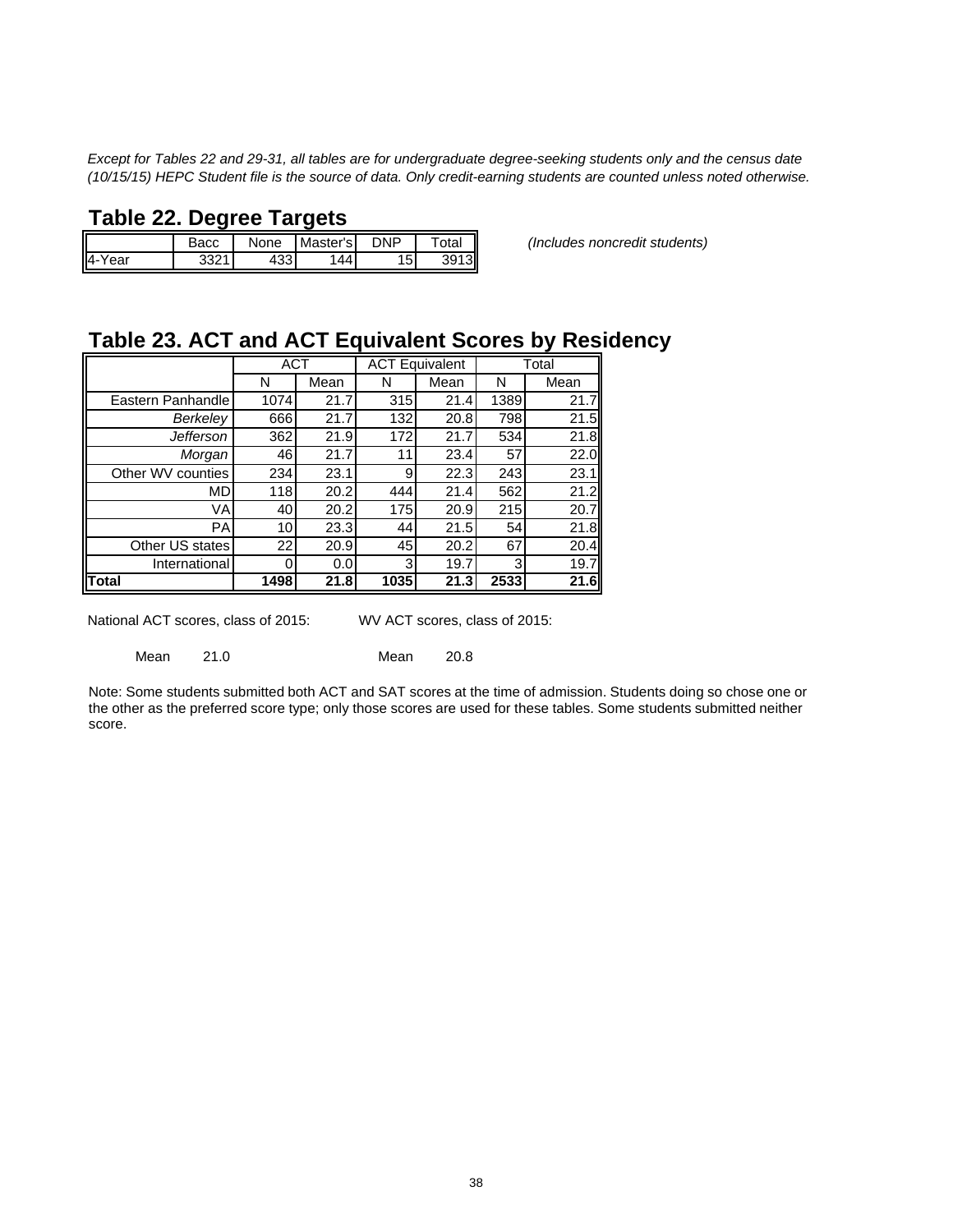|                                  |                |                  |                 |                  |                       |                  | Full-Time       |                  |             |                  |                |               |  |
|----------------------------------|----------------|------------------|-----------------|------------------|-----------------------|------------------|-----------------|------------------|-------------|------------------|----------------|---------------|--|
|                                  |                | <b>Fall 2011</b> |                 | <b>Fall 2012</b> |                       | <b>Fall 2013</b> |                 | <b>Fall 2014</b> |             | <b>Fall 2015</b> |                | Total         |  |
|                                  | N              | $\%$             | N               | ℅                | N                     | $\%$             | N               | $\%$             | N           | %                | N              | $\frac{0}{0}$ |  |
| Eastern Panhandle                | 1795           | 46.8%            | 1796            | 46.6%            | 1706                  | 46.2%            | 1631            | 46.7%            | 1550        | 46.7%            | 8478           | 46.6%         |  |
| Berkeley                         | 1023           | 26.7%            | 1030            | 26.7%            | 993                   | 26.9%            | 920             | 26.4%            | 902         | 27.2%            | 4868           | 26.8%         |  |
| Jefferson                        | 681            | 17.8%            | 675             | 17.5%            | 638                   | 17.3%            | 633             | 18.1%            | 581         | 17.5%            | 3208           | 17.6%         |  |
| Morgan                           | 91             | 2.4%             | 91              | 2.4%             | $\overline{75}$       | 2.0%             | $\overline{78}$ | 2.2%             | 67          | 2.0%             | 402            | 2.2%          |  |
| Other WV counties                | 324            | 8.4%             | 327             | 8.5%             | 297                   | 8.0%             | 255             | 7.3%             | 251         | 7.6%             | 1454           | 8.0%          |  |
| MD                               | 795            | 20.7%            | 808             | 21.0%            | 770                   | 20.8%            | 745             | 21.4%            | 718         | 21.6%            | 3836           | 21.1%         |  |
| VA                               | 385            | 10.0%            | 357             | 9.3%             | 333                   | 9.0%             | 300             | 8.6%             | 263         | 7.9%             | 1638           | 9.0%          |  |
| PA                               | 72             | 1.9%             | 71              | 1.8%             | 70                    | 1.9%             | 56              | 1.6%             | 61          | 1.8%             | 330            | 1.8%          |  |
| Other US states<br>International | 96<br>10       | 2.5%<br>0.3%     | 108<br>15       | 2.8%<br>0.4%     | 99<br>$\overline{13}$ | 2.7%<br>0.4%     | 89<br>14        | 2.6%<br>0.4%     | 81<br>10    | 2.4%<br>0.3%     | 473<br>62      | 2.6%<br>0.3%  |  |
| Total                            | 3477           | 90.6%            | 3482            | 90.4%            | 3288                  | 89.0%            | 3090            | 88.6%            | 2934        | 88.4%            | 16271          | 89.4%         |  |
|                                  |                |                  |                 |                  |                       |                  |                 |                  |             |                  |                |               |  |
|                                  |                |                  |                 |                  |                       |                  |                 |                  |             |                  |                |               |  |
|                                  |                |                  |                 |                  |                       |                  | Part-Time       |                  |             |                  |                |               |  |
|                                  |                | <b>Fall 2011</b> |                 | <b>Fall 2012</b> |                       | <b>Fall 2013</b> |                 | <b>Fall 2014</b> |             | <b>Fall 2015</b> |                | Total<br>%    |  |
|                                  | N              | %                | N               | %                | N                     | $\%$             | N               | %                | N           | $\%$<br>8.5%     | N              |               |  |
| Eastern Panhandle                | 260            | 6.8%             | 264             | 6.9%             | 285                   | 7.7%             | 279             | 8.0%             | 282         |                  | 1370           | 7.5%          |  |
| Berkeley                         | 145            | 3.8%             | 149             | 3.9%             | 161                   | 4.4%             | 150             | 4.3%             | 164         | 4.9%             | 769            | 4.2%          |  |
| Jefferson                        | 104            | 2.7%             | 107             | 2.8%             | 118                   | 3.2%             | 119             | 3.4%             | 107         | 3.2%             | 555            | 3.1%          |  |
| Morgan                           | 11             | 0.3%             | 8               | 0.2%             | 6                     | 0.2%             | 10              | 0.3%             | 11          | 0.3%             | 46             | 0.3%          |  |
| Other WV counties                | 11             | 0.3%             | 16              | 0.4%             | 14                    | 0.4%             | 14              | 0.4%             | 14          | 0.4%             | 69             | 0.4%          |  |
| <b>MD</b>                        | 58             | 1.5%             | $\overline{57}$ | 1.5%             | 51                    | 1.4%             | $\overline{52}$ | 1.5%             | 49          | 1.5%             | 267            | 1.5%          |  |
| VA                               | 20             | 0.5%             | 22              | 0.6%             | 41                    | 1.1%             | 37              | 1.1%             | 34          | 1.0%             | 154            | 0.8%          |  |
| PA                               | 6              | 0.2%             | 5               | 0.1%             | $\overline{7}$        | 0.2%             | 10              | 0.3%             | 4           | 0.1%             | 32             | 0.2%          |  |
| Other US states                  | $\overline{4}$ | 0.1%             | 5               | 0.1%             | 9                     | 0.2%             | 6               | 0.2%             | 3           | 0.1%             | 27             | 0.1%          |  |
| International                    | $\mathbf 0$    | 0.0%             | $\mathbf{1}$    | 0.0%             | $\mathbf 0$           | 0.0%             | $\mathbf{1}$    | 0.0%             | $\mathbf 0$ | 0.0%             | $\overline{2}$ | 0.0%          |  |
| <b>Total</b>                     | 359            | 9.4%             | 370             | 9.6%             | 407                   | 11.0%            | 399             | 11.4%            | 386         | 11.6%            | 1921           | 10.6%         |  |
|                                  |                |                  |                 |                  |                       |                  |                 |                  |             |                  |                |               |  |
|                                  |                |                  |                 |                  |                       |                  | Total           |                  |             |                  |                |               |  |
|                                  |                | <b>Fall 2011</b> |                 | <b>Fall 2012</b> |                       | <b>Fall 2013</b> |                 | <b>Fall 2014</b> |             | <b>Fall 2015</b> |                | Total         |  |
|                                  | N              | %                | N               | %                | N                     | %                | N               | %                | N           | $\%$             | ${\sf N}$      | $\%$          |  |
| Eastern Panhandle                | 2055           | 53.6%            | 2060            | 53.5%            | 1991                  | 53.9%            | 1910            | 54.7%            | 1832        | 55.2%            | 9848           | 54.1%         |  |
| Berkeley                         | 1168           | 30.4%            | 1179            | 30.6%            | 1154                  | 31.2%            | 1070            | 30.7%            | 1066        | 32.1%            | 5637           | 31.0%         |  |
| <b>Jefferson</b>                 | 785            | 20.5%            | 782             | 20.3%            | 756                   | 20.5%            | 752             | 21.6%            | 688         | 20.7%            | 3763           | 20.7%         |  |
| Morgan                           | 102            | 2.7%             | 99              | 2.6%             | 81                    | 2.2%             | 88              | 2.5%             | 78          | 2.3%             | 448            | 2.5%          |  |
| Other WV counties                | 335            | 8.7%             | 343             | 8.9%             | 311                   | 8.4%             | 269             | 7.7%             | 265         | 8.0%             | 1523           | 8.4%          |  |
| MD                               | 853            | 22.2%            | 865             | 22.5%            | 821                   | 22.2%            | 797             | 22.8%            | 767         | 23.1%            | 4103           | 22.6%         |  |
| VA                               | 405            | 10.6%            | 379             | 9.8%             | 374                   | 10.1%            | 337             | 9.7%             | 297         | 8.9%             | 1792           | 9.9%          |  |
| PA                               | 78             | 2.0%             | 76              | 2.0%             | 77                    | 2.1%             | 66              | 1.9%             | 65          | 2.0%             | 362            | 2.0%          |  |
| Other US states                  | 100            | 2.6%             | 113             | 2.9%             | 108                   | 2.9%             | 95              | 2.7%             | 84          | 2.5%             | 500            | 2.7%          |  |
| Internationa                     | 10             | 0.3%             | 16              | 0.4%             | 13                    | 0.4%             | 15              | 0.4%             | 10          | 0.3%             | 64             | 0.4%          |  |
| <b>Total</b>                     | 3836           | 100.0%           | 3852            | 100.0%           | 3695                  | 100.0%           | 3489            | 100.0%           | 3320        | 100.0%           | 18192          | 100.0%        |  |

# **Table 24. Status by Residency, Five-Year Trends**

All percentages for each year are computed based upon the total students for each year. For example, for Fall 2015, the 1550 full-time students in the Eastern Panhandle are 46.7% of the total number of students in Fall 2015 (3320). Tables include undergraduate degree-seeking credit students only.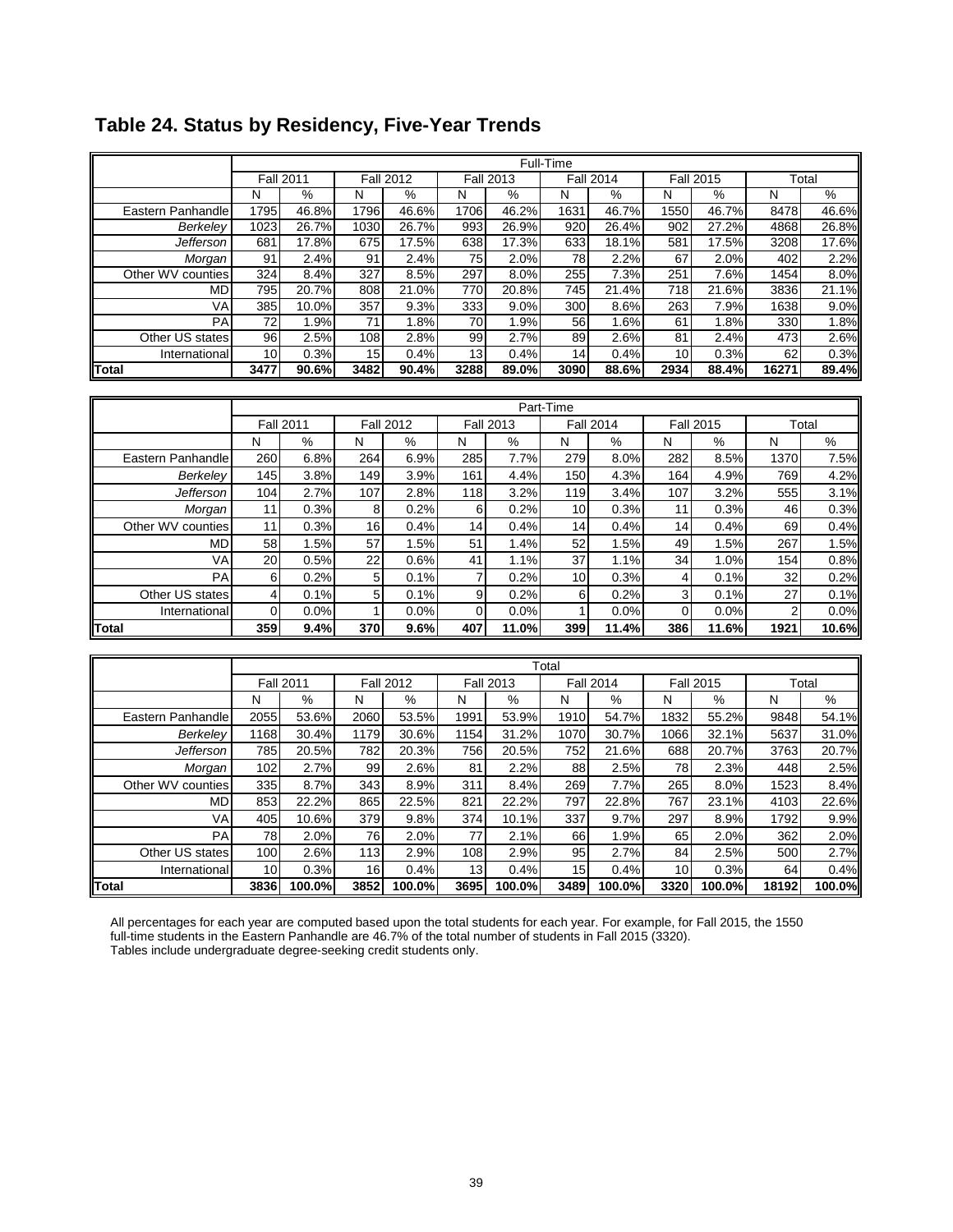|                 |         |     |     |                 |     | <b>ACT or ACT Equivalent</b> |     |                 |                 |           | Total | Mean |
|-----------------|---------|-----|-----|-----------------|-----|------------------------------|-----|-----------------|-----------------|-----------|-------|------|
|                 | $16$ or |     |     |                 |     |                              |     |                 |                 | 31 or     |       |      |
|                 | lower   | 17  | 18  | 19              | 20  | 21                           | 22  | 23-25           | 26-30           | higher    | N     |      |
| <b>WV</b>       | 62      | 108 | 146 | 143             | 155 | 173                          | 172 | 414             | 239             | <b>20</b> | 1632  | 21.9 |
| <b>MD</b>       | 23      | 62  | 64  | 54              | 68  | 52 <sub>l</sub>              | 59  | 119             | 54              |           | 562   | 21.2 |
| VA <sub>I</sub> |         | 27  | 27  | 36              | 23  | 22                           | 20  | 36 <sup>l</sup> | 18 <sub>l</sub> |           | 215   | 20.7 |
| PA              |         | 6   |     |                 | 6   |                              |     | 12 <sub>l</sub> | 10 <sup>1</sup> |           | 54    | 21.8 |
| Other US states |         | 11  |     | 10 <sup>1</sup> | 9   |                              |     |                 | 61              |           | 67    | 20.4 |
| International   |         |     |     |                 |     |                              |     |                 |                 |           |       | 19.7 |
| Total           | 93      | 214 | 250 | 247             | 261 | 261                          | 261 | 589             | 327             | 30        | 2533  | 21.6 |

# **Table 25. ACT and ACT Equivalent Scores by Residency**

Note: Some students submitted both ACT and SAT scores at the time of admission. Students doing so chose one or the other as the preferred score type; only those scores are used for these tables. Some students submitted neither score.

# **Table 26. Class Level by Residency**

|                   | Freshmen |         |     | Sophomore       |                 | Junior               | Senior |              |   | Unclassified |                 | Total         |
|-------------------|----------|---------|-----|-----------------|-----------------|----------------------|--------|--------------|---|--------------|-----------------|---------------|
|                   | N        | Percent | N   | <b>IPercent</b> | N               | Percent <sup>'</sup> | N      | Percent      | N | Percent      | N               | Percent       |
| Panhandle         | 456      | 13.7%   | 354 | 10.7%           | 442             | 13.3%                | 577    | 17.4%        |   | 0.1%         | 1832            | 55.2%         |
| Berkeley          | 272      | 8.2%    | 190 | 5.7%            | 265             | 8.0%                 | 337    | 10.2%        | 2 | 0.1%         | 1066            | 32.1%         |
| <b>Jefferson</b>  | 163      | 4.9%    | 145 | 4.4%            | 159             | 4.8%                 | 220    | 6.6%         |   | 0.0%         | 688             | 20.7%         |
| Morgan            | 21       | 0.6%    | 19  | 0.6%            | 18 <sub>1</sub> | 0.5%                 | 20     | 0.6%         |   | 0.0%         | 78I             | 2.3%          |
| Other WV counties | 83       | 2.5%    | 52  | 1.6%            | 52              | 1.6%                 | 77     | 2.3%         |   | 0.0%         | 265             | 8.0%          |
| MD                | 198      | 6.0%    | 139 | 4.2%            | 191             | 5.8%                 | 239    | 7.2%         |   | 0.0%         | 767             | 23.1%         |
| VA                | 86       | 2.6%    | 52  | 1.6%            | 65              | 2.0%                 | 94     | 2.8%         |   | 0.0%         | 297             | 8.9%          |
| <b>PA</b>         | 20       | 0.6%    | 9   | 0.3%            | 16              | 0.5%                 | 20     | 0.6%         |   | 0.0%         | 65              | 2.0%          |
| Other US states   | 31       | 0.9%    | 11  | 0.3%            | 24              | 0.7%                 | 18     | 0.5%         |   | 0.0%         | 84              | 2.5%          |
| International     | 2        | 0.1%    | 0   | $0.0\%$         | 3               | 0.1%                 | 5      | 0.2%         |   | 0.0%         | 10 <sup>1</sup> | 0.3%          |
| Total             | 876      | 26.4%   | 617 | 18.6%           | 793             | 23.9%                | 1030   | <b>31.0%</b> |   | 0.1%         | 3320            | <b>100.0%</b> |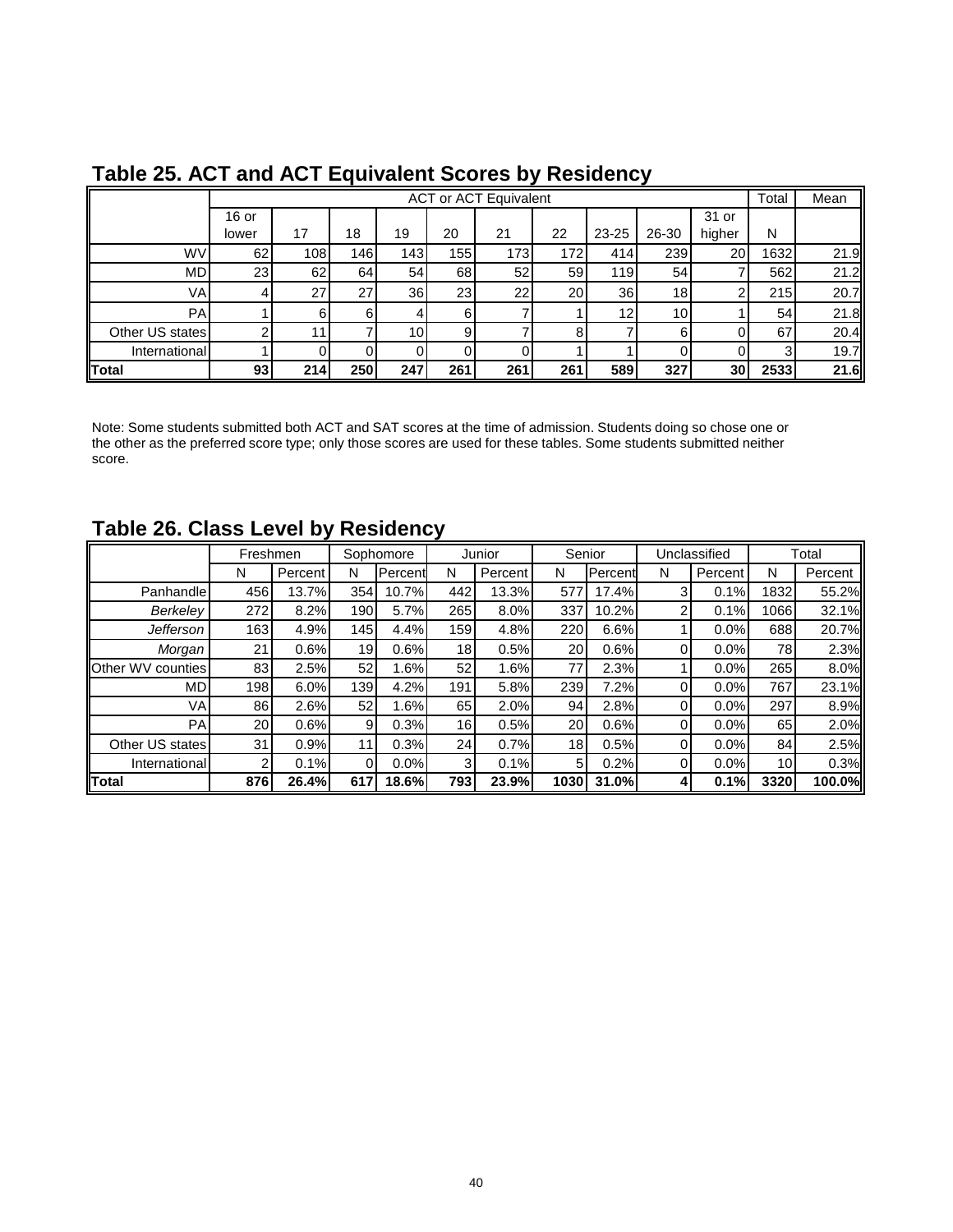|                   | Freshmen | Returned | Percent |
|-------------------|----------|----------|---------|
| Eastern Panhandle | 327      | 233      | 71.3%   |
| Berkeley          | 184      | 128      | 69.6%   |
| <b>Jefferson</b>  | 119      | 87       | 73.1%   |
| Morgan            | 24       | 18       | 75.0%   |
| Other WV counties | 58       | 35       | 60.3%   |
| MD                | 164      | 104      | 63.4%   |
| VA                | 62       | 30       | 48.4%   |
| <b>PA</b>         | 11       | 11       | 100.0%  |
| Other US states   | 12       | 6        | 50.0%   |
| International     | 0        | O        | #DIV/0! |
| Total             | 634      | 419      | 66.1%   |

# **Table 27. Retention of Fall 2014 Freshman Cohort by Residency**

Full-time first-time-in-college freshmen who enrolled in Fall 2014 and were still enrolled as of Fall 2015. Students who withdrew after enrolling this semester are included.

# **Table 28. Graduation of Fall 2009 Freshman Cohort by Residency**

|                   | Bacc. grads | Percent |
|-------------------|-------------|---------|
| Eastern Panhandle | 185         | 49.2%   |
| Berkelev          | 102         | 27.1%   |
| Jefferson         | 69          | 18.4%   |
| Morgan            | 14          | 3.7%    |
| Other WV counties | 49          | 13.0%   |
| MD                | 88          | 23.4%   |
| VA                | 32          | 8.5%    |
| PA                | 12          | 3.2%    |
| Other US states   | 9           | 2.4%    |
| International     |             | 0.3%    |
| Total             | 376         | 100.0%  |

In Fall 2008, 786 entering full-time, first-time-in-college freshmen declared that they were seeking baccalaureate degrees. From this group, 376 students were awarded baccalaureate degrees by August 2015.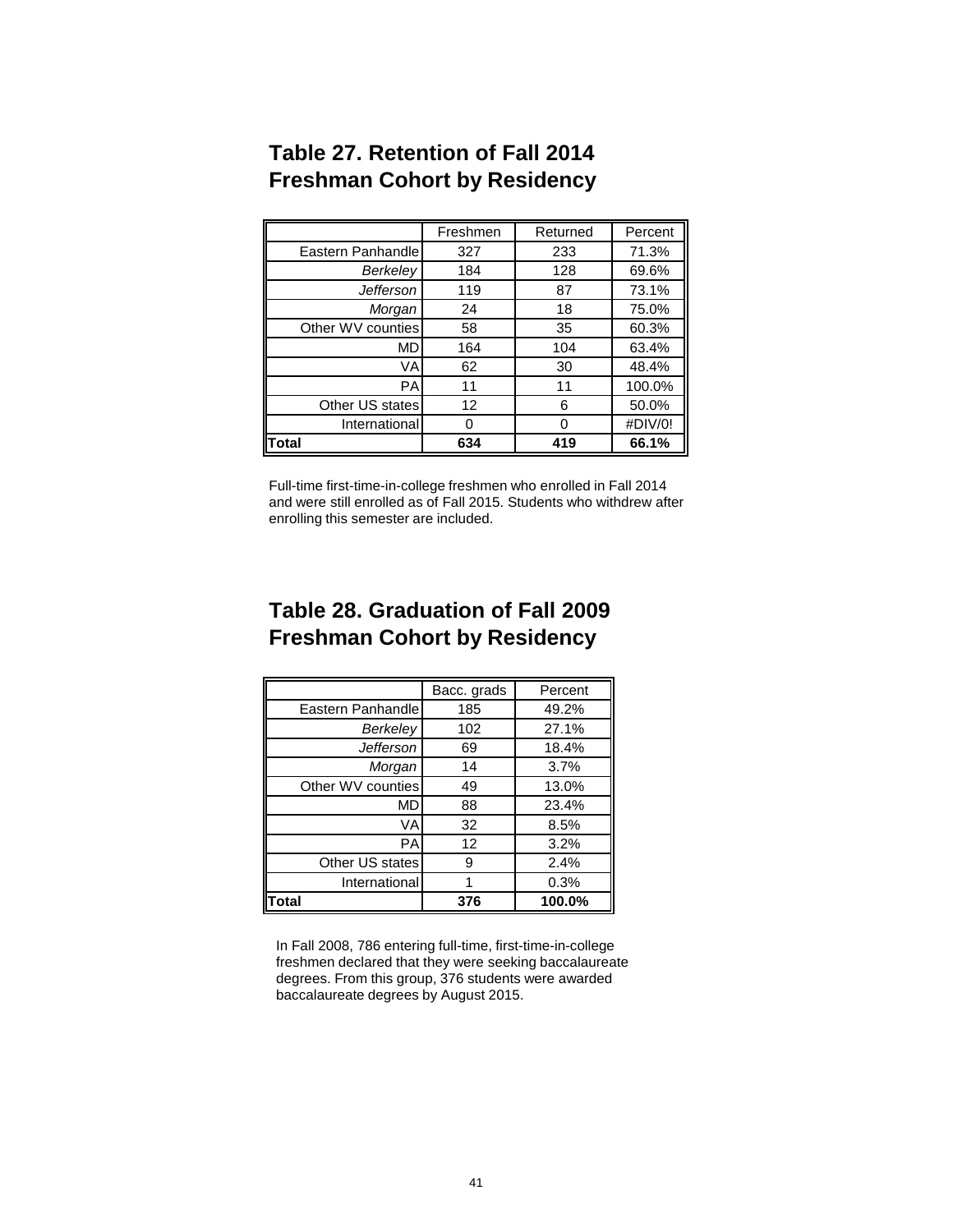|                        |      | <b>Fall 2011</b> |                 | <b>Fall 2012</b> |      | <b>Fall 2013</b> |                 | <b>Fall 2014</b> |      | <b>Fall 2015</b> |        | Change 2011-15 |
|------------------------|------|------------------|-----------------|------------------|------|------------------|-----------------|------------------|------|------------------|--------|----------------|
| <b>Type</b>            | Head | <b>Percent</b>   | Head            | <b>Percent</b>   | Head | Percentl         | Headl           | <b>Percent</b>   | Head | <b>Percent</b>   | N      | <b>Percent</b> |
| Returning              | 2671 | 60.8%            | 2695            | 62.3%            | 2703 | 64.0%            | 2602            | 64.4%            | 2364 | 61.5%            | $-307$ | $-11.5%$       |
| New Freshmen           | 794) | 18.1%            | 756             | 17.5%            | 684  | 16.2%            | 642             | 15.9%            | 638  | 16.6%            | $-156$ | $-19.6%$       |
| Readmitted             | 55   | 1.3%             | 48              | 1.1%             | 58   | 1.4%             | 43              | ا 1%،            | 44   | 1.1%             | $-11$  | $-20.0%$       |
| Transient/Special      | 393  | 8.9%             | 296             | 6.8%             | 334  | 7.9%             | 356             | 8.8%             | 361  | 9.4%             | -321   | $-8.1%$        |
| <b>High School</b>     |      | 0.3%             | 22 <sub>1</sub> | 0.5%             | 19   | 0.5%             | 13 <sub>1</sub> | 0.3%             | 21   | 0.5%             | 10     | 90.9%          |
| Transfer               | 424  | 9.7%             | 450             | 10.4%            | 355  | 8.4%             | 322             | 8.0%             | 370  | 9.6%             | -54    | $-12.7%$       |
| <b>First Time Grad</b> | 45   | 1.0%             | 59 <sub>l</sub> | 1.4%             | 68   | 1.6%             | 63              | .6%              | 48   | 1.2%             |        | 6.7%           |
| <b>Total</b>           | 4393 | 100.0%l          | 4326            | 100.0%           | 4221 | <b>100.0%</b>    | 4041            | 100.0%           | 3846 | 100.0%l          | $-547$ | $-12.5%$       |

### **Table 29. Student Headcount by Registration Type**

# **Table 30. Student FTE by Registration Type**

| Registration            |            | <b>Fall 2011</b> |            | <b>Fall 2012</b> |            | <b>Fall 2013</b> |                 | <b>Fall 2014</b> |                 | <b>Fall 2015</b> |        | <b>Change 2011-15</b> |
|-------------------------|------------|------------------|------------|------------------|------------|------------------|-----------------|------------------|-----------------|------------------|--------|-----------------------|
| <b>Type</b>             | <b>FTE</b> | <b>Percent</b>   | <b>FTE</b> | <b>Percent</b>   | <b>FTE</b> | <b>Percent</b>   | <b>FTE</b>      | <b>Percent</b>   | Head            | <b>Percentl</b>  | N      | <b>Percent</b>        |
| Returning               | 2524       | 65.8%            | 2501       | 66.3%            | 2503       | 68.7%            | 2395            | 59.3%            | 2181            | 56.7%            | $-343$ | $-13.6%$              |
| <b>INew Freshmen</b>    | 7931       | 20.7%            | 748        | 19.8%            | 679        | 18.6%            | 639             | 15.8%            | 645             | 16.8%            | $-149$ | $-18.8%$              |
| Readmitted              | 37         | 1.0%             | 34         | 0.9%             | 40         | $1.1\%$          | 30 <sup>1</sup> | 0.7%             | 23              | 0.6%             | $-14$  | $-38.8%$              |
| Transient/Special       | 78I        | 2.0%             | 56I        | .5%              | 64         | $.8\%$           | 71              | 1.8%             | 73 <sub>1</sub> | 1.9%             | -5     | $-6.4%$               |
| <b>High School</b>      |            | 0.1%             | 51         | 0.1%             |            | 0.1%             |                 | 0.1%             |                 | 0.1%             |        | 81.9%                 |
| <b>ITransfer</b>        | 376        | 9.8%             | 390        | 10.3%            | 307        | 8.4%             | 276             | 6.8%             | 313             | 8.1%             | -631   | $-16.7%$              |
| <b>IFirst Time Grad</b> | 25         | 0.7%             | 41 I       | 1.1%             | 45         | .2%              | 44              | 1.1%             | 31              | 0.8%             |        | 20.8%                 |
| <b>Total</b>            | 3837       | 100.0%l          | 3774       | 100.0%           | 3642       | 100.0%           | 3458            | 85.6%            | 3270            | 85.0%            | -567   | $-14.8%$              |

# **Table 31. Student Headcount by Race and Ethnicity**

|                         |      | <b>Fall 2011</b> |                | <b>Fall 2012</b> |                 | <b>Fall 2013</b> |                 | <b>Fall 2014</b> |      | <b>Fall 2015</b> |           | Change 2011-15 |
|-------------------------|------|------------------|----------------|------------------|-----------------|------------------|-----------------|------------------|------|------------------|-----------|----------------|
| <b>Race / ethnicity</b> | Head | <b>Percent</b>   | Head           | <b>Percent</b>   | Head            | <b>Percentl</b>  | Head            | <b>Percent</b>   | Head | <b>Percent</b>   | N         | <b>Percent</b> |
| Hispanic                | 1221 | 2.8%             | 120            | 2.8%             | 112             | 2.7%             | 116             | 2.9%             | 107  | 2.8%             | $-15$     | $-12.3%$       |
| Am Ind/Alaskan          | 35   | 0.8%             | 27             | 0.6%             | 23              | 0.5%             | 26              | 0.6%             | 21   | 0.5%             | $-14$     | $-40.0%$       |
| <b>Black</b>            | 290  | 6.6%             | 303            | 7.0%             | 333             | 7.9%             | 324             | 8.0%             | 342  | 8.9%             | 52        | 17.9%          |
| White                   | 3597 | 81.9%            | 3582           | 82.8%            | 3524            | 83.5%            | 3394            | 84.0%            | 3177 | 82.3%            | $-420$    | $-11.7%$       |
| Asian                   | 74I  | 1.7%             | 80             | 1.8%             | 84              | 2.0%             | 74              | $.8\%$           | 94   | 2.4%             | <b>20</b> | 27.0%          |
| Nat HI / OPI            | 31   | 0.1%             | 5 <sub>l</sub> | 0.1%             | 6               | 0.1%             | 3               | 0.1%             | 3    | 0.1%             |           | 0.0%           |
| Two or more             | 141  | 0.3%             | 9              | 0.2%             | 10 <sup>1</sup> | 0.2%             | 35 <sub>1</sub> | 0.9%             | 63   | 1.6%             | 49        | 350.0%         |
| <b>Unknown</b>          | 258  | 5.9%             | 200            | 4.6%             | 129             | 3.1%             | 69              | 1.7%             | 54   | 1.4%             | $-204$    | $-79.1%$       |
| Total                   | 4393 | 100.0%           | 4326           | 100.0%           | 4221            | 100.0%           | 4041            | 100.0%           | 3861 | 100.0%           | $-532$    | $-12.1%$       |

Sources for these tables are census date HEPC files. Data are for credit students only.

**Note.** As of 2009-10, the new federal categories for race and ethnicity are in use.

Prior to 2009-10, the race / ethnicity classifications were mutually exclusive (only one could be selected). They were abbreviated as follows. **Black / Af. Amer**: Black or African American

**Amer. Ind. / Alaskan**: American Indian / Native American or Alaskan

**Asian / Pac. Isl.**: Asian or Pacific Islander

**Hispanic**: Hispanic

**White**: White / Caucasian **Unknown / NR:** Unknown or not reported

Beginning in 2009-10, the following changes were made. **Hispanic** is a separate ethnicity designation, independent of the race categories. The two categories **Asian** and **Native Hawaiian or other Pacific Islander** replace the single category **Asian / Pac. Isl. Two or more** includes those students claiming two or more races. (More than one race category can be selected.)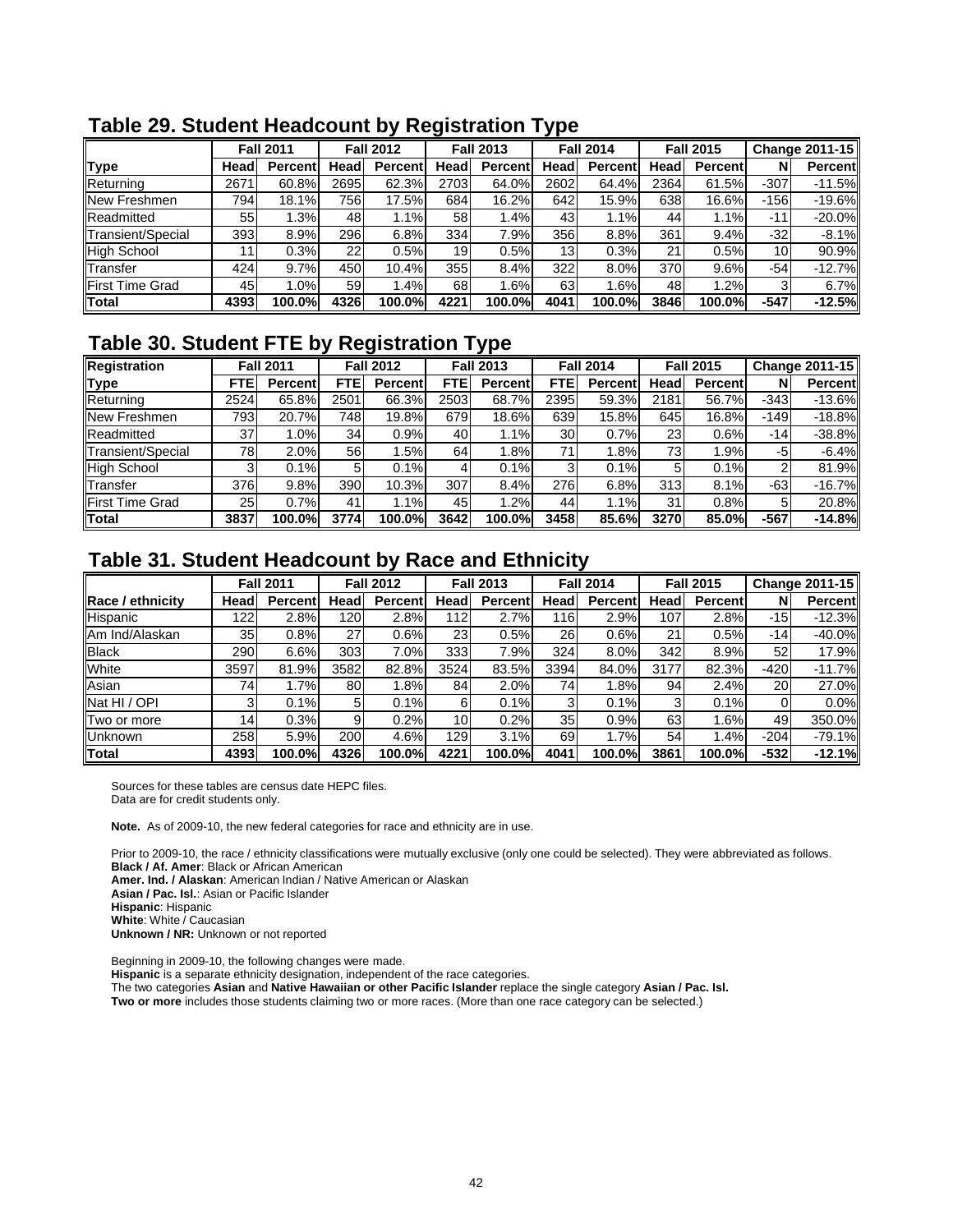# **Table 32. Shepherd University FTE by Department and Instructor**

| Dept          | L_name         | F_name          | FTE  | Faculty UG Student UG<br>FTE | UG S/F<br>Ratio | Faculty G<br>FTE | Student G<br>FTE | $G$ $S/F$<br>Ratio   |
|---------------|----------------|-----------------|------|------------------------------|-----------------|------------------|------------------|----------------------|
| 0000          | ALEXANDER      | KEITH           | .25  | 2.80                         | 11.20           |                  |                  |                      |
|               | ANDERSON       | SCOTT           | .08  | .43                          | 5.20            |                  |                  |                      |
|               | BAKER          | EVORA           | .08  | .67                          | 8.00            |                  |                  | $\bullet$            |
|               | <b>BRASHER</b> | SALLY           | .25  | 3.00                         | 12.00           |                  |                  | $\bullet$            |
|               | <b>BREMER</b>  | ANNE            | .08  | .93                          | 11.20           |                  |                  | $\bullet$            |
|               | CANTRELL       | MARK            | .50  | 7.00                         | 14.00           |                  |                  | $\bullet$            |
|               | CARROLL        | COURTNEY        | .08  | .47                          | 5.60            |                  |                  | $\bullet$            |
|               | CAUVEL         | ELIZABETH       | .08  | .80                          | 9.60            |                  |                  | $\bullet$            |
|               | COLE           | DAVID           | .08  | .43                          | 5.20            |                  |                  | $\bullet$            |
|               | COLLINS        | THOMAS          | .08  | .40                          | 4.80            |                  |                  | $\bullet$            |
|               | COPNEY         | CYNTHIA         | .08  | .80                          | 9.60            |                  |                  | $\bullet$            |
|               | CRUM           | <b>RACHEL</b>   | .17  | 1.60                         | 9.60            |                  |                  |                      |
|               | ELLZEY         | MARY            | .25  | 3.00                         | 12.00           |                  |                  | $\bullet$            |
|               | FERANCOVA      | RADKA           | .08  | .53                          | 6.40            |                  |                  | $\bullet$            |
|               | <b>FLOCCO</b>  | JULIA           | .08  | .93                          | 11.20           |                  |                  | $\bullet$            |
|               | GARLAND        | AMELIA          | .08  | .87                          | 10.40           |                  |                  | $\bullet$            |
|               | GROSS          | EMILY           | .08  | .87                          | 10.40           |                  |                  | $\bullet$            |
|               | HOLLIDAY       | SHANNON         | .08  | 1.67                         | 20.00           |                  |                  |                      |
|               | KLEIN          | JAMES           | .08  | .60                          | 7.20            |                  |                  |                      |
|               | LEADINGHAM     | <b>JEANETTE</b> | .08  | .93                          | 11.20           |                  |                  |                      |
|               | MEADS          | RACHAEL         | .08  | .80                          | 9.60            |                  |                  |                      |
|               | MILLER         | JENNIFER        | .08  | .87                          | 10.40           |                  |                  |                      |
|               | MONSMA         | MICHAEL         | .08  | .53                          | 6.40            |                  |                  |                      |
|               | MORENO         | JOSE            | .08  | .87                          | 10.40           |                  |                  | $\bullet$            |
|               | NIXON          | TIMOTHY         | .25  | 2.80                         | 11.20           |                  |                  | $\bullet$            |
|               | PANNILL        | KELLY           | .17  | 1.80                         | 10.80           |                  |                  | $\bullet$            |
|               | RICKETTS       | MICHELLE        | .08  | .60                          | 7.20            |                  |                  | $\bullet$            |
|               | ROCKWELL       | GENA            | .08  | .93                          | 11.20           |                  |                  | $\ddot{\phantom{0}}$ |
|               | SANDY          | JULIA           | .25  | 3.40                         | 13.60           |                  |                  | $\bullet$            |
|               | SEFFERS        | TRACY           | .08  | .87                          | 10.40           |                  |                  |                      |
| Subtotal dept |                |                 | 3.92 | 42.20                        |                 |                  |                  |                      |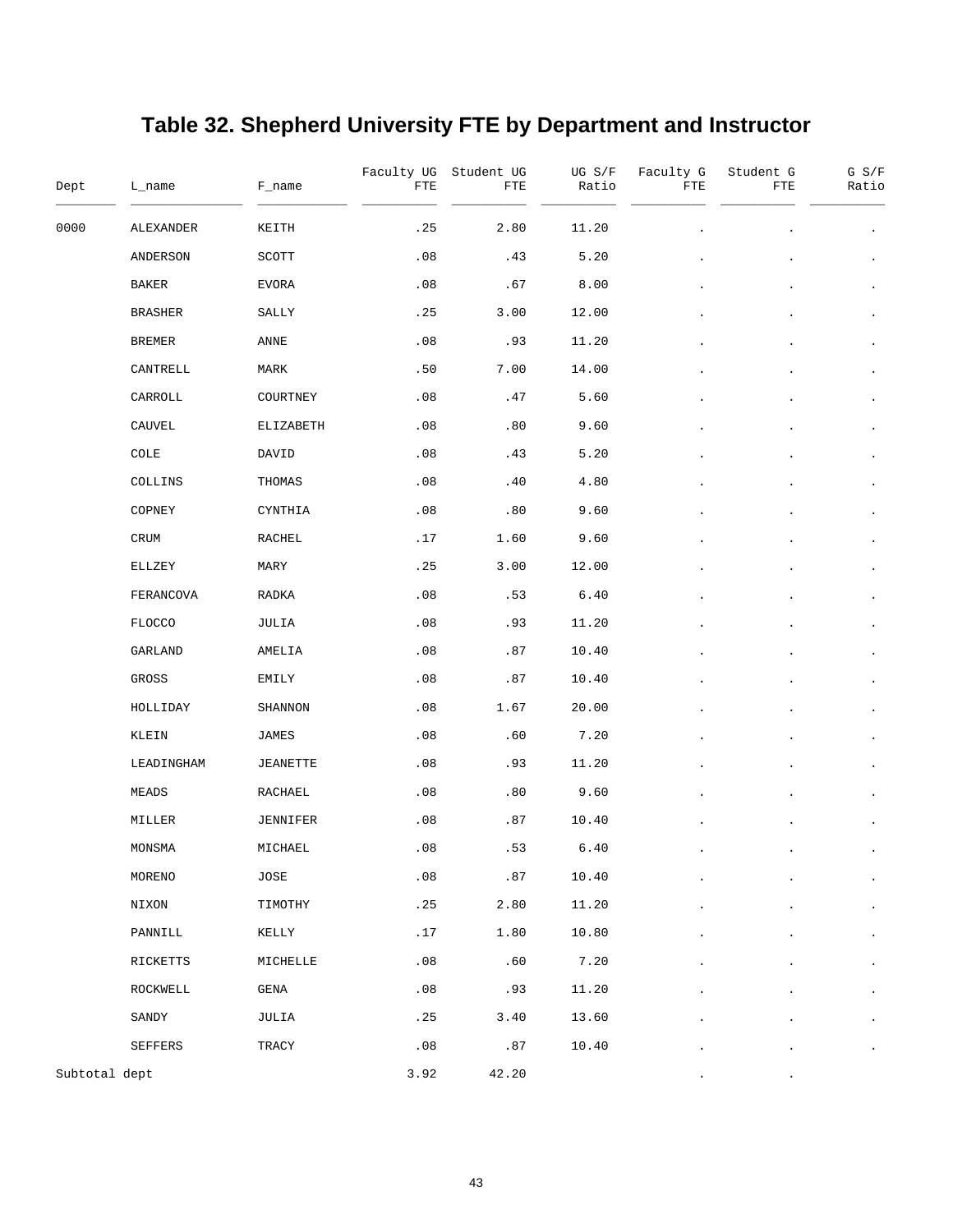| Dept          | L_name           | F_name         | Faculty UG<br>FTE | Student UG<br>FTE | UG S/F<br>Ratio          | Faculty G<br>FTE | Student G<br>FTE | G S/F<br>Ratio        |
|---------------|------------------|----------------|-------------------|-------------------|--------------------------|------------------|------------------|-----------------------|
| ACCT          | FILES            | MICHELLE       | .25               | 4.20              | 16.80                    |                  |                  | $\bullet$             |
|               | HAMOOD           | ROGER          | .75               | 14.80             | 18.60                    |                  |                  | $\bullet$             |
|               | SLOUGH           | JOHN           | .25               | 1.40              | 5.60                     |                  |                  | $\bullet$             |
|               | VANCE            | CYNTHIA        | .75               | 14.40             | 19.40                    |                  |                  | $\bullet$             |
|               | WILLIAMS         | DANIEL         | 1.25              | 21.60             | 17.40                    |                  |                  | $\bullet$             |
| Subtotal dept |                  |                | 3.25              | 56.40             |                          | $\bullet$        |                  |                       |
| BADM          | ANDERSON         | <b>DOUGLAS</b> | $\bullet$         |                   |                          | .25              | 2.25             | 9.00                  |
|               | AYTAC            | BERRIN         | $\sim$            |                   |                          | .25              | 3.50             | 14.00                 |
|               | CORPUS           | KATHLEEN       | .92               | 14.20             | 15.90                    | $\bullet$        |                  | $\bullet$             |
|               | DAILEY           | MICHAEL        | .75               | 10.00             | 13.33                    | $\bullet$        |                  |                       |
|               | DEMERITT         | GORDON         | .75               | 8.60              | 11.47                    | .25              | 2.75             | 11.00                 |
|               | DIXON            | MICHAEL        | .24               | 6.00              | 24.80                    | $\cdot$          |                  | $\bullet$             |
|               | DOBISH           | HEIDI          | .25               | 4.40              | 17.60                    | $\cdot$          |                  | $\bullet$             |
|               | FILES            | MICHELLE       | $\sim 100$        | $\sim 100$        | $\sim 100$ km s $^{-1}$  | .25              | 2.00             | 8.00                  |
|               | GALLIGAN         | MARY           | 1.00              | 24.80             | 24.80                    | $\sim$           | $\sim$           | $\sim$ 100 $\pm$      |
|               | GOCMEN           | TUNCER         | $\sim$ $\sim$     | $\sim$ $\sim$     | $\sim 100$ km s $^{-1}$  | .25              | 1.50             | 6.00                  |
|               | GROSS            | DAVID          | .25               | 8.00              | 32.00                    | $\sim$           | $\bullet$        | $\sim 100$            |
|               | HAUSE            | SPEDDEN        | $\sim$ $\sim$     | $\sim 100$        | $\sim$                   | .75              | 7.75             | 10.33                 |
|               | HILLMAN          | DONALD         | .50               | 9.80              | 19.60                    | $\sim$           | $\sim 100$       | $\sim 100$            |
|               | <b>ISHERWOOD</b> | ALEX           | $\sim$            | $\sim 100$        | $\sim$                   | .50              | 1.75             | 3.50                  |
|               | LARSON           | LINDSEY        | .25               | 6.00              | 24.00                    | $\sim$ $\sim$    | $\sim$           | $\sim 100$            |
|               | LEGGETT          | LANA           |                   |                   |                          | .50              | 4.00             | 8.00                  |
|               | LORENZEN         | PATRICIA       | .25               | 2.80              | 11.20                    |                  |                  |                       |
|               | MAIDEN           | KATHLEEN       | .25               | 7.60              | 30.40                    |                  |                  | $\bullet$             |
|               | MILLER           | JENNIFER       | .33               | 3.73              | 11.20                    |                  |                  |                       |
|               | NIELSEN          | SAMARA         | .25               | 7.80              | 31.20                    |                  |                  |                       |
|               | PERRY            | CYDNE          | 1.07              | 21.73             | 20.62                    |                  |                  |                       |
|               | POLOGEORGIS      | NICOLAS        | .75               | 6.80              | 9.07                     | .25              | 3.75             | 15.00                 |
|               | REID             | KATHLEEN       | .25               | 12.20             | 48.80                    |                  |                  | $\cdot$               |
|               | RICE             | JOSEPH         | .25               | 3.00              | 12.00                    |                  |                  |                       |
|               | SANDSTROM        | DIRK           | $\sim$ $\sim$     | $\sim$            | <b>Contract Contract</b> | .75              | 3.00             | 4.00                  |
|               | SCALES           | CINDA          | 1.00              | 12.40             | 12.40                    | $\sim$           | $\bullet$        | $\sim 100$ km $^{-1}$ |
|               | SHAW             | MARY           |                   |                   |                          | .25              | . 75             | 3.00                  |
|               | VANCE            | CYNTHIA        |                   |                   |                          | .25              | 2.75             | 11.00                 |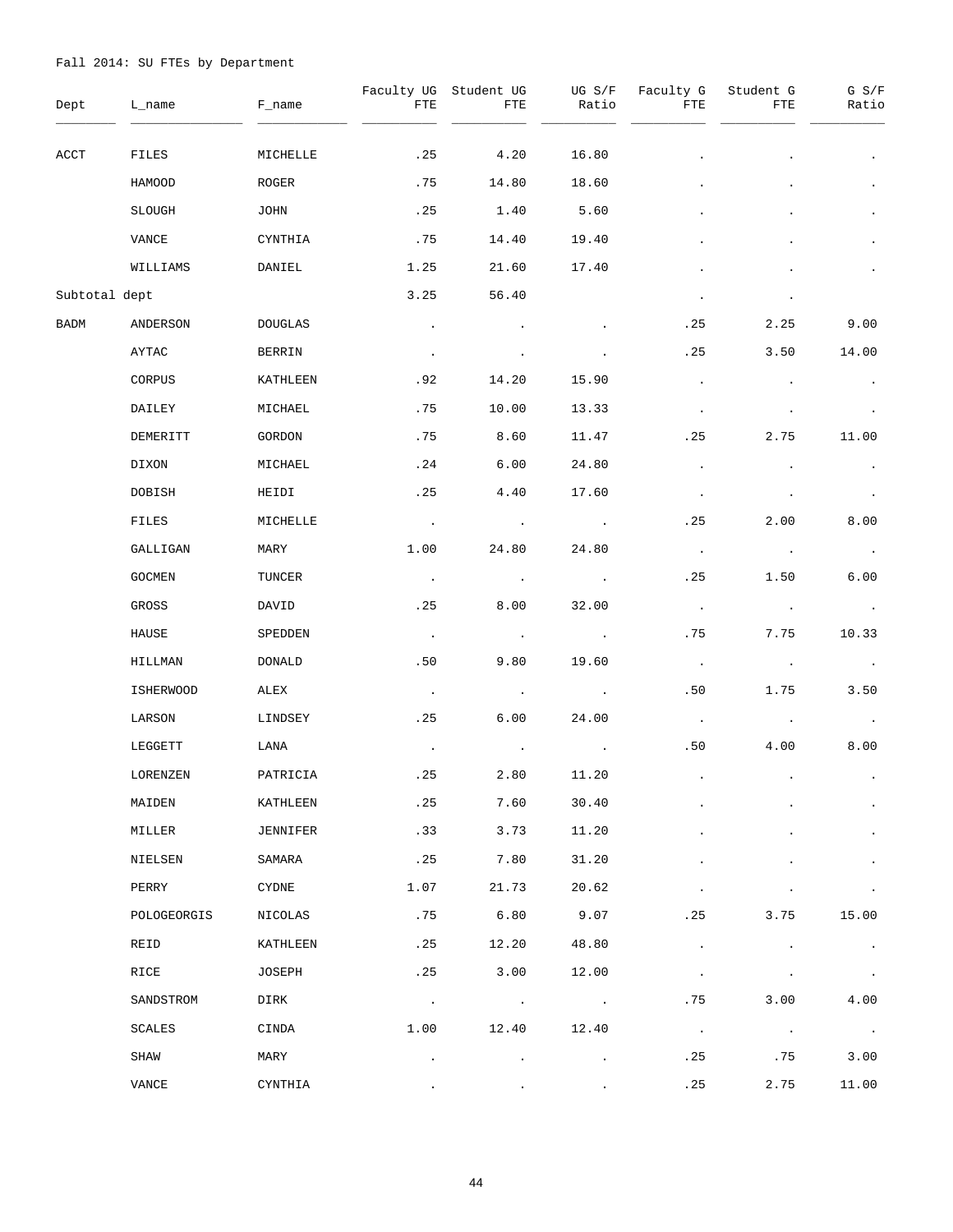| Dept          | L_name            | F_name          | Faculty UG<br>FTE           | Student UG<br>FTE | UG S/F<br>Ratio | Faculty G<br>FTE | Student G<br>FTE | G S/F<br>Ratio |
|---------------|-------------------|-----------------|-----------------------------|-------------------|-----------------|------------------|------------------|----------------|
|               | XIE               | YUYING          |                             |                   |                 | .25              | .25              | 1.00           |
|               | YORK              | JUDY            |                             |                   |                 | .50              | 1.25             | 2.50           |
|               | ZIMMER            | WILLIAM         | 1.06                        | 11.00             | 10.35           | .25              | 5.50             | 22.00          |
| Subtotal dept |                   |                 | 10.37                       | 180.87            |                 | 5.50             | 42.75            |                |
| <b>BIOL</b>   | ANDERSEN          | ELLEN           | .67                         | 12.53             | 18.80           |                  |                  |                |
|               | CONLEY            | RUTH            | 1.00                        | 17.07             | 17.07           |                  |                  |                |
|               | GILKERSON         | <b>JONATHAN</b> | 1.00                        | 13.87             | 13.87           |                  |                  |                |
|               | HENDRICKSON-LAM   | SHER            | .67                         | 9.33              | 14.00           |                  |                  |                |
|               | LESSER            | MARK            | 1.00                        | 18.40             | 18.40           |                  |                  | $\bullet$      |
|               | MCKENNA           | KERRY           | .33                         | 6.13              | 18.40           |                  |                  |                |
|               | MENKE             | JAY             | 1.00                        | 29.33             | 29.33           |                  |                  | $\bullet$      |
|               | PENNOCK           | DAVID           | .67                         | 12.80             | 19.20           |                  |                  | $\bullet$      |
|               | PLAUTZ            | CAROL           | 1.12                        | 24.00             | 20.33           |                  |                  | $\bullet$      |
|               | ROBERTSON         | LAURA           | 1.00                        | 15.20             | 15.20           |                  |                  | $\bullet$      |
|               | SIMPSON           | PHILLIP         | 1.00                        | 17.60             | 17.60           |                  |                  | $\bullet$      |
|               | WARD              | MARY            | .67                         | 12.27             | 18.40           |                  |                  | $\bullet$      |
|               | WING              | DAVID           | 1.00                        | 18.67             | 18.67           |                  |                  | $\bullet$      |
| Subtotal dept |                   |                 | 11.12                       | 207.20            |                 |                  |                  |                |
| CAT           | BENEFIEL          | CHRISTIAN       | 1.00                        | 9.60              | 9.60            |                  |                  |                |
|               | <b>BOGGESS</b>    | EVAN            | .75                         | 7.20              | 9.60            |                  |                  |                |
|               | BONE STEELE       | ERIN            | .50                         | 7.00              | 14.00           |                  |                  |                |
|               | BRUNER            | RICK            | 1.00                        | 13.40             | 12.93           |                  |                  |                |
|               | CARNEY            | SUSAN           | $\boldsymbol{\mathsf{.25}}$ | 2.80              | 11.20           |                  |                  |                |
|               | COLTRIN           | CHRISTOPHER     | 1.00                        | 14.80             | 14.40           |                  |                  |                |
|               | CRAIG             | JAMES           | .75                         | 21.60             | 28.80           |                  |                  |                |
|               | FARMER            | ROBERT          | .73                         | 7.60              | 10.35           |                  |                  | $\bullet$      |
|               | HARNER            | JILL            | .25                         | 2.80              | 11.20           |                  |                  |                |
|               | HERENDEEN         | EDWARD          | .75                         | 1.00              | 1.60            |                  |                  |                |
|               | HIUNI             | DAHN            | .50                         | 7.60              | 15.20           |                  |                  |                |
|               | KUGLER            | TRENT           | .25                         | .40               | 1.60            |                  |                  |                |
|               | LEVITON           | ADAM            | .25                         | 2.00              | 8.00            |                  |                  |                |
|               | MCCARTHY          | SHANNON         | 1.00                        | 12.20             | 13.47           |                  |                  |                |
|               | MENDEZ            | MICHAEL         | .75                         | 11.40             | 15.20           |                  |                  | $\bullet$      |
|               | $\texttt{MODLER}$ | DAVID           | .50                         | 6.60              | 13.20           |                  |                  |                |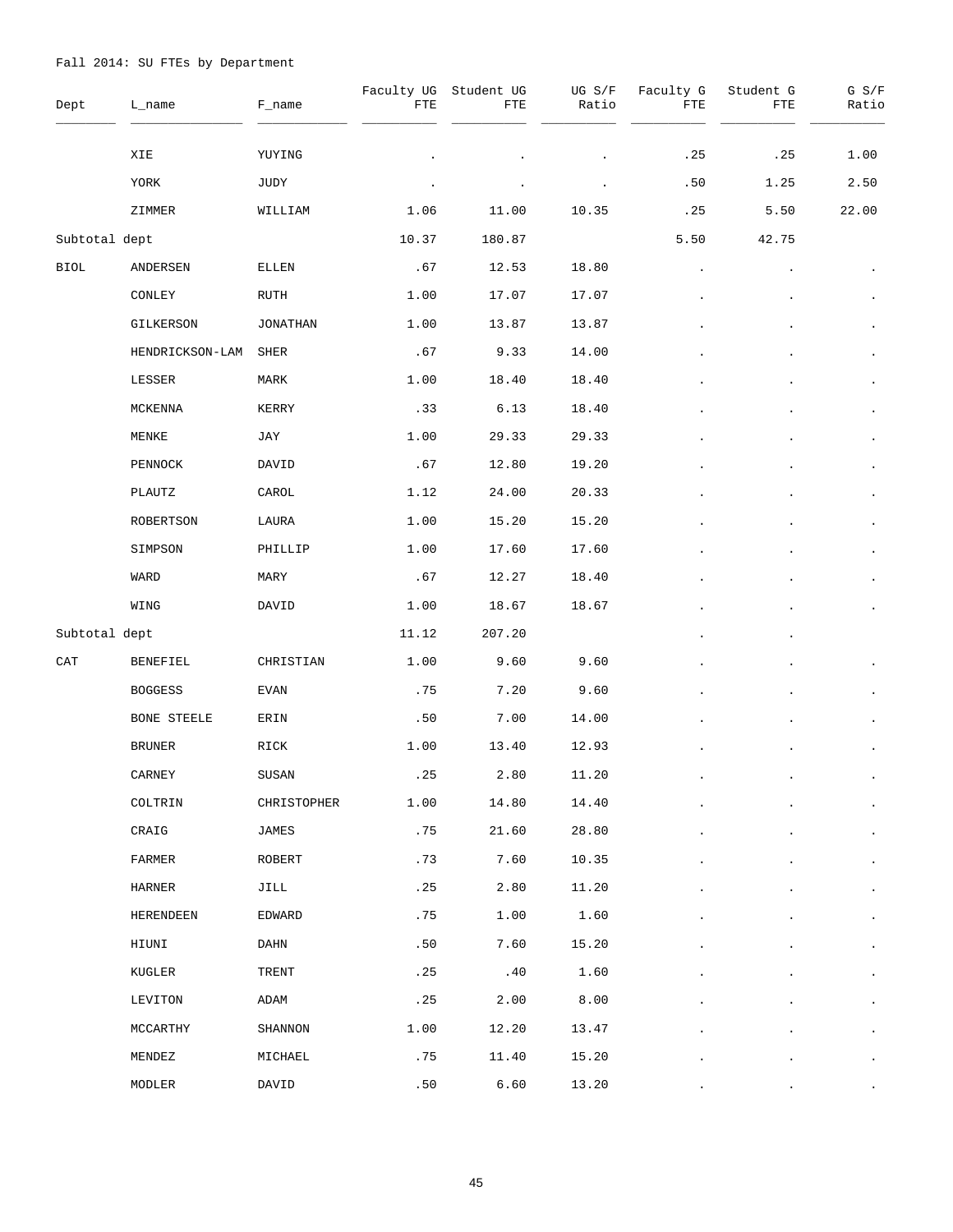| Dept                         | L_name          | $F\_name$     | Faculty UG<br>FTE | Student UG<br>${\tt FTE}$ | UG $S/F$<br>Ratio | Faculty G<br>FTE | Student G<br>FTE | G S/F<br>Ratio |
|------------------------------|-----------------|---------------|-------------------|---------------------------|-------------------|------------------|------------------|----------------|
|                              | ROBINSON        | ELIZABETH     | .75               | 9.60                      | 12.80             |                  |                  |                |
|                              | SMITH           | RHONDA        | .97               | 16.60                     | 17.03             | .25              | .25              | 1.00           |
|                              | WEBSTER         | LAUREL        | .25               | 2.80                      | 11.20             | $\sim$           | $\bullet$        |                |
| Subtotal dept                |                 |               | 12.20             | 157.00                    |                   | .25              | .25              |                |
| CHEM                         | <b>BOZENKO</b>  | JOSEPH        | .25               | 2.40                      | 9.60              | $\bullet$        | $\bullet$        |                |
|                              | COLE            | JACQUELYN     | 1.00              | 22.20                     | 22.20             |                  |                  |                |
|                              | DILELLA         | DAN           | .86               | 16.20                     | 20.02             |                  |                  | $\bullet$      |
|                              | HASSLER         | KYLE          | 1.25              | 22.87                     | 18.29             |                  |                  |                |
|                              | LI              | MENGYANG      | .99               | 16.40                     | 14.56             |                  |                  | $\bullet$      |
|                              | MADER           | <b>JORDAN</b> | .99               | 15.47                     | 15.64             |                  |                  |                |
|                              | MARGEVICH       | MAUREEN       | .33               | 5.80                      | 17.40             |                  |                  | $\bullet$      |
|                              | WARBURTON       | ROBERT        | .75               | 22.27                     | 29.54             |                  |                  |                |
| Subtotal dept                |                 |               | 6.42              | 123.60                    |                   |                  |                  |                |
| $\mathop{\mathsf{COMM}}$     | BLACK           | THOMAS        | .25               | 4.00                      | 16.00             |                  |                  |                |
|                              | $\texttt{CASE}$ | <b>JOHN</b>   | .25               | 2.00                      | 8.00              |                  |                  |                |
|                              | FRIDGEN         | PATRICIA      | .50               | 8.00                      | 16.00             |                  |                  |                |
|                              | GAY             | ANDREW        | .25               | 3.40                      | 13.60             |                  |                  | $\bullet$      |
|                              | KUSHIN          | MATTHEW       | 1.00              | 13.40                     | 14.27             |                  |                  | $\bullet$      |
|                              | LEVINE          | MONICA        | 1.25              | 14.60                     | 11.68             |                  |                  | $\bullet$      |
|                              | MASON           | CECELIA       | .25               | 2.80                      | 11.20             |                  |                  |                |
|                              | MCGOUGH         | MICHAEL       | .75               | 12.00                     | 16.00             |                  |                  | $\bullet$      |
|                              | MCKAHAN         | JASON         | 1.00              | 14.00                     | 14.00             |                  |                  |                |
|                              | MESSERLI        | SHERRI        | .75               | 12.00                     | 16.00             |                  |                  |                |
|                              | REILLY          | CHERYL        | .25               | 4.00                      | 16.00             |                  |                  | $\bullet$      |
|                              | WILLIAMS        | KEVIN         | 1.00              | 12.00                     | 12.00             |                  |                  |                |
| Subtotal dept                |                 |               | 7.50              | 102.20                    |                   |                  |                  |                |
| $\ensuremath{\mathsf{CSME}}$ | ADAMS           | KAREN         | 1.00              | 16.53                     | 16.53             |                  |                  |                |
|                              | AYTAC           | BERRIN        | .50               | 11.60                     | 23.20             |                  |                  | $\bullet$      |
|                              | FAUBLE          | HEATHER       | .50               | 5.40                      | 10.80             |                  |                  | $\cdot$        |
|                              | FORD            | HOWARD        | .33               | 4.27                      | 12.80             |                  |                  | $\bullet$      |
|                              | GHAHREMANI      | MOHAMMADREZA  | 1.00              | 6.40                      | 6.25              |                  |                  | $\bullet$      |
|                              | GIL-ZAMBRANO    | JOSE          | .75               | 17.80                     | 23.73             |                  |                  | $\bullet$      |
|                              | GORNEFF         | SERGE         | .50               | 10.20                     | 20.40             |                  |                  | $\bullet$      |
|                              | GUZIDE          | OSMAN         | 1.00              | 9.20                      | 9.20              |                  |                  |                |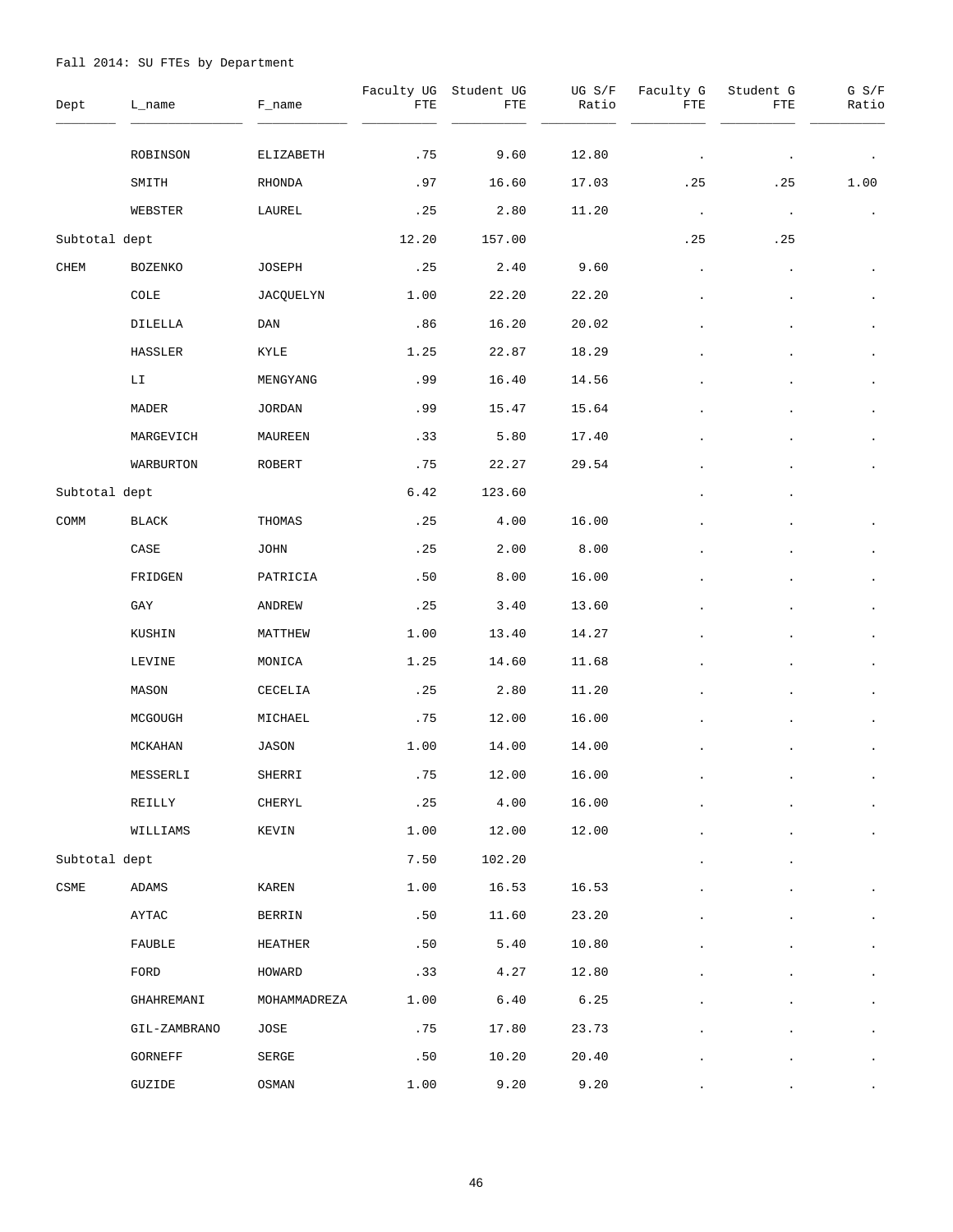| Dept          | L_name       | F_name         | FTE        | Faculty UG Student UG<br>FTE | UG S/F<br>Ratio | Faculty G<br>FTE | Student G<br>FTE | $G$ $S/F$<br>Ratio |
|---------------|--------------|----------------|------------|------------------------------|-----------------|------------------|------------------|--------------------|
|               | IRWIN        | PATRICIA       | .75        | 14.00                        | 18.67           |                  |                  | $\bullet$          |
|               | KOEPPING     | KITTY          | .50        | 8.00                         | 16.00           |                  |                  | $\bullet$          |
|               | LIAO         | WEIDONG        | 1.07       | 17.00                        | 15.87           |                  |                  | $\bullet$          |
|               | MARTIN       | NICHOLAS       | 1.00       | 11.20                        | 16.53           |                  |                  |                    |
|               | MILLS        | DONALD         | 1.16       | 16.40                        | 13.28           |                  |                  | $\bullet$          |
|               | MIRDAMADI    | REZA           | 1.08       | 14.47                        | 12.04           |                  |                  | $\bullet$          |
|               | MORTENSEN    | YOONJA         | .75        | 18.00                        | 24.00           |                  |                  | $\bullet$          |
|               | PAGE         | LAURA          | .50        | 8.40                         | 16.80           |                  |                  | $\bullet$          |
|               | RODRIGUEZ    | PAUL           | .25        | 2.60                         | 10.40           |                  |                  | $\bullet$          |
|               | ROMANO       | JAMES          | 1.00       | 19.20                        | 19.20           |                  |                  | $\bullet$          |
|               | VON ALT      | WILLIAM        | .25        | 5.20                         | 20.80           |                  |                  | $\bullet$          |
|               | WANG         | ZHIJUN         | 1.00       | 14.40                        | 16.00           |                  |                  |                    |
|               | WANG         | QING           | .67        | 10.93                        | 16.40           |                  |                  | $\bullet$          |
|               | WOJTOWICZ    | RALPH          | 1.00       | 15.80                        | 15.80           |                  |                  |                    |
| Subtotal dept |              |                | 16.56      | 257.00                       |                 |                  |                  |                    |
| ECFN          | BROPLEH      | RUDOLPH        | .75        | 16.20                        | 21.60           |                  |                  |                    |
|               | GOCMEN       | TUNCER         | .75        | 14.20                        | 20.20           |                  |                  |                    |
|               | KINNEY       | LINDA          | 1.00       | 13.20                        | 13.20           |                  |                  |                    |
|               | REID         | KATHLEEN       | .50        | 6.80                         | 13.60           |                  |                  |                    |
|               | SCHARMER     | ROBERT         | .49        | 9.00                         | 18.34           |                  |                  |                    |
|               | SCHULTZ      | JOHN           | 1.00       | 14.60                        | 12.93           |                  |                  |                    |
|               | SWEENEY      | CAROL          | .25        | 3.60                         | 14.40           |                  |                  |                    |
|               | XIE          | YUYING         | 1.00       | 19.80                        | 19.80           |                  |                  |                    |
| Subtotal dept |              |                | 5.74       | 97.40                        |                 |                  |                  |                    |
| <b>EDUC</b>   | ALLEN        | JASON          | $\sim 100$ | $\sim$ $\sim$                | $\bullet$       | .25              | 2.25             | 9.00               |
|               | BAKER        | HELEN          | 2.25       | 18.00                        | 8.00            | 1.50             | 4.00             | 2.67               |
|               | <b>BURKE</b> | DAWNE          | .50        | 6.33                         | 13.00           | .25              | 2.75             | 11.00              |
|               | COLE         | TAUNA          | 1.00       | 13.20                        | 13.20           | .25              | .50              | 2.00               |
|               | HANNAH       | CORNEILA       | .67        | 7.20                         | 11.20           |                  |                  | $\bullet$          |
|               | HARGROVE     | DORI           | .75        | 10.27                        | 13.69           |                  |                  | $\bullet$          |
|               | JARMAN       | LOIS           | .25        | .20                          | .80             |                  |                  |                    |
|               | JENKINS      | NANCY          | .25        | .40                          | 1.60            |                  |                  | $\bullet$          |
|               | JOHNSON      | LEANN          | .67        | 7.87                         | 13.26           | .50              | 2.00             | 4.00               |
|               | KENNARD      | <b>DOUGLAS</b> | .58        | 7.33                         | 12.00           | .25              | 1.25             | 5.00               |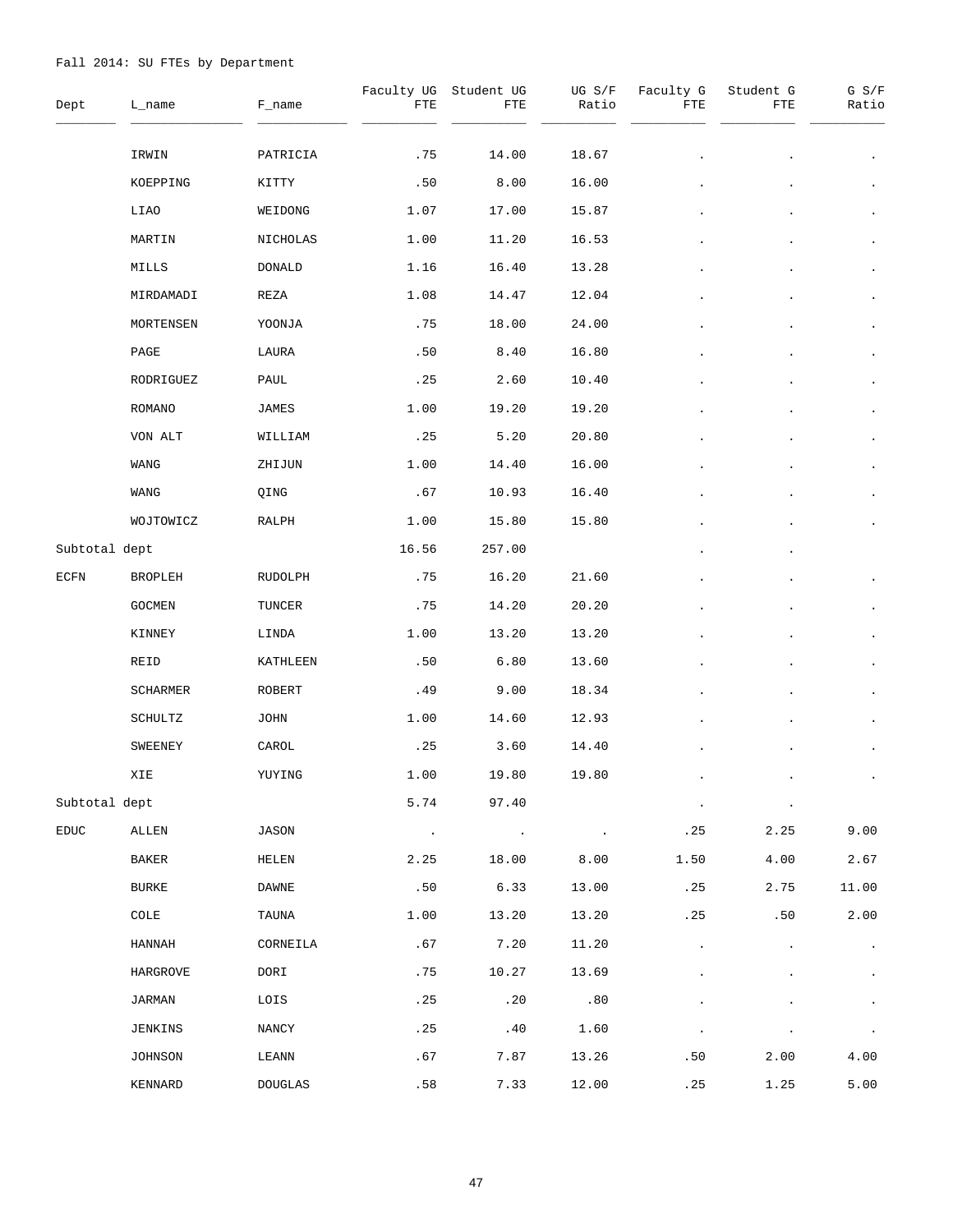| Dept          | L_name        | F_name      | FTE           | Faculty UG Student UG<br>FTE | UG S/F<br>Ratio         | Faculty G<br>FTE | Student G<br>FTE | $G$ $S/F$<br>Ratio |
|---------------|---------------|-------------|---------------|------------------------------|-------------------------|------------------|------------------|--------------------|
|               | KIRBY         | LINDA       |               |                              | $\cdot$                 | .25              | 1.75             | 7.00               |
|               | LASHLEY       | PAULETTE    | .42           | 1.93                         | 4.64                    | $\bullet$        |                  | $\bullet$          |
|               | LOVELL        | SUSAN       | .25           | 2.20                         | 8.80                    | $\bullet$        |                  | $\bullet$          |
|               | MERCADO       | REBECCA     | .75           | 10.13                        | 13.51                   | .25              | .50              | 2.00               |
|               | MITCHELL      | BELINDA     | .50           | 7.60                         | 15.20                   | .25              | .75              | 3.00               |
|               | MODLER        | DAVID       | .25           | .60                          | 2.40                    | $\bullet$        | $\bullet$        | $\bullet$          |
|               | MORREALE      | DIEDRE      | .50           | 5.40                         | 10.80                   | $\bullet$        | $\cdot$          | $\bullet$          |
|               | PAULEY        | JASON       | $\sim$        | $\sim 100$ km s $^{-1}$      | $\sim 100$              | .25              | . 75             | 3.00               |
|               | PRICE         | ANDREA      | .50           | 7.40                         | 14.80                   |                  |                  | $\bullet$          |
|               | SHETLER       | SANDRA      | .50           | 4.20                         | 8.40                    |                  |                  |                    |
|               | SPENCER       | KARIN       | 1.27          | 7.47                         | 5.89                    |                  |                  |                    |
|               | TOOLE         | GEORGIANN   | $\sim$ $\sim$ | $\sim 100$                   | $\sim 100$ km s $^{-1}$ | 1.00             | 5.50             | 5.50               |
|               | TUTTLE        | JAMES       | .75           | 5.60                         | 7.47                    | $\blacksquare$ . |                  | $\bullet$          |
| Subtotal dept |               |             | 12.60         | 123.33                       |                         | 5.00             | 22.00            |                    |
| ENGL          | BARRETT       | JOYCE       | .75           | 9.80                         | 11.40                   |                  |                  |                    |
|               | BERENSCHOT    | DENIS       | 1.00          | 13.80                        | 13.20                   |                  |                  |                    |
|               | CANTRELL      | MARK        | .25           | 2.60                         | 10.40                   |                  |                  | $\bullet$          |
|               | DOHERTY       | KRISTIN     | .75           | 11.60                        | 15.47                   |                  |                  |                    |
|               | ELLZEY        | MARY        | .25           | 4.00                         | 16.00                   |                  |                  | $\bullet$          |
|               | FELDBERG      | SARAH       | .75           | 11.40                        | 15.20                   |                  |                  |                    |
|               | GIBSON        | ALAN        | .50           | 6.00                         | 12.00                   |                  |                  | $\bullet$          |
|               | GOODELL       | CHRISTOPHER | .75           | 7.80                         | 10.40                   |                  |                  |                    |
|               | HANRAHAN      | HEIDI       | 1.00          | 13.00                        | 13.00                   |                  |                  |                    |
|               | HEALEY        | ELIZABETH   | .75           | 11.60                        | 15.47                   |                  |                  | $\bullet$          |
|               | <b>JARMAN</b> | LOIS        | .75           | 11.00                        | 14.67                   |                  |                  | $\bullet$          |
|               | KRANTZ        | RACHEL      | 1.00          | 13.20                        | 12.00                   |                  |                  | $\bullet$          |
|               | LAWRENSON     | WILLIAM     | .75           | 9.00                         | 12.00                   |                  |                  | $\bullet$          |
|               | LEWIN         | JAMES       | 1.00          | 15.00                        | 15.00                   |                  |                  | $\bullet$          |
|               | MESSENGER     | CARRIE      | 1.00          | 16.60                        | 15.07                   |                  |                  | $\bullet$          |
|               | NIXON         | TIMOTHY     | .75           | 13.20                        | 17.60                   |                  |                  | $\bullet$          |
|               | PATE          | JAMES       | .73           | 10.60                        | 14.00                   |                  |                  | $\bullet$          |
|               | PRILLAMAN     | GRANT       | .25           | 3.40                         | 13.60                   |                  |                  | $\bullet$          |
|               | REDDEN        | HEIKE       | .25           | 2.20                         | 8.80                    |                  |                  | $\bullet$          |
|               | SALFIA        | JESSICA     | .25           | 3.20                         | 12.80                   |                  |                  |                    |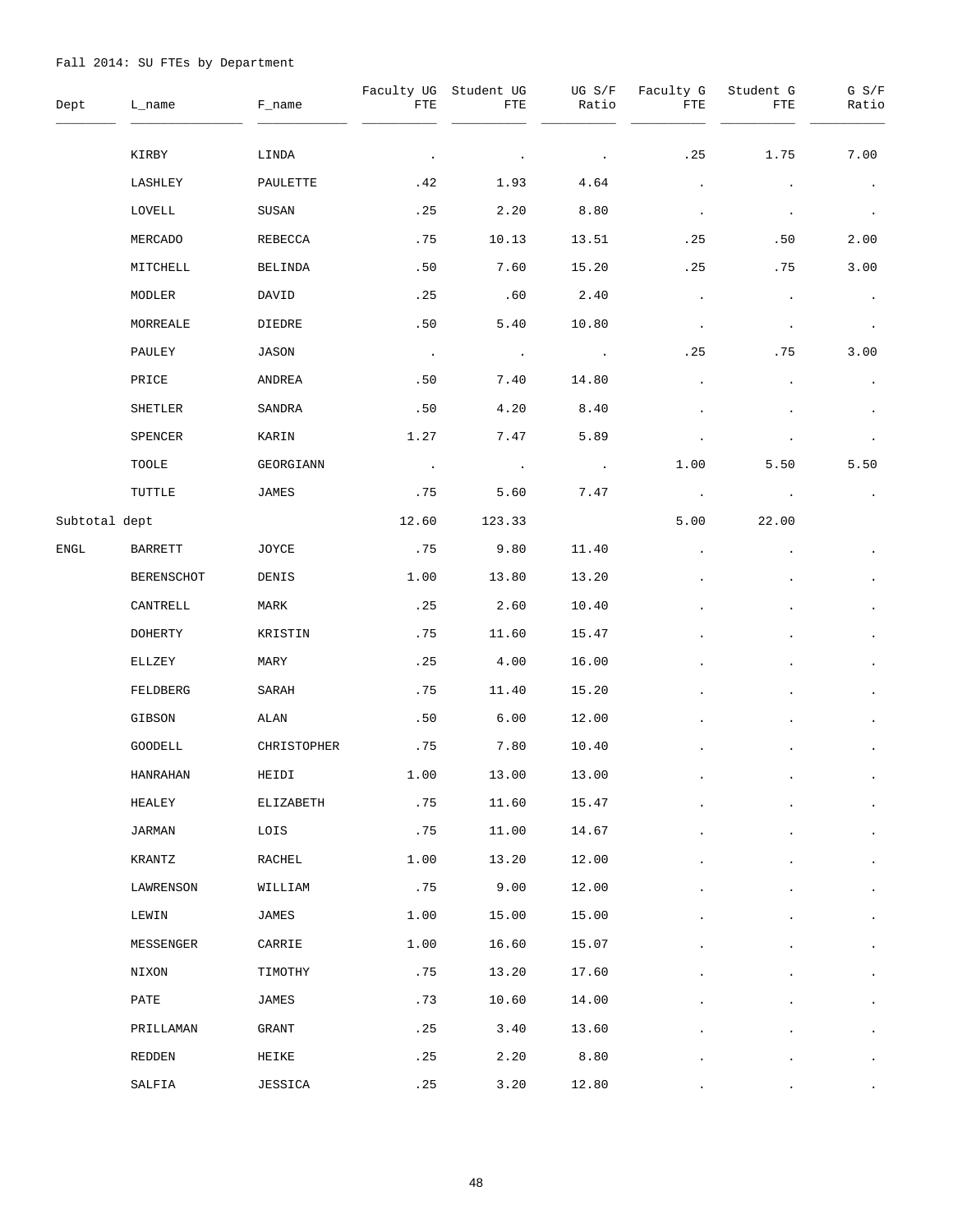| Dept          | L_name           | F_name         | FTE                     | Faculty UG Student UG<br>FTE | UG S/F<br>Ratio | Faculty G<br>FTE | Student G<br>FTE | $G$ $S/F$<br>Ratio |
|---------------|------------------|----------------|-------------------------|------------------------------|-----------------|------------------|------------------|--------------------|
|               | SANTANA          | <b>BRIAN</b>   | 1.25                    | 20.40                        | 16.32           |                  |                  |                    |
|               | SHUGRUE          | CHRISTOPHER    | .25                     | 2.00                         | 8.00            |                  |                  |                    |
|               | SHURBUTT         | SYLVIA         | .75                     | 4.80                         | 6.40            |                  |                  | $\bullet$          |
|               | SUAREZ BUDENBEN  | EVA-MARIA      | 1.00                    | 9.80                         | 8.93            |                  |                  |                    |
|               | TUTTLE           | JAMES          | .08                     | .07                          | .80             |                  |                  | $\bullet$          |
|               | UNGER            | BILLIE         | .25                     | 4.00                         | 16.00           |                  |                  | $\bullet$          |
|               | WENGER           | CHRISTY        | .50                     | 6.80                         | 13.60           |                  |                  | $\bullet$          |
|               | WILLIAMS         | HANNAH         | .75                     | 10.80                        | 14.40           |                  |                  | $\cdot$            |
|               | WILSON           | CHRISTOPHER    | 1.00                    | 15.20                        | 15.20           |                  |                  |                    |
| Subtotal dept |                  |                | 19.32                   | 262.87                       |                 |                  |                  |                    |
| <b>ENPS</b>   | GROFF            | <b>JEFFREY</b> | 1.00                    | 18.60                        | 18.60           |                  |                  |                    |
|               | MADISON          | MARK           | .25                     | 1.60                         | 6.40            |                  |                  |                    |
|               | MATHEWS          | CLARISSA       | .83                     | 12.27                        | 14.67           |                  |                  | $\bullet$          |
|               | MURPHY           | SYTIL          | .92                     | 16.47                        | 17.60           |                  |                  |                    |
|               | SHAFFER          | STEVEN         | .67                     | 12.80                        | 19.20           |                  |                  | $\bullet$          |
|               | SNYDER           | EDWARD         | 1.00                    | 17.33                        | 18.00           |                  |                  |                    |
|               | VILA             | PETER          | 1.08                    | 18.60                        | 17.17           |                  |                  |                    |
|               | WITT             | JOSEPH         | .25                     | 4.00                         | 16.00           |                  |                  |                    |
|               | ZARLENGO         | THERESE        | .33                     | 5.60                         | 16.80           |                  |                  | $\bullet$          |
| Subtotal dept |                  |                | 6.33                    | 107.27                       |                 |                  |                  |                    |
| HIST          | ALEXANDER        | KEITH          | .58                     | 9.80                         | 14.80           |                  |                  |                    |
|               | <b>BANKHURST</b> | BENJAMIN       | 1.25                    | 28.80                        | 19.80           |                  |                  |                    |
|               | <b>BOOTH</b>     | ADAM           | $\boldsymbol{\cdot}$ 25 | 3.60                         | 14.40           |                  |                  |                    |
|               | <b>BRASHER</b>   | SALLY          | .75                     | 13.20                        | 19.20           |                  |                  | $\bullet$          |
|               | BROOMALL         | JAMES          | .50                     | 10.20                        | 20.40           |                  |                  | $\bullet$          |
|               | CAMPION          | COREY          | .75                     | 17.80                        | 23.73           |                  |                  | $\bullet$          |
|               | DELGALLO         | DINO           | .50                     | 11.20                        | 22.40           |                  |                  | $\bullet$          |
|               | EDWARDS          | PAMELA         | .74                     | 17.00                        | 22.94           |                  |                  | $\bullet$          |
|               | ELLZEY           | MARY           | .25                     | 1.36                         | 5.44            |                  |                  | $\bullet$          |
|               | GORDON           | DAVID          | .75                     | 11.60                        | 14.80           |                  |                  | $\bullet$          |
|               | HENRIKSSON       | ANDERS         | .25                     | 1.32                         | 5.28            |                  |                  | $\bullet$          |
|               | MARJENHOFF       | WILLIAM        | .75                     | 18.80                        | 25.07           |                  |                  | $\bullet$          |
|               | MORELAND         | ANNE           | .50                     | 10.60                        | 21.20           |                  |                  | $\bullet$          |
|               | PATE             | <b>JAMES</b>   | .25                     | 6.00                         | 24.00           |                  |                  |                    |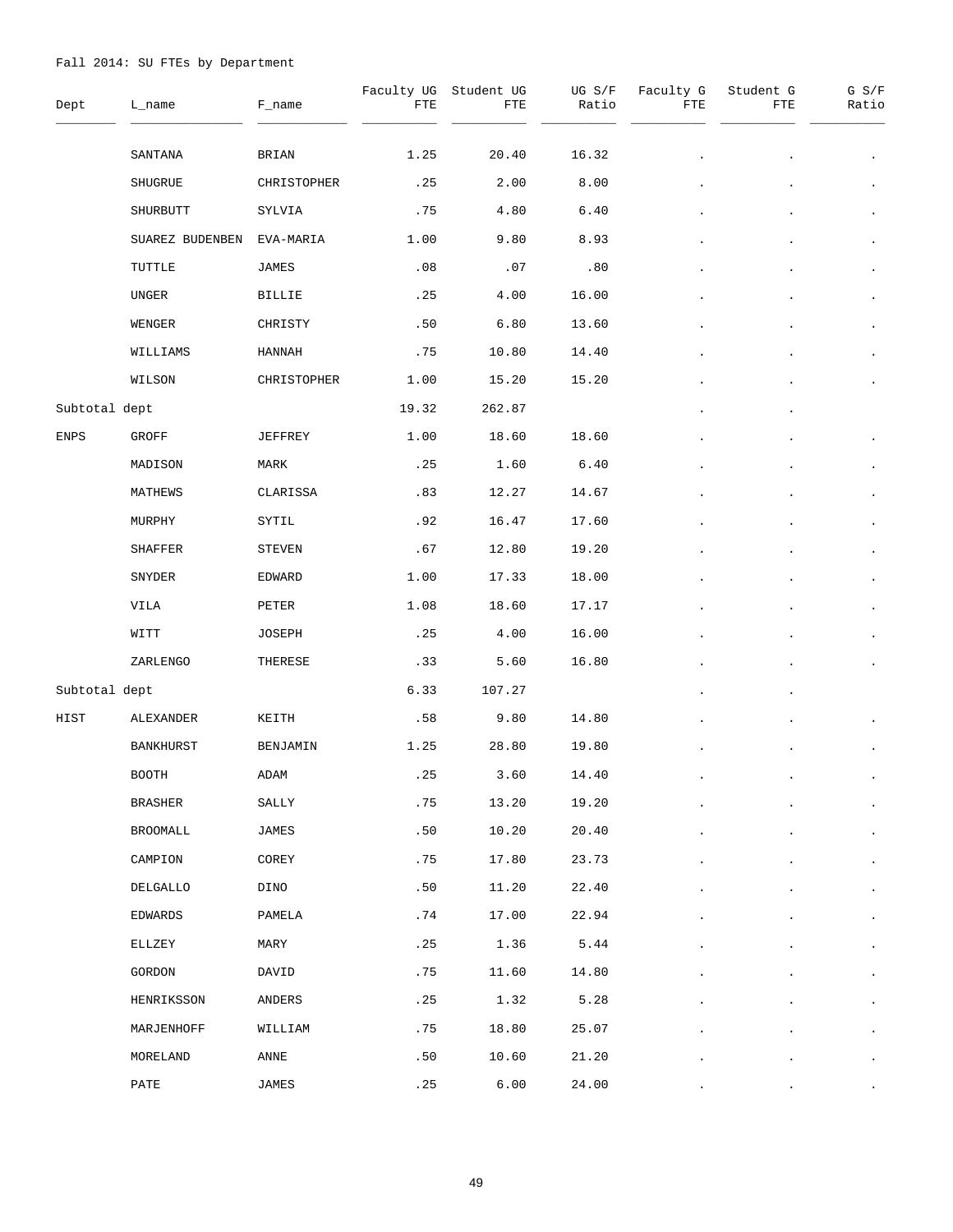| Dept          | L_name          | F_name        | FTE   | Faculty UG Student UG<br>FTE | UG S/F<br>Ratio | Faculty G<br>FTE | Student G<br>FTE | $G$ $S/F$<br>Ratio |
|---------------|-----------------|---------------|-------|------------------------------|-----------------|------------------|------------------|--------------------|
|               | PAULEY          | <b>DOREEN</b> | .25   | 6.00                         | 24.00           |                  |                  |                    |
|               | POLLARD         | ROBERT        | .25   | 6.80                         | 27.20           |                  |                  |                    |
|               | SANDY           | JULIA         | .50   | 3.60                         | 7.20            |                  |                  | $\bullet$          |
|               | SLOCUM-SCHAFFER | STEPHANIE     | .25   | 1.32                         | 5.28            |                  |                  | $\bullet$          |
|               | SPLAINE         | JOHN          | .49   | 10.80                        | 22.04           |                  |                  | $\bullet$          |
|               | WILSON          | CHRISTOPHER   | .25   | 5.80                         | 23.20           |                  |                  | $\bullet$          |
|               | WYATT           | JAMES         | .25   | 3.80                         | 15.20           |                  |                  | $\bullet$          |
| Subtotal dept |                 |               | 10.31 | 199.40                       |                 |                  |                  |                    |
| HPER          | ALZONA          | ESPERANZA     | .08   | .93                          | 11.20           |                  |                  |                    |
|               | ANDROZZI        | JARED         | 1.00  | 14.00                        | 11.47           |                  |                  |                    |
|               | <b>BARNETT</b>  | ANDRO         | 2.33  | 29.87                        | 16.17           |                  |                  | $\bullet$          |
|               | BOSLEY          | CASSIE        | .67   | 9.80                         | 16.56           |                  |                  |                    |
|               | CATER           | MONTE         | .25   | 2.00                         | 8.00            |                  |                  | $\bullet$          |
|               | CLUESMAN        | JAMIE         | .50   | 14.00                        | 28.00           |                  |                  |                    |
|               | DECKER          | SUSAN         | .75   | 10.80                        | 14.40           |                  |                  | $\bullet$          |
|               | DOWNIE          | LISA          | .50   | 9.60                         | 19.20           |                  |                  |                    |
|               | EASTON          | DANIELLE      | .25   | 6.80                         | 27.20           |                  |                  | $\bullet$          |
|               | ECKLEBERRY      | JENNA         | .25   | 2.53                         | 10.13           |                  |                  |                    |
|               | EICHELBERGER    | DARRELL       | .50   | 6.40                         | 12.80           |                  |                  | $\bullet$          |
|               | FINCHAM         | DAVID         | .25   | 4.60                         | 18.40           |                  |                  |                    |
|               | GORDON          | JOEL          | .25   | 7.27                         | 29.07           |                  |                  | $\bullet$          |
|               | GRAHAM          | JESSICA       | .33   | 4.93                         | 16.80           |                  |                  |                    |
|               | HALL            | MELISSA       | 1.00  | 16.60                        | 16.60           |                  |                  |                    |
|               | HESS            | JENNIFER      | .50   | 7.60                         | 15.20           |                  |                  | $\bullet$          |
|               | HOEKSTRA        | ALEXANDER     | .25   | 4.60                         | 18.40           |                  |                  | $\bullet$          |
|               | <b>HOVATTER</b> | RHONDA        | 1.00  | 18.60                        | 18.60           |                  |                  | $\bullet$          |
|               | KENDIG          | STACEY        | 1.50  | 17.80                        | 11.87           |                  |                  | $\bullet$          |
|               | KLINE           | JOSHUA        | .33   | 5.80                         | 17.74           |                  |                  | $\bullet$          |
|               | LANE            | SHATORA       | .25   | 4.40                         | 17.60           |                  |                  | $\bullet$          |
|               | LAWLESS         | DESMOND       | 1.00  | 18.80                        | 16.27           |                  |                  | $\bullet$          |
|               | LOPEZ           | LESLIE        | .50   | 11.60                        | 23.20           |                  |                  | $\bullet$          |
|               | MCCOOK          | ERNEST        | .25   | 4.60                         | 18.40           |                  |                  | $\bullet$          |
|               | MCNEILL         | CHRISTOPHER   | .75   | 14.80                        | 19.73           |                  |                  | $\bullet$          |
|               | MILLER          | MATTHEW       | .25   | 3.20                         | 12.80           |                  |                  |                    |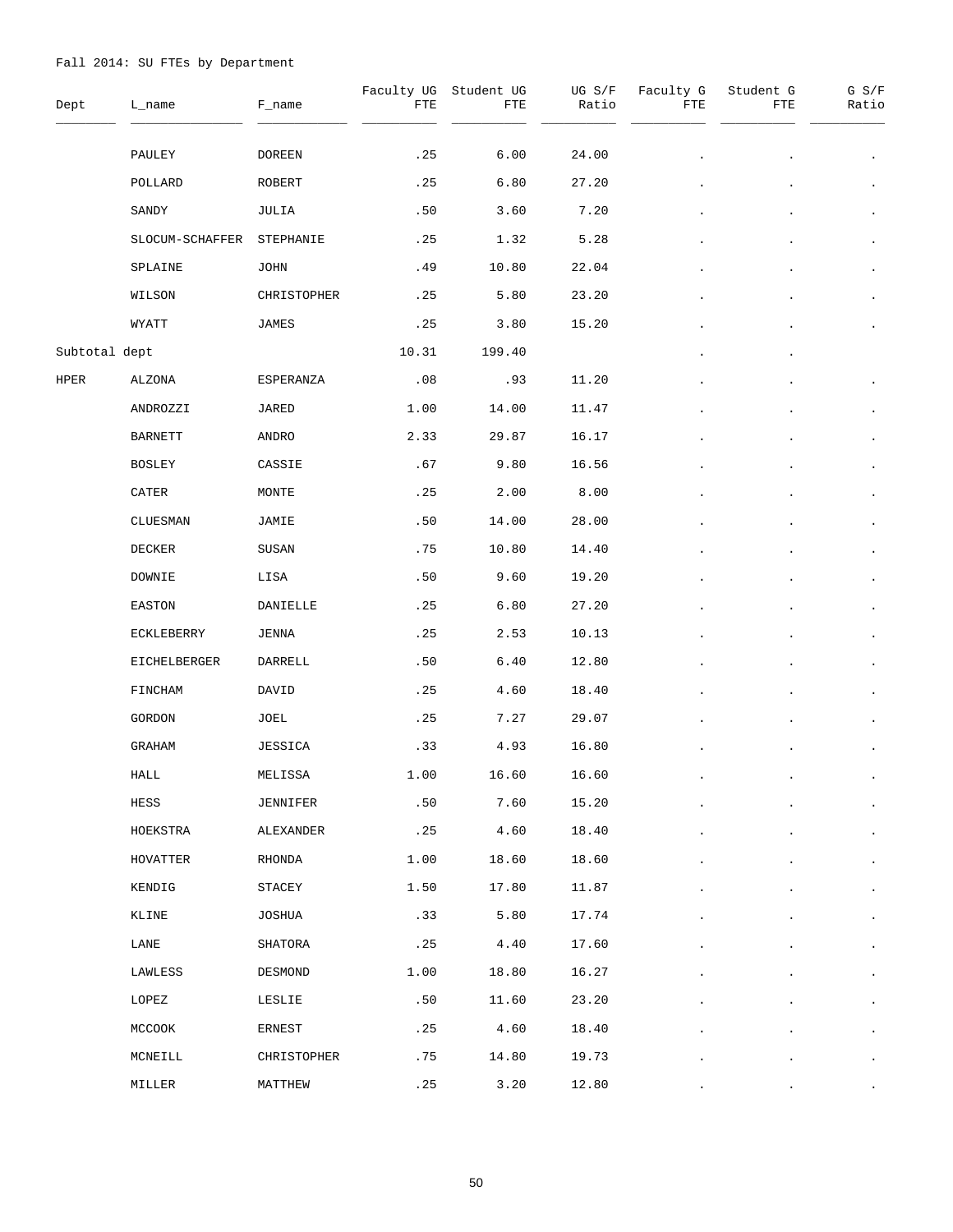| Dept          | L_name           | F_name        | FTE   | Faculty UG Student UG<br>${\tt FTE}$ | UG S/F<br>Ratio | Faculty G<br>FTE | Student G<br>FTE | G S/F<br>Ratio |
|---------------|------------------|---------------|-------|--------------------------------------|-----------------|------------------|------------------|----------------|
|               | NAMOLIK          | JUSTIN        | .25   | 2.40                                 | 9.60            |                  |                  |                |
|               | NAU              | KONRAD        | .17   | .67                                  | 4.00            |                  |                  |                |
|               | OVERFELT         | JEREMY        | .25   | 3.67                                 | 14.67           |                  |                  | $\bullet$      |
|               | PLACE            | GREGORY       | 1.00  | 20.80                                | 20.80           |                  |                  | $\bullet$      |
|               | SEELEY           | JENNIFER      | .25   | 3.60                                 | 14.40           |                  |                  | $\bullet$      |
|               | SERIAN           | <b>JOHN</b>   | .50   | 3.80                                 | 7.60            |                  |                  | $\bullet$      |
|               | SILVER           | JOEL          | .25   | 4.40                                 | 17.60           |                  |                  | $\bullet$      |
|               | SNYDER           | GAIL          | 1.00  | 1.40                                 | 1.20            |                  |                  | $\bullet$      |
|               | THAYIL           | JONATHAN      | .25   | 4.00                                 | 16.00           |                  |                  | $\bullet$      |
|               | TRACY            | JULIA         | .92   | 12.07                                | 12.64           |                  |                  | $\bullet$      |
|               | WILHELM          | MARY JO KELL  | .50   | 6.60                                 | 13.20           |                  |                  | $\bullet$      |
|               | WILLAUER         | TRACY         | .75   | 12.60                                | 16.80           |                  |                  | $\bullet$      |
|               | WOLF             | KARL          | .25   | 3.00                                 | 12.00           |                  |                  | $\bullet$      |
|               | WORRELL          | KEITH         | .42   | 9.33                                 | 22.20           |                  |                  |                |
| Subtotal dept |                  |               | 22.24 | 340.27                               |                 |                  |                  |                |
| LBSC          | NEAL             | LAURA         | .17   | 1.33                                 | 8.00            |                  |                  |                |
| Subtotal dept |                  |               | .17   | 1.33                                 |                 |                  |                  |                |
| MUSC          | ADAMS            | KURTIS        | 1.17  | 12.47                                | 8.55            |                  |                  |                |
|               | AUSTIN-STONE     | HEATHER       | .67   | 7.00                                 | 6.69            |                  |                  |                |
|               | CAMBREL          | BRIAN         | .75   | 7.47                                 | 7.97            |                  |                  |                |
|               | CAMERON          | WAYNE         | .25   | 1.40                                 | 4.40            |                  |                  |                |
|               | CARTER           | DANIEL        | .17   | .40                                  | 2.40            |                  |                  |                |
|               | $\texttt{CONTE}$ | NATALIE       | .25   | .67                                  | 2.60            |                  |                  |                |
|               | COOK             | MARK          | 1.08  | 10.27                                | 8.99            |                  |                  |                |
|               | DROSINOS         | DAVID         | .25   | 1.53                                 | 5.20            |                  |                  |                |
|               | FEASLEY          | WILLIAM       | .58   | 3.13                                 | 4.31            |                  |                  |                |
|               | GONZOL           | DAVID         | .50   | 5.20                                 | 10.40           | .50              | 1.00             | 2.00           |
|               | HIPPENSTEEL      | SCOTT         | .96   | 10.23                                | 10.83           |                  |                  | $\bullet$      |
|               | JONES            | ERIK          | .92   | 7.93                                 | 9.11            |                  |                  |                |
|               | KING             | MARK          | .08   | .07                                  | .80             |                  |                  | $\bullet$      |
|               | KOCH             | <b>JEREMY</b> | .33   | .73                                  | 2.20            |                  |                  |                |
|               | KUHN             | LOIS          | .25   | 2.80                                 | 11.20           |                  |                  |                |
|               | LEAF             | EDWARD        | .08   | .13                                  | 1.60            |                  |                  |                |
|               | LIAO             | YU-HSUAN      | .90   | 5.60                                 | 4.19            |                  |                  |                |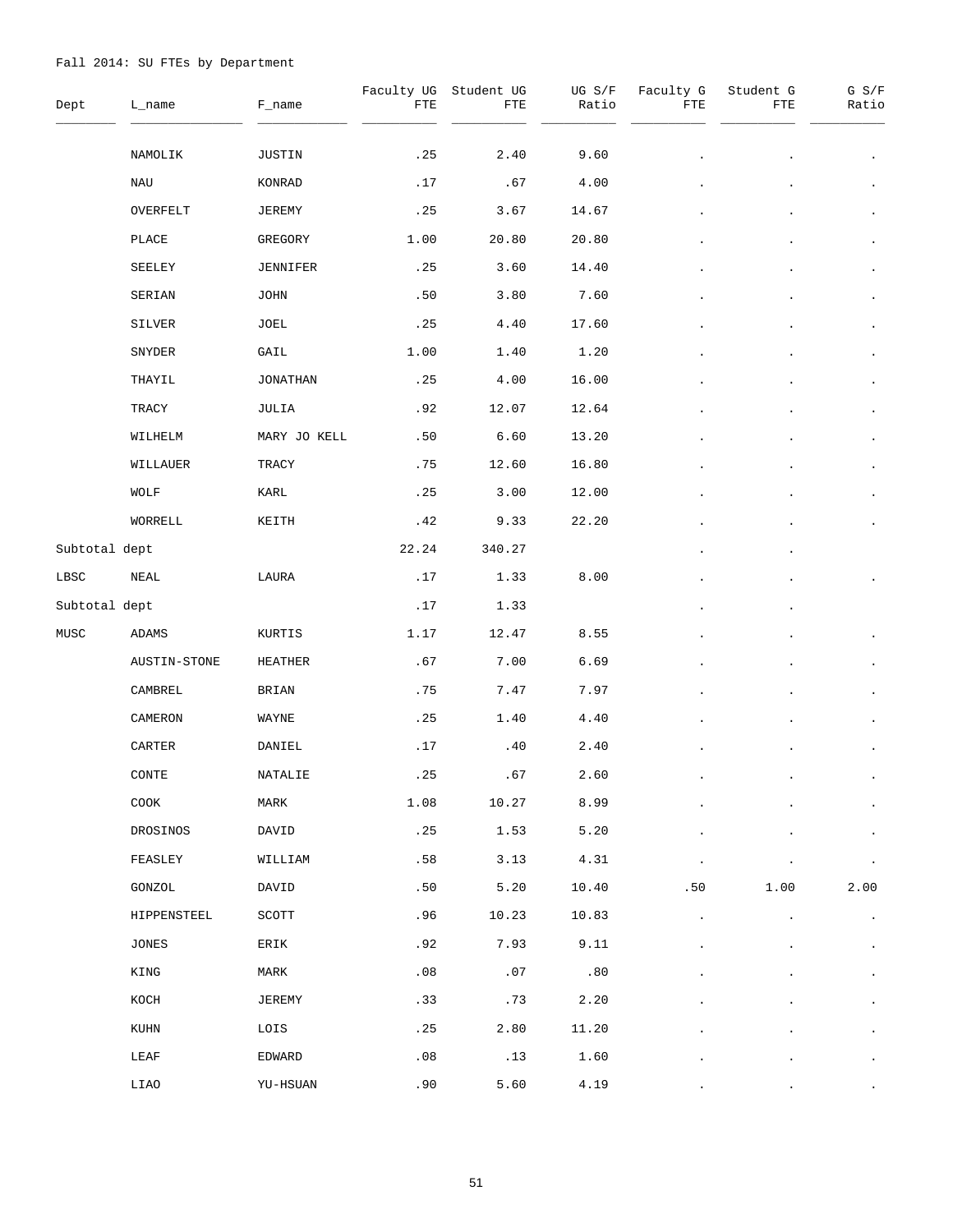| Dept          | L_name          | F_name         | Faculty UG<br>FTE | Student UG<br>FTE | UG S/F<br>Ratio | Faculty G<br>FTE | Student G<br>FTE | G S/F<br>Ratio |
|---------------|-----------------|----------------|-------------------|-------------------|-----------------|------------------|------------------|----------------|
|               | MOORE           | <b>BROOKE</b>  | .25               | .73               | 3.00            |                  |                  | $\bullet$      |
|               | MULLENAX        | GARY           | .33               | 1.73              | 3.73            |                  |                  | $\bullet$      |
|               | MUNRO           | ANNE           | .33               | .93               | 2.80            |                  |                  | $\bullet$      |
|               | PACE            | KEVIN          | .49               | 1.03              | 1.95            |                  |                  | $\bullet$      |
|               | PEREZ-MEJIA     | CAMILO         | .13               | .13               | 1.20            |                  |                  | $\bullet$      |
|               | PETZOLD-CARPENT | SUSAN          | .42               | 5.60              | 13.44           |                  |                  | $\bullet$      |
|               | PIROG           | ANTHONY        | .40               | .83               | 2.12            |                  |                  | $\bullet$      |
|               | POLONCHAK       | RICHARD        | .42               | 1.60              | 3.84            |                  |                  | $\bullet$      |
|               | READER          | CHARLES        | .33               | 1.13              | 3.40            |                  |                  | $\bullet$      |
|               | REGAN           | JOSEPH         | .33               | 2.03              | 4.96            |                  |                  |                |
|               | REGAN           | MELANIE        | .42               | 1.73              | 3.87            |                  |                  | $\bullet$      |
|               | ROBINSON        | ROBERT         | .48               | 4.93              | 8.30            |                  |                  |                |
|               | ROMINE          | EMILY          | .08               | .27               | 3.20            |                  |                  | $\bullet$      |
|               | SHAW            | RONNIE         | .16               | .50               | 3.20            |                  |                  |                |
|               | SHIPES          | MATTHEW        | .40               | .77               | 1.92            |                  |                  |                |
|               | SHOOK           | GREGORY        | .31               | 4.50              | 9.60            |                  |                  |                |
|               | TUDOR           | ROBERT         | .58               | 6.87              | 18.68           |                  |                  |                |
| Subtotal dept |                 |                | 15.04             | 112.37            |                 | .50              | 1.00             |                |
| NURS          | ANDERSON        | CHARLOTTE      | .33               | 2.67              | 8.00            | $\sim$           |                  |                |
|               | BURKEY          | DORIS          | .25               | 11.00             | 44.00           | .33              | 4.67             | 14.00          |
|               | CLAYTON         | LAURA          | $\blacksquare$    |                   |                 | .25              | 3.00             | 12.00          |
|               | COYLE           | MARY           | .92               | 22.00             | 24.00           |                  |                  |                |
|               | DILLEY          | KATHY          | .67               | 2.93              | 4.40            | .25              | .75              | 3.00           |
|               | DUFFEY          | TAMMY          | .33               | 2.67              | 8.00            | $\cdot$          |                  | $\bullet$      |
|               | GROVES          | MICHAEL        | .50               | 9.80              | 19.60           | .25              | 3.00             | 12.00          |
|               | HANCOCK         | MARY           | 1.00              | 30.20             | 30.20           |                  |                  | $\bullet$      |
|               | KEMERER         | BARBARA        | .67               | 20.67             | 31.00           |                  |                  | $\bullet$      |
|               | KIRSCH          | AMY            | .33               | 2.13              | $6.40$          |                  |                  | $\bullet$      |
|               | MAILEY          | SHARON         | .17               | 1.87              | 11.20           |                  |                  | $\bullet$      |
|               | MOTT            | <b>BARBARA</b> | .58               | 23.00             | 39.43           |                  |                  | $\bullet$      |
|               | SCHAEFFER       | AMY            | 1.00              | 33.20             | 33.20           |                  |                  | $\bullet$      |
|               | SPENCER         | BARBARA        | .58               | 16.53             | 28.34           |                  |                  | $\bullet$      |
| Subtotal dept |                 |                | 7.33              | 178.67            |                 | 1.08             | 11.42            |                |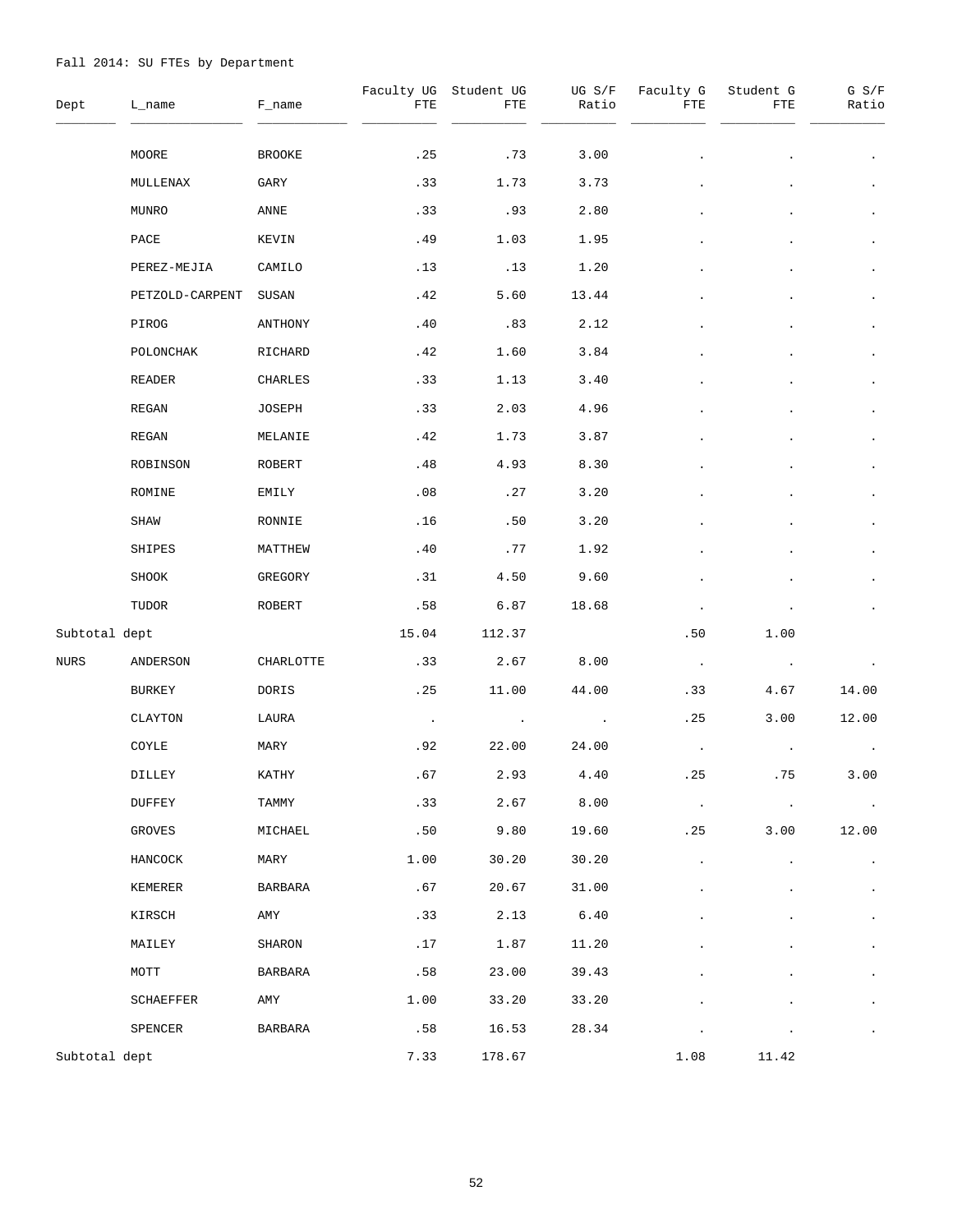| Dept            | L_name          | F_name         | Faculty UG<br>FTE | Student UG<br>FTE | UG S/F<br>Ratio | Faculty G<br>FTE | Student G<br>FTE | $G$ $S/F$<br>Ratio |
|-----------------|-----------------|----------------|-------------------|-------------------|-----------------|------------------|------------------|--------------------|
| PSCI            | GUIRGUIS        | MAGED          | 1.00              | 18.00             | 18.00           |                  |                  | $\bullet$          |
|                 | HOLTSLAG        | AREND          | 1.00              | 16.20             | 16.20           |                  |                  | $\bullet$          |
|                 | ROBBINS         | JOSEPH         | 1.00              | 16.20             | 16.20           |                  |                  | $\bullet$          |
|                 | SLOCUM-SCHAFFER | STEPHANIE      | .75               | 14.20             | 18.93           |                  |                  |                    |
|                 | STUMP           | JACOB          | 1.00              | 13.80             | 13.80           |                  |                  |                    |
| Subtotal dept   |                 |                | 4.75              | 78.40             |                 |                  |                  |                    |
| PSYC            | ADAMS           | JOHN           | $\sim$ $\sim$     |                   |                 | . 25             | 2.75             | 11.00              |
|                 | BYERS           | <b>BARBARA</b> | .75               | 13.80             | 18.80           | $\bullet$        |                  |                    |
|                 | DAILY           | LARRY          | 1.27              | 12.87             | 10.03           |                  |                  |                    |
|                 | DOBISH          | HEIDI          | .42               | 4.13              | 8.40            | $\bullet$        |                  |                    |
|                 | GRANDE          | STEVEN         | $\sim$ $\sim$     |                   | $\bullet$       | .25              | 3.50             | 14.00              |
|                 | LEVITAN         | LINDSEY        | 1.52              | 21.13             | 16.69           | $\bullet$        |                  |                    |
|                 | LOVELACE        | CHRISTOPHER    | 1.00              | 11.40             | 11.40           |                  |                  | $\bullet$          |
|                 | MAGNETTI        | BRIDGET        | .25               | 5.60              | 22.40           |                  |                  |                    |
|                 | MERZ            | JOSEPH         | 1.00              | 16.80             | 16.80           |                  |                  | $\bullet$          |
|                 | MURTAGH         | ANNE           | 1.17              | 15.07             | 13.00           |                  |                  |                    |
|                 | O'BRIEN         | WILLIAM        | .25               | 2.80              | 11.20           |                  |                  |                    |
|                 | ROWE            | KIMBERLY       | .50               | 9.40              | 18.80           |                  |                  |                    |
|                 | SEGAR           | THOMAS         | $\sim$            | $\cdot$           | $\bullet$       | .25              | 2.50             | 10.00              |
|                 | SEIDMAN         | RUTH           | . 75              | 16.20             | 20.80           | $\bullet$        |                  |                    |
|                 | SPENCER         | SHANAN         | .25               | 5.00              | 20.00           | $\bullet$        |                  |                    |
|                 | STEVENS         | RICHARD        |                   |                   |                 | .75              | 7.25             | 9.67               |
|                 | TOKACH          | DEBRA          | .75               | 16.20             | 22.20           |                  |                  |                    |
| Subtotal dept   |                 |                | 9.87              | 150.40            |                 | 1.50             | 16.00            |                    |
| $\texttt{SOGE}$ | ALEXANDER       | KEITH          | .25               | 3.20              | 12.80           |                  |                  |                    |
|                 | ANTHONY         | ROBERT         | 1.00              | 20.60             | 20.13           |                  |                  | $\bullet$          |
|                 | <b>BERGMAN</b>  | ROLAND         | 1.00              | 16.20             | 13.20           |                  |                  |                    |
|                 | DARBOE          | MOMODOU        | 1.00              | 14.20             | 14.20           |                  |                  | $\bullet$          |
|                 | DEWITT          | AMY            | .75               | 13.00             | 17.33           |                  |                  | $\bullet$          |
|                 | HIXSON          | DAVID          | .25               | 5.20              | 20.80           |                  |                  | $\bullet$          |
|                 | HOFE            | C              | .50               | 6.40              | 12.80           |                  |                  | $\bullet$          |
|                 | HOWARD-BOSTIC   | CHIQUITA       | 1.00              | 18.40             | 18.40           |                  |                  | $\bullet$          |
|                 | HULSE           | CHARLES        | 1.00              | 19.20             | 16.80           |                  |                  | $\bullet$          |
|                 | LEROI           | MARTHA         | .50               | 12.20             | 24.40           |                  |                  |                    |